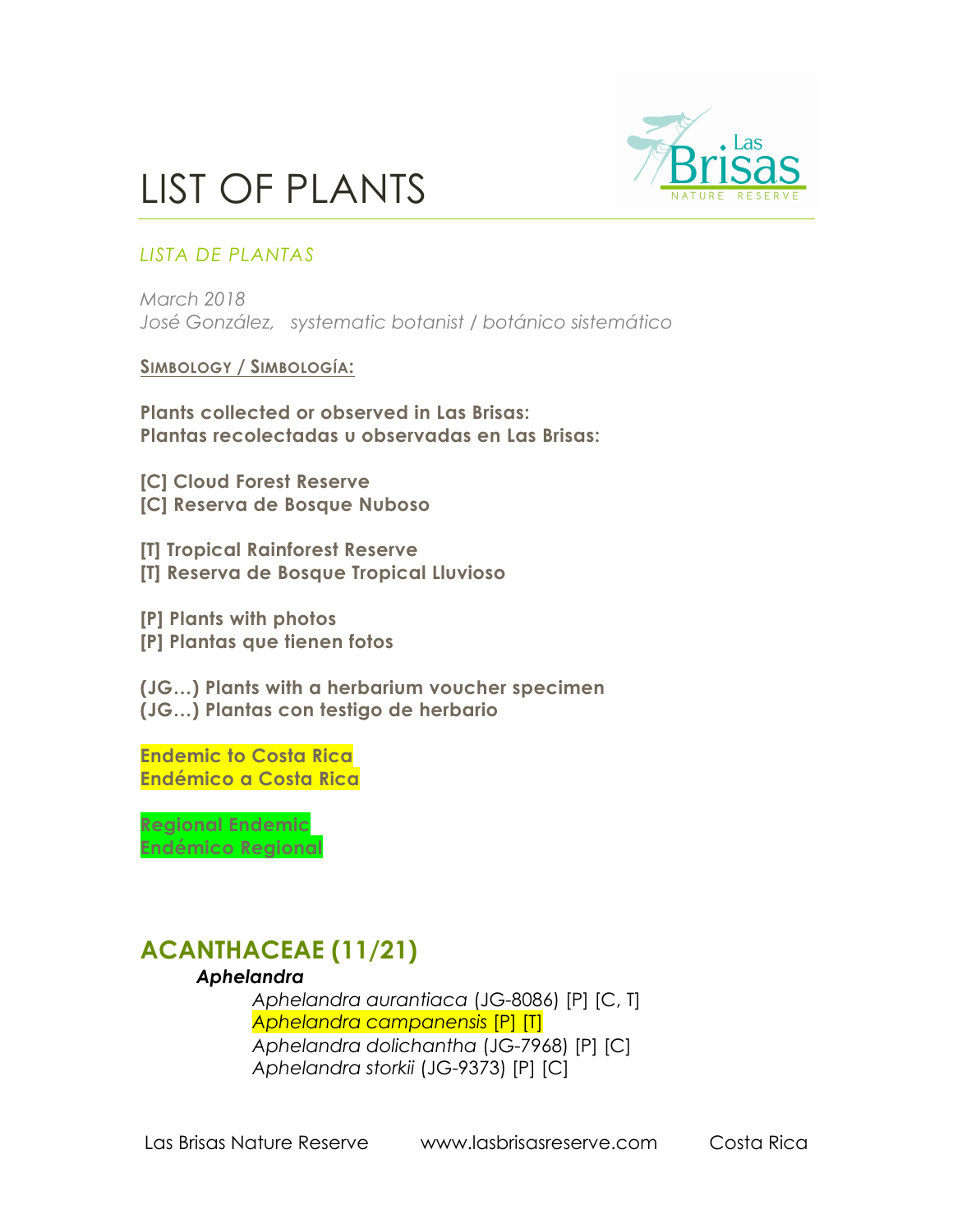*Bravaisia*

 *Bravaisia integerrima* [C]

#### *Hygrophila*

*Hygrophila costata* (JG- 9620) [P] [C]

#### *Justicia*

*Justicia aurea* {pavón, pavoncillo amarillo} (JG-11907) [P] [C, T] *Justicia brenesii* (JG- 9675) [C] *Justicia chamaephyton* (JG-8179) [P] [C, T] *Justicia comata* (JG-7906) [T] *Justicia crenata* (JG-7971) [P] [C] *Justicia secunda* [C] *Justicia trichotoma* (JG-8077) [C]

### *Louteridium*

*Louteridium costaricense* (JG-8157) [P]

### *Odontonema*

*Odontonema tubaeforme* [P] [C] [T]

### *Razisea*

*Razisea spicata* {coral, pavoncillo rojo} (JG-7977) [P] [C] *Razisea villosa* (JG-8083) [P] [C]

### *Ruellia*

*Ruellia biolleyi* [C, T] *Ruellia blechum* (JG-9526) [T] *Ruellia palustris* (JG-9694) [C, T] *Ruellia terminalis* [C]

### *Stenostephanus*

*Stenostephanus silvaticus* (JG-9355) [P] [C]

## **ACHARIACEAE (Flacourtiaceae) (1/1)**

### *Carpotroche*

*Carpotroche platyptera* {cacao de ardilla, caraña} (JG-8845)  $[P]$   $[C]$ 

## **ACTINIDACEAE (1/3)**

### *Saurauia*

*Saurauia montana* {moco, moquillo} (JG-8310) [P] [C] *Saurauia rubiformis* {moco, moquillo} (JG-8765) [C] *Saurauia yasicae* {moco, moquillo} [T]

## **ADOXACEAE (1/1)**

*Sambucus*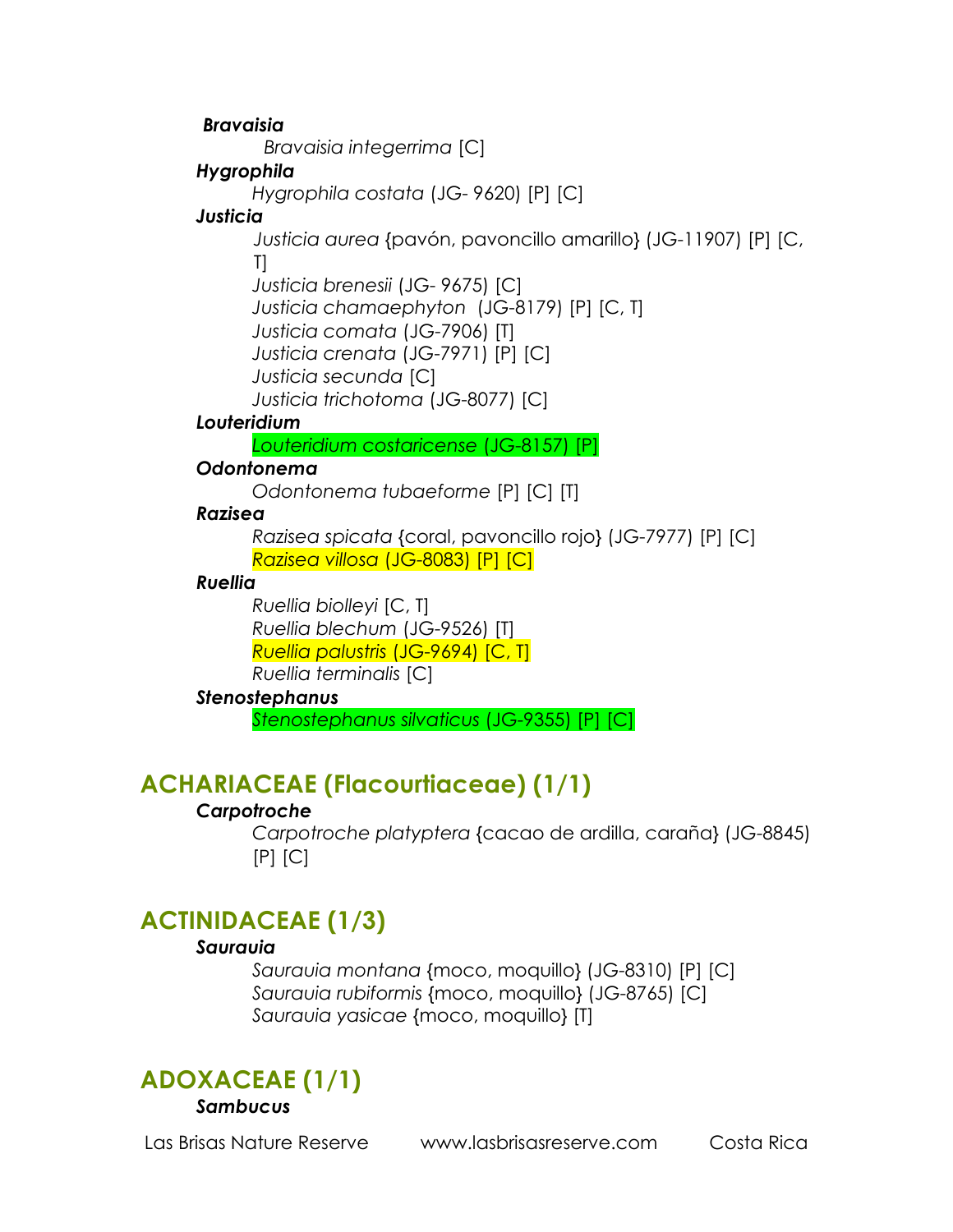*Sambucus nigra* {sauco} (JG-8772) [P] [C]

## **ALSTROEMERIACEAE (1/1)**

#### *Bomarea*

*Bomarea obovata* {papa de venado} (JG-8790) [P] [C]

### **AMARANTHACEAE (5/6)**

#### *Alternanthera*

*Alternanthera costaricensis* (JG-9340) [P] [C]

#### *Chamissoa*

*Chamissoa altissima* (JG-9562) [P] [T]

### *Cyathula*

*Cyathula achyranthoides* {mangalarga} [T]

*Cyathula prostrata* {alacrán, peguilla, rabo de zorro} [T]

#### *Iresine*

*Iresine diffusa* {camarón} (JG-9624) [C]

### *Pleuropetalum*

*Pleuropetalum sprucei* (JG-9387) [P] [C]

## **ANACARDIACEAE (1/2)**

### *Spondias*

*Spondias mombin* {jobo} [T] *Spondias radlkoferi* [T]

## **ANNONACEAE (9/15)**

### *Anaxagorea*

*Anaxagorea crassipetala* {anonillo colorado} (JG-12000) [T]

### *Annona*

*Annona amazonica* (JG-8304) [C] *Annona papilionella* [T]

*Annona pittieri* {anona de montaña} (JG-12072) [P] [C]

### *Cymbopetalum*

*Cymbopetalum costaricense* (JG-8071) [C, T]

### *Desmopsis*

*Desmopsis microcarpa* [P] [C]

*Desmopsis schippii* [P] [C]

### *Guatteria*

*Guatteria aeruginosa* [T] *Guatteria amplifolia* {anonillo, anonillo negro} [P] [T] *Guatteria costaricensis* (JG-7991) [C]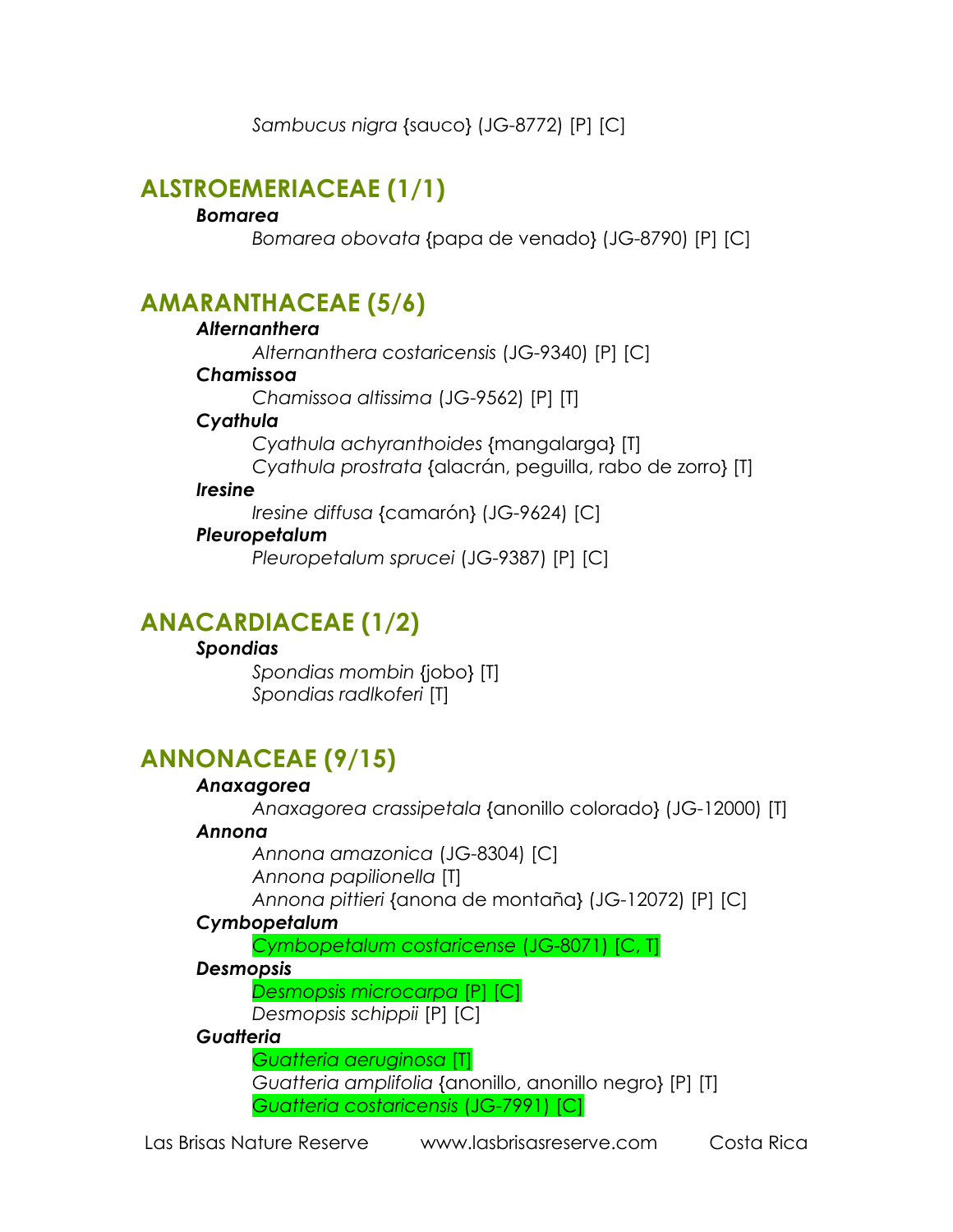*Sapranthus* 

*Sapranthus viridiflorus* [P] [T]

*Stennanona* 

*Stenanona costaricensis* (JG-8137) [T]

#### *Unonopsis*

*Unonopsis pittieri* {yaya, yayo} [T]

### *Xylopia*

*Xylopia bocatorena* (JG-8289) [P] [T]

*Xylopia sericophylla* {lengua de gallina, mangalarga} [T]

## **APIACEAE (1/1)**

### *Spananthe*

*Spananthe paniculata* {carricillo, culantrillo} [P] [T]

## **APOCYNACEAE (Asclepiadaceae) (9/13)**

### *Allomarkgrafia*

*Allomarkgrafia plumeriiflora* [C, T]

### *Asclepias*

*Asclepias curassavica* {viborana, malcasada} (JG-8789) [P]  $\lceil C \rceil$ 

### *Forsteronia*

*Forsteronia myriantha* [T]

### *Mandevilla*

*Mandevilla hirsuta* (JG-7850) [P] [C]

### *Prestonia*

*Prestonia portobellensis* [T]

### *Rauvolfia*

*Rauvolfia aphlebia* (JG-12067) [P] [C]

### *Stemmadenia*

*Stemmadenia alfaroi* [P] [T]

*Stemmadenia donnell-smithii* [P] [T] *Stemmadenia robinsonii* (JG-8149) [C, T]

### *Tabernaemontana*

*Tabernaemontana alba* {cachitos} [C] *Tabernaemontana amygdalifolia* [P] [C] *Tabernaemontana longipes* [P] [T]

### *Tassadia*

 *Tassadia obovata* [C]

## **ARACEAE (14/87)**

*Anthurium* 

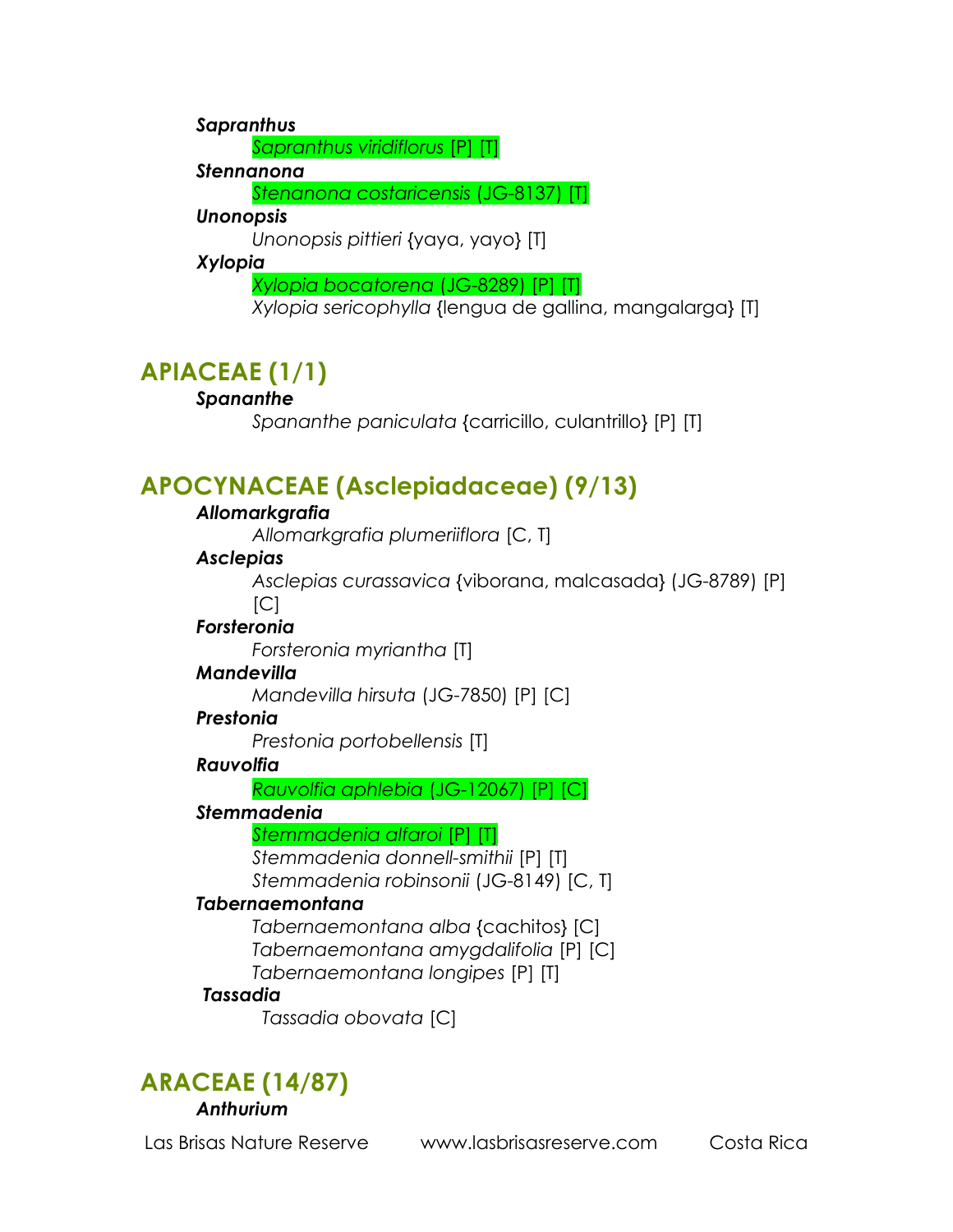*Anthurium bakeri* (JG-8169) [P] [C, T] *Anthurium bradeanum* (JG-9608) [P] [C] *Anthurium caperatum* (JG-9349) [P] [C] *Anthurium clavigerum* (JG-8164) [P] [C, T] *Anthurium clidemioides* [C] *Anthurium consobrinum* (JG-8188) [P] [C, T] *Anthurium cucullispathum* (JG-9392) [P] [C] *Anthurium cuspidatum* (JG-8052) [P] [C] *Anthurium formosum* (JG-8133) [P] [C] *Anthurium friedrichsthalii* (JG-12135) [P] [C] *Anthurium gracile* [P] [C] *Anthurium hoffmannii* (JG-9335) [C] *Anthurium interruptum* (JG-8318) [P] [C] *Anthurium kunthii* (JG-8045) [T] *Anthurium lancifolium* (JG-8050) [C, T] *Anthurium michelii* (JG-8036) [P] [C] *Anthurium microspadix* (JG-8342) [P] [C] *Anthurium obtusilobum* (JG-8106) [P] [C] *Anthurium obtusum* (JG-9686) [P] [C] *Anthurium* cf. *orteganum* (JG-8112) [C] *Anthurium panduriforme* (JG-8035) [P] [C] *Anthurium pentaphyllum* (JG-8056) [P] [C, T] *Anthurium pittieri* (JG-8016) [P] [C] *Anthurium prolatum* [C] *Anthurium propinquum* (JG-8749) [P] [C] *Anthurium ramonense* (JG-8031) [P] [C, T] *Anthurium* cf. *ravenii* (JG-9567) [C] *Anthurium scandens* (JG-9592) [P] [C] *Anthurium scherzerianum* {lengua de diablo} [C] *Anthurium spathiphyllum* (JG-11938) [T] *Anthurium spectabile* (JG-8753) [P] [C] *Anthurium subsignatum* (JG-8105) [C] *Anthurium upalaense* [T] *Anthurium watermaliense* (JG-8126) [P] [C] *Chlorospatha Chlorospatha croatiana* [C] *Dieffenbachia Dieffenbachia beachiana* {sajinillo} (JG-9606) [C] *Dieffenbachia* cf. *grayumiana* {sajinillo} (JG-8187) [T] *Dieffenbachia hammelii* {sajinillo} (JG-12033) [P] [C] *Dieffenbachia longispatha* [P] [T] *Dieffenbachia nitidipetiolata* {sajinillo} (JG-9368) [C] *Dieffenbachia oerstedii* {sajinillo} (JG-9343) [P] [C] *Dieffenbachia tonduzii* {sajinillo} (JG-8820) [C]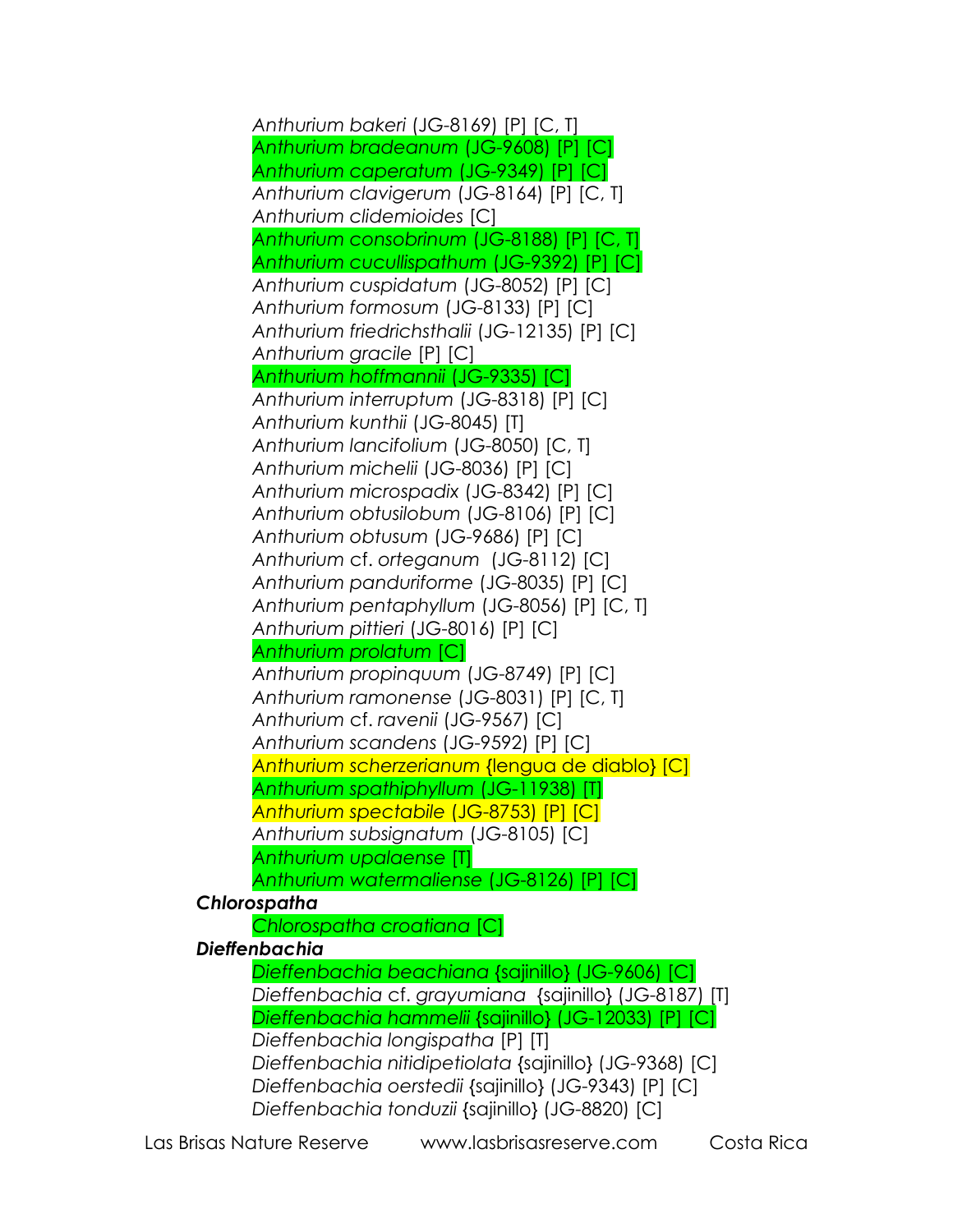*Dracontium Dracontium gigas* [T] *Heteropsis Heteropsis oblongifolia* [T]  *Homalomena Homalomena wendlandii* (JG-12144) [P] [C] *Monstera Monstera dissecta* (JG-8744) [P] [T] *Monstera standleyana* [C] *Monstera tenuis* [T] *Monstera tuberculata* [P] [T] *Philodendron Philodendron anisotomum* (JG-9366) [C] *Philodendron aurantiifolium* [T] *Philodendron bakeri* (JG-8340) [C] *Philodendron brunneicaule* (JG-8038) [C] *Philodendron fragantissimum* (JG-9564) [C] *Philodendron grandipes* (JG-8279) [T] *Philodendron hederaceum* {hoja de hombre} [T] *Philodendron jodavisianum* (JG-8155) [C, T] *Philodendron ligulatum* [T] *Philodendron platypetiolatum* [T] *Philodendron pterotum* [T] *Philodendron radiatum* {cobija de pobre} (JG-9391) [P] [C] *Philodendron rhodoaxis* (JG-8326) [C] *Philodendron rigidifolium* (JG-8750) [C] *Philodendron rothschuhianum* (JG-8069) [P] [C] *Philodendron sagittifolium* [P] [C] *Philodendron schottii* (JG-8030) [C] *Philodendron squamicaule* [C] *Philodendron strictum* (JG-9384) [P] [C] *Philodendron sulcatum* (JG-8053) [C] *Philodendron tenue* (JG-8154) [T] *Philodendron tripartitum* (JG-7941) [P] [C] *Philodendron verrucosum* (JG-9381) [C] *Philodendron wendlandii* [T] *Rhodospatha Rhodospatha wendlandii* (JG-8159) [C, T] *Spathiphyllum Spathiphyllum atrovirens* (JG-9397) [P] [C] *Spathiphyllum friedrichthalii* [T] *Spathiphyllum fulvovirens* (JG-12117) [P] [C] *Spathiphyllum laeve* (JG-8068) [P] [C, T] *Spathiphyllum wendlandii* (JG-8747) [C]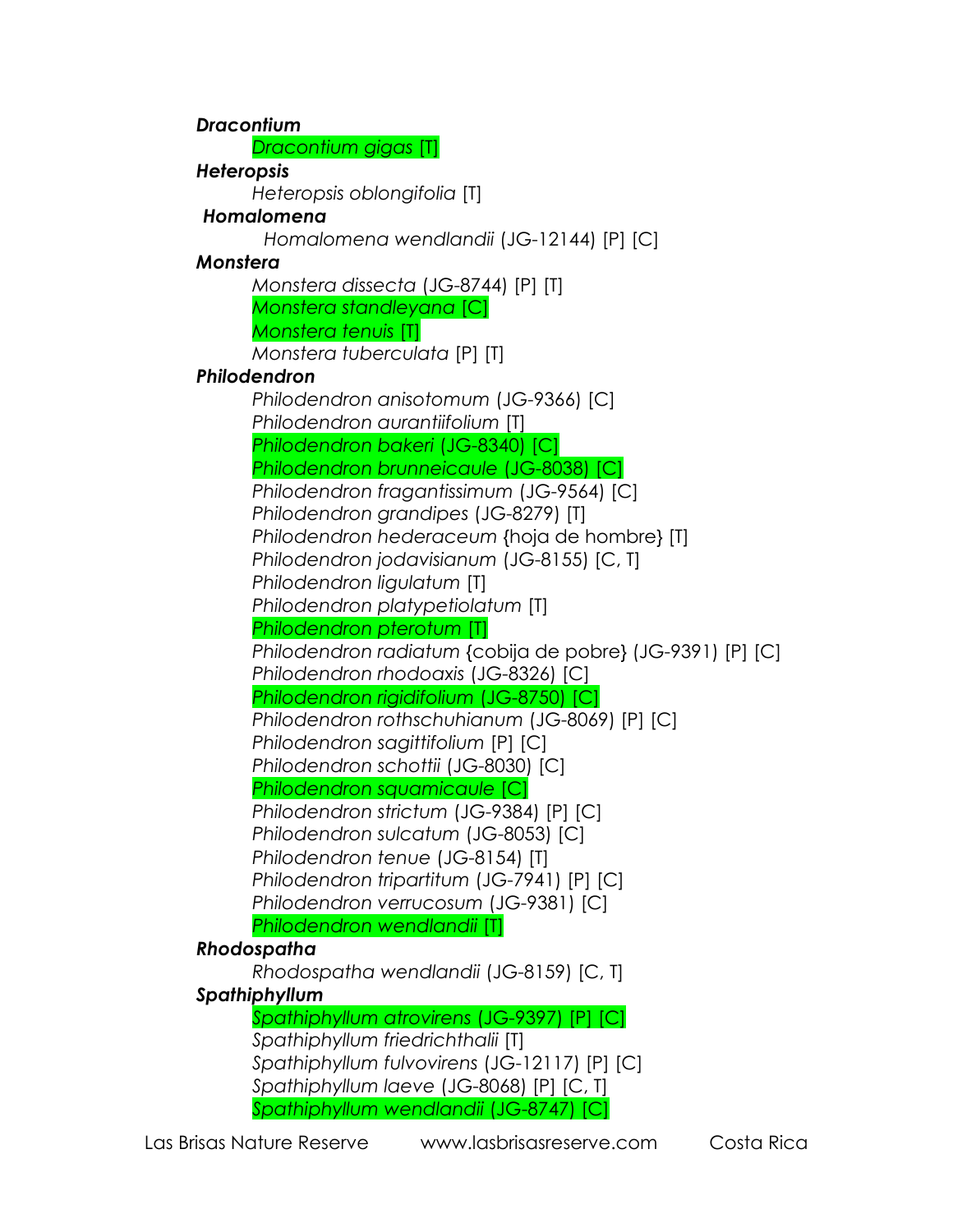#### *Stenospermation*

*Stenospermation angustifolium* (JG-8302) [C] *Stenospermation marantifolium* (JG-8090) [P] [C] *Stenospermation spruceanum* (JG-8058) [P] [C]

#### *Syngonium*

*Syngonium macrophyllum* (JG-9437) [C, T] *Syngonium peliocladum* (JG-11972) [P] [T] *Syngonium triphyllum* (JG-8280) [T]

### *Urospatha*

*Urospatha grandis* [T]

### *Xanthosoma*

*Xanthosoma undipes* (JG-9406) [P] [C]

## **ARALIACEAE (4/6)**

#### *Dendropanax*

*Dendropanax arboreus* {fosforillo, zopilote} (JG-12192) [P] [C, T]

### *Hydrocotyle*

*Hydrocotyle leucocephala* [T]

### *Oreopanax*

*Oreopanax capitatus* [T]

### *Schefflera*

*Schefflera nicaraguensis* [P] [C] *Schefflera pubens* (JG-7951) [P] [C] *Schefflera systyla* {papayo} (JG-8918) [P] [C]

## **ARECACEAE (14/37)**

### *Asterogyne*

*Asterogyne martiana* (JG-8177) [P] [T]

### *Astrocaryum*

*Astrocaryum alatum* {coyolillo} [T]

### *Bactris*

*Bactris dianeura* (JG-8121) [P] [C] *Bactris gasipaes* {pejibaye} [T] *Bactris glandulosa* [C, T] *Bactris gracilior* (JG-8014) [C] *Bactris hondurensis* (JG-7954) [P] [C] *Bactris longiseta* (JG-8301) [P] [T]

### *Calyptrogyne*

*Calyptrogyne ghiesbreghtiana* {coligallo, suita} (JG-9705) [C, T]

### *Chamaedorea*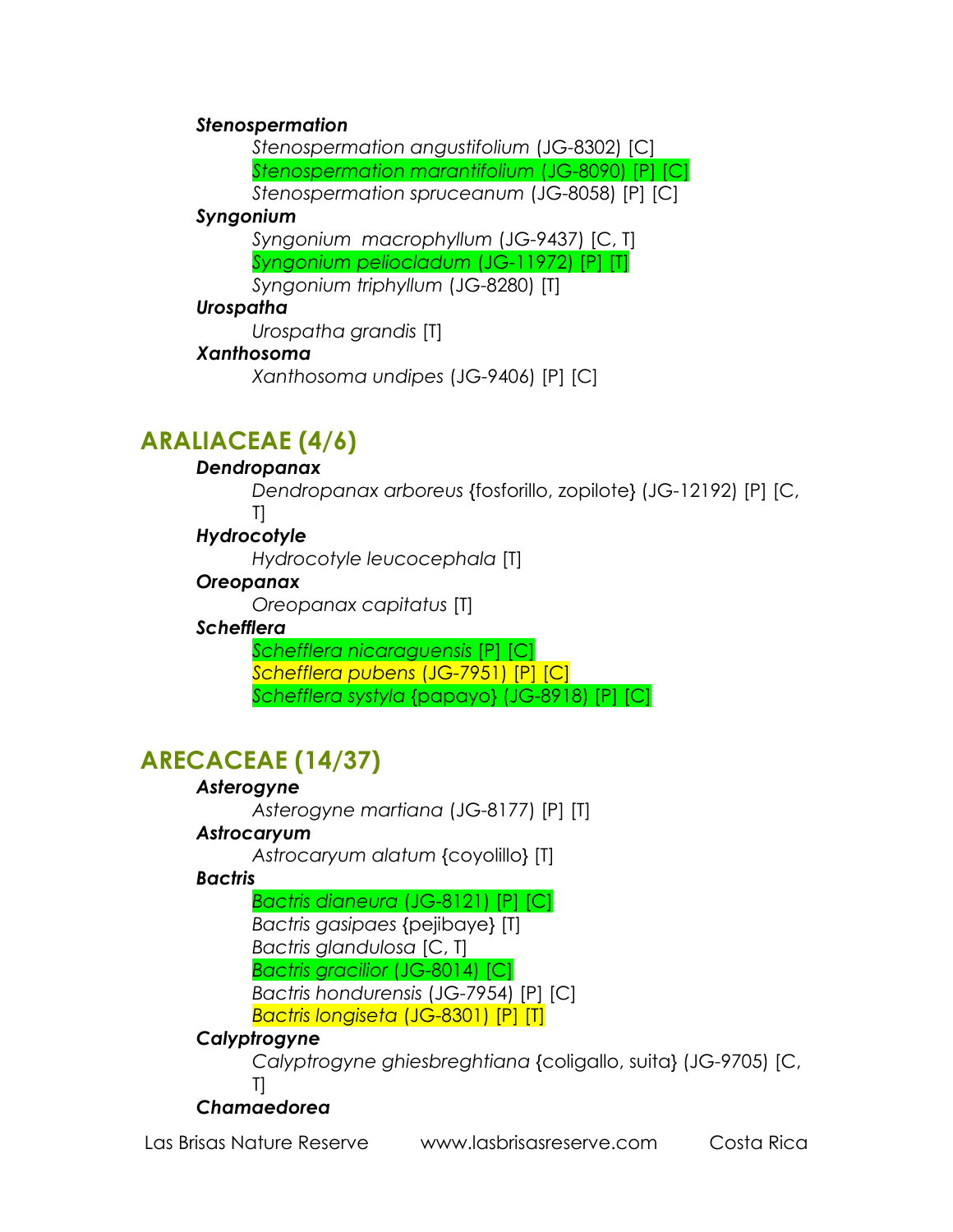*Chamaedorea amabilis* (JG-7962) [C] *Chamaedorea costaricana* [C] *Chamaedorea dammeriana* (JG-8079) [P] [C] *Chamaedorea deckeriana* (JG-8067) [P] [C] *Chamaedorea lucidifrons* (JG-8131) [P] [C] *Chamaedorea macrospadix* (JG-8859) [P] [C] *Chamaedorea palmeriana* [C] *Chamaedorea pinnatifrons* (JG-7939) [P] [C] *Chamaedorea pumila* (JG-7838) [C] *Chamaedorea scheryi* (JG-7963) [P] [C] *Chamaedorea tepejilote* {siplina} [T] *Chamaedorea warscewiczii* (JG-8020) [P] [C]

### *Cryosophila*

*Cryosophila warscewiczii* { guágara, súrtuba} (JG-9409) [T]

### *Desmoncus*

*Desmoncus moorei* [T]

*Desmoncus costaricensis* {matamba} [T]

### *Euterpe*

*Euterpe precatoria* {palmito mantequilla} [C]

### *Geonoma*

*Geonoma congesta* {caña de danta} (JG-8180) [P] [C, T] *Geonoma cuneata* (JG-8838) [P] [C] *Geonoma ferruginea* (JG-8108) [C] *Geonoma interrupta* {súrtuba} (JG-8704) [P] [C, T] *Geonoma longevaginata* (JG-8735) [T] *Geonoma pinnatifrons* (JG-8147) [P] [C, T]

### *Iriartea*

*Iriartea deltoidea* {chonta negra, palmito dulce, palmilera}  $[C, T]$ 

### *Pholidostachys*

*Pholidostachys pulchra* [C]

### *Reinhardtia*

*Reinhardtia gracilis* {pacaya de caballo} (JG-8143) [P] [T] *Reinhardtia simplex* (JG-8736) [P] [T]

### *Socratea*

*Socratea exorrhiza* {maquenque, palmito amargo} [C, T]

### *Synecanthus*

*Synecanthus warscewiczianus* (JG-8194) [P] [T]

## **ARISTOLOCHIACEAE (1/2)**

### *Aristolochia*

*Aristolochia gorgona* (JG-8712) [P] [T] *Aristolochia sprucei* [T]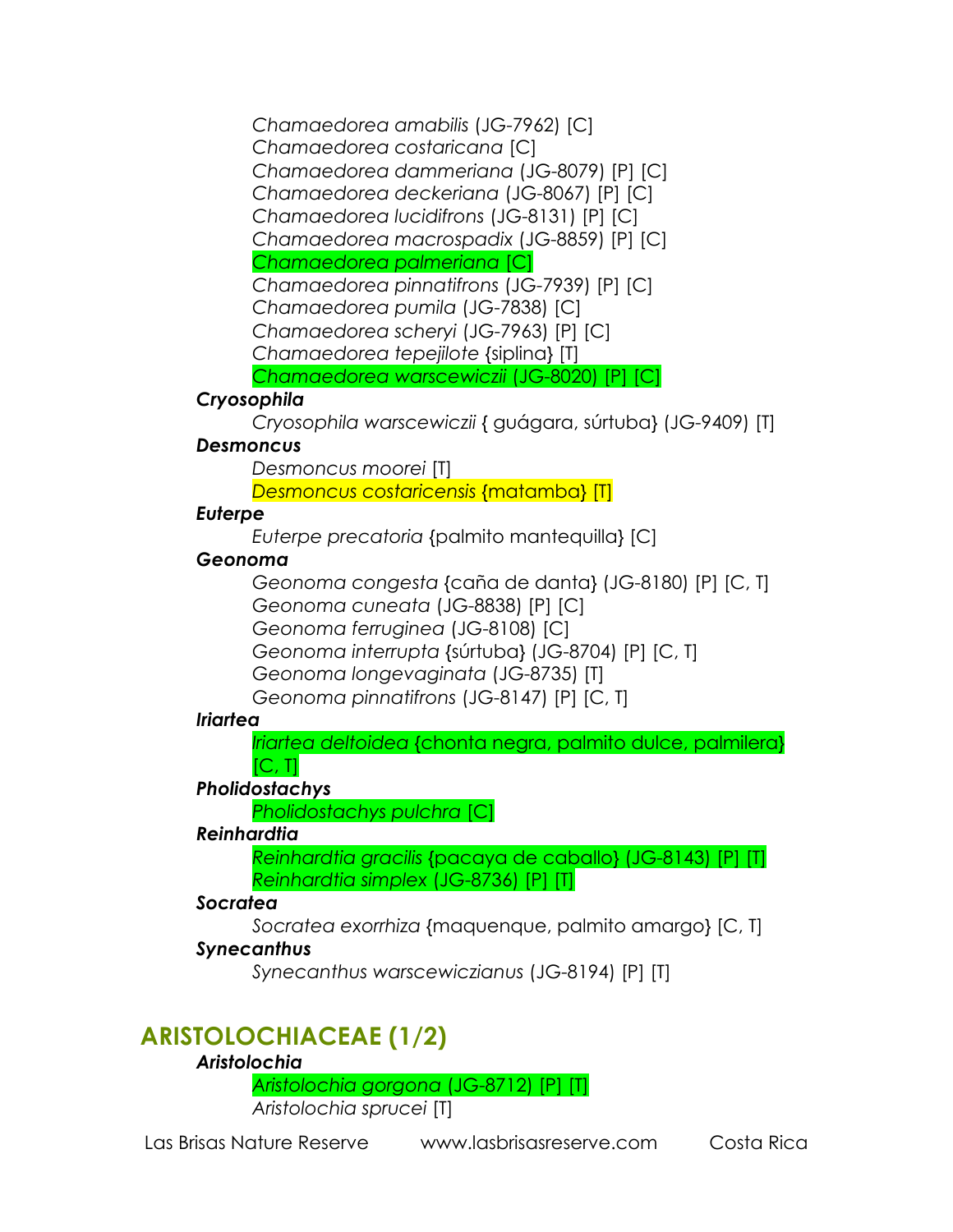## **ASPLENIACEAE (1/8)**

#### *Asplenium*

*Asplenium auritum* (JG-10917) [C] *Asplenium cirrhatum* (JG-11946) [P] [T] *Asplenium formosum* (JG-10936) [T] *Asplenium holophlebium* (JG-12046) [P] [C] *Asplenium* cf*. praemorsum* (JG-10889) [C] *Asplenium pteropus* (JG-10892) [C] *Asplenium serra* [C] *Asplenium serratum* [T]

## **ASTERACEAE (28/34)**

#### *Acmella*

*Acmella radicans* {quiebramuelas} [T]

#### *Ageratum*

*Ageratum conyzoides* {santalucía} (JG-9529) [T]

#### *Bidens*

*Bidens pilosa* {moriseco, mozote, mozotillo} [C]

#### *Chaptalia*

*Chaptalia nutans* {árnica, trancaculo} [T]

#### *Chromolaena*

*Chromolaena odorata* {charralera} [T]

### *Clibadium*

 *Clibadium eggersii* [C] *Clibadium surinamense* (JG-7845) [P] [C]

### *Conyza*

 *Conyza laevigata* (JG-12097) [P] [C] *Conyza sumatrensis* (JG-7844) [C]

### *Crassocephalum*

*Crassocephalum crepidioides* [P] [T]

### *Eclipta*

*Eclipta prostrata* [T]

### *Elephantopus*

 *Elephantopus scaber* [C]

### *Emilia*

*Emilia fosbergii* {clavelillo} [C, T] *Emilia sonchifolia* {clavelillo, pincel} [T]

### *Erechtites*

*Erechtites hieraciifolius* {lechuga de cabro, té del suelo} [T] *Fleischmannia*

### *Fleischmannia pycnocephala* {santalucía} (JG-8771) [C] *Fleischmannia sideritides* (JG-7910) [P] [T]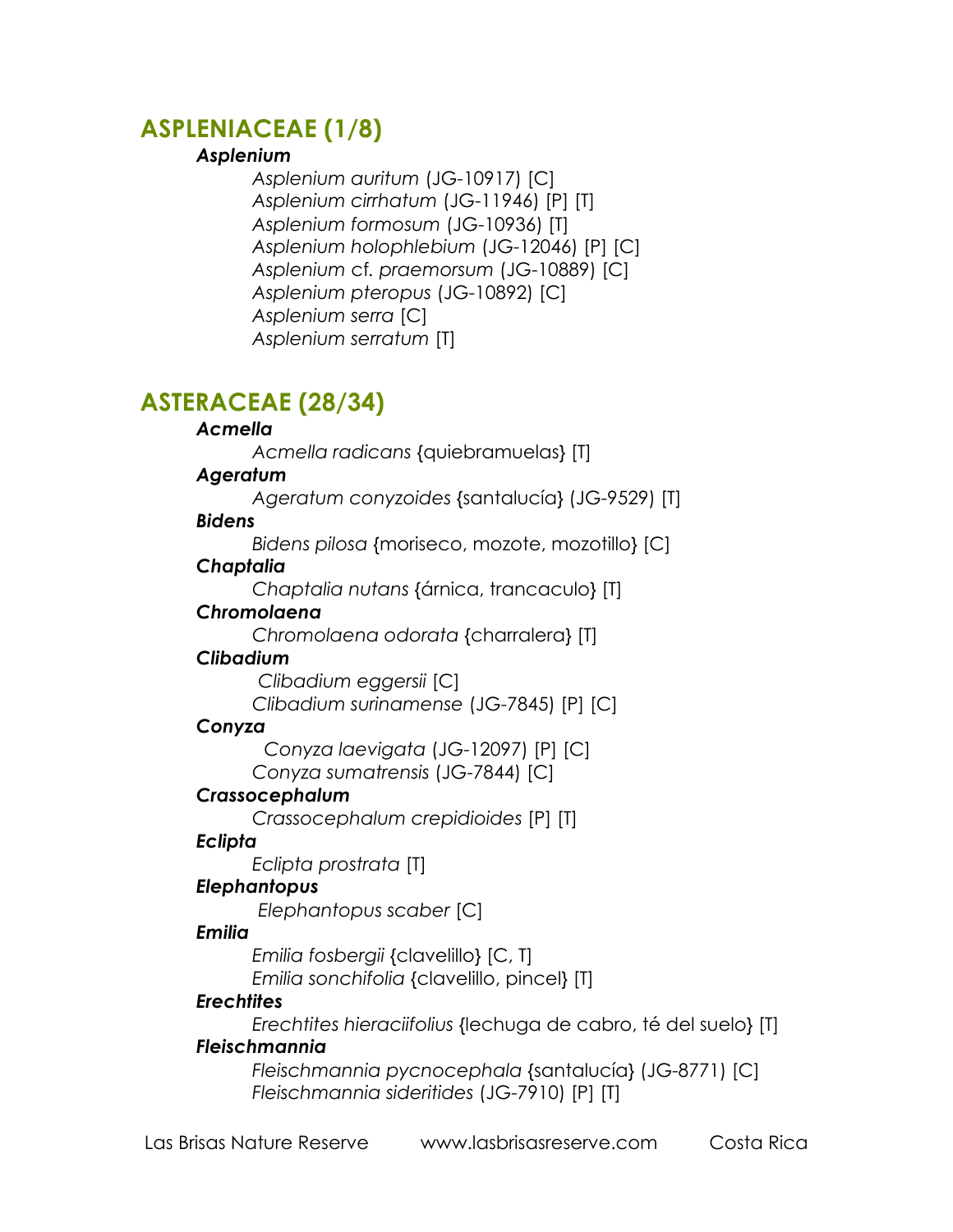*Ichthyothere Ichthyothere scandens* (JG-7940) [C]  *Koanophyllon Koanophyllon hylonomum* [C] *Lasianthaea Lasianthaea fruticosa* {quitirrí} [T] *Melanthera Melanthera nivea* {paira, totolquelite} [T] *Mikania Mikania guaco* {guaco} [T] *Mikania micrantha* [T]  *Neomirandea Neomirandea eximia* [C] *Neurolaena Neurolaena lobata* {gavilana, capitana} [P] [C, T] *Piptocarpha Piptocarpha poeppigiana* {barbudo} (JG-11960) [C] *Pseudelephantopus Pseudelephantopus spiralis* [T] *Sinclairia Sinclairia polyantha* [C] *Sphagneticola Sphagneticola trilobata* [T] *Struchium Struchium sparganophorum* [P] [T] *Synedrella Synedrella nodiflora* {espinilla} (JG-9530) [T] *Tridax Tridax procumbens* {hierba de burro, hierba del toro} [T] *Vernonia Vernonia brachiata* {tuete} [P] [C] *Vernonia patens* {tuete} [P] [C, T] **BALSAMINACEAE (1/1)**

### *Impatiens*

 *Impatiens turrialbana* [C]

### **BEGONIACEAE (1/2)**

#### *Begonia*

 *Begonia glabra* {begonia} [C] *Begonia semiovata* {begonia} [T]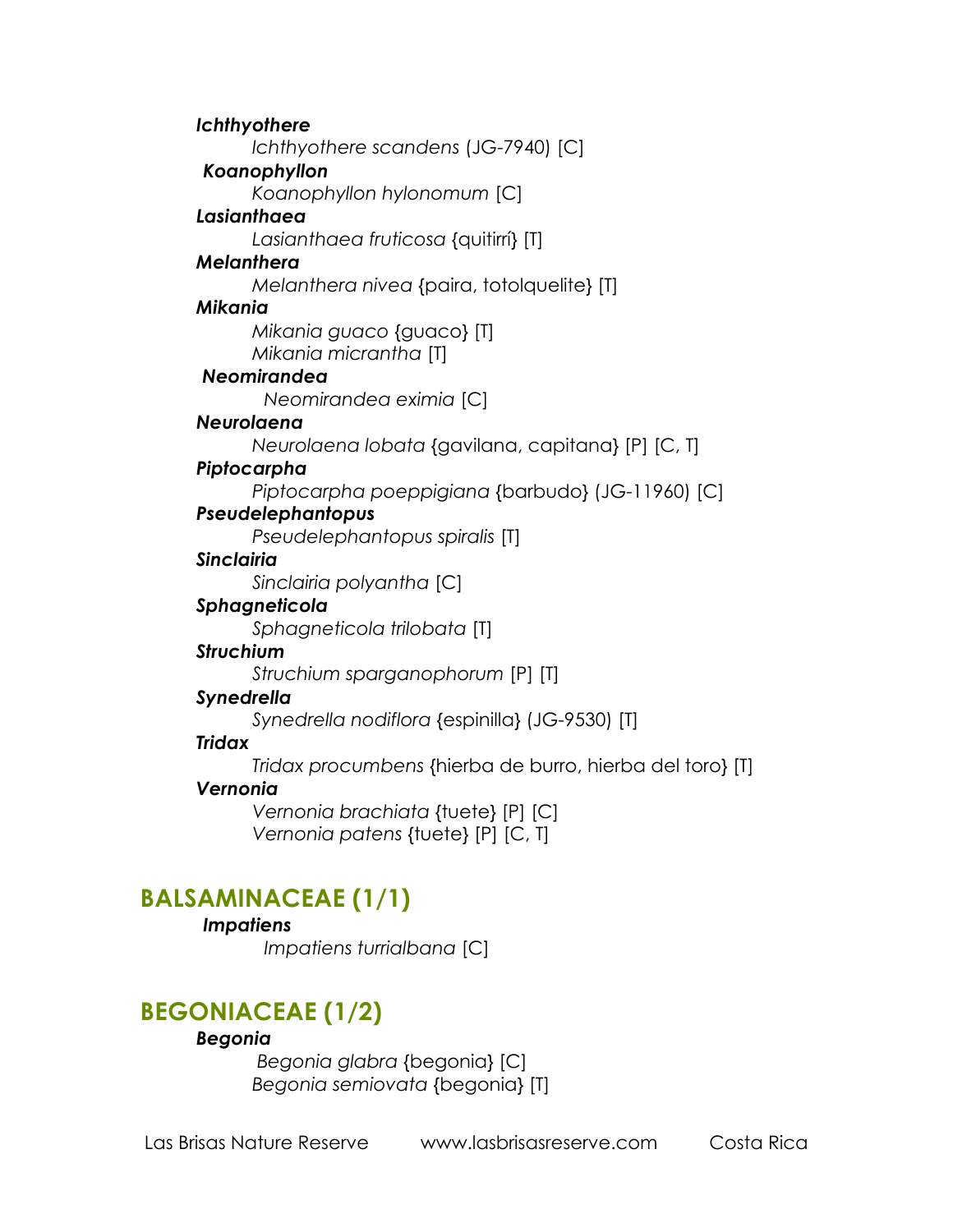## **BIGNONIACEAE (7/8)**

#### *Amphitecna*

*Amphitecna isthmica* (JG-11956) [P] [C]

#### *Handroanthus*

*Handroanthus chrysanthus* {cortez amarillo} [T] *Handroanthus guayacan* {cortez amarillo, guayacán} [T]

#### *Jacaranda*

*Jacaranda copaia* {gallinazo} (JG-8703) [T]

### *Paragonia*

*Paragonia pyramidata*{sajinillo} (JG-8796) [C]

### *Parmentiera*

*Stizophyllum* 

*Parmentiera macrophylla* [T]

### *Stizophyllum inaequilaterum* [T]

### *Tabebuia*

*Tabebuia rosea* {roble sabana} [T]

## **BLECHNACEAE (2/4)**

### *Blechnum*

*Blechnum gracile* (JG- 10935) [T] *Blechnum occidentale* [T]  *Blechnum schiedeanum* (JG-12174) [P] [C]

### *Salpichlaena*

*Salpichlaena volubilis* [C]

## **BORAGINACEAE (3/8)**

### *Bourreria*

*Bourreria costaricensis* (JG-8063) [P] [C]

### *Cordia*

*Cordia alliodora* {laurel} [T] *Cordia croatii* [C] *Cordia cymosa* {muñeco, laurel, mastate} [C, T] *Cordia lucidula* {muñeco, laurel, mastate} [T] *Cordia megalantha* {mastate} [C] *Cordia spinescens* {varilla negra, vara de agua} [C]

### *Tournefortia*

*Tournefortia glabra* {maicillo, maíz de gallo} (JG-8303) [C]

## **BROMELIACEAE (9/17)**

### *Aechmea*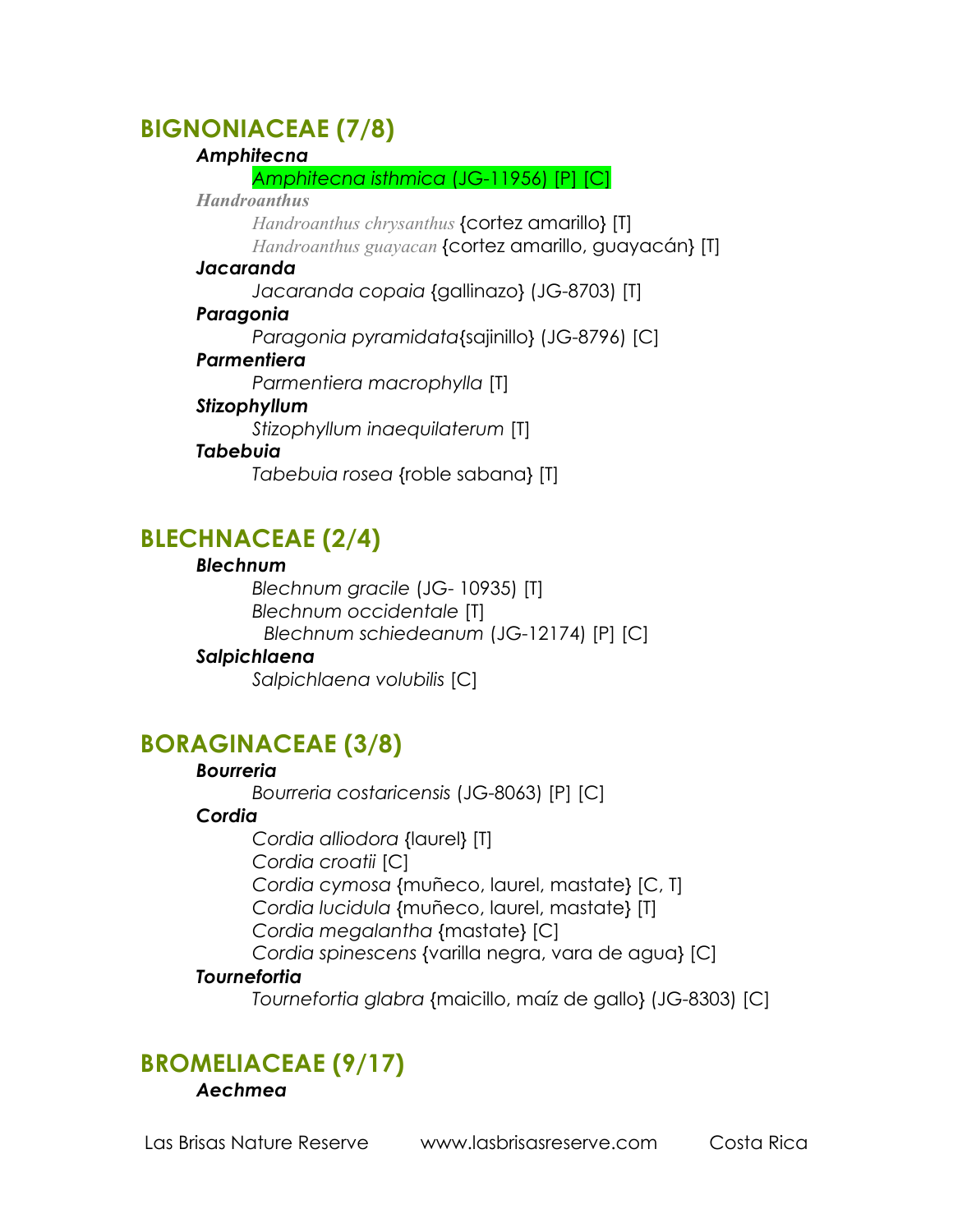*Aechmea magdalenae* [T] *Aechmea mariae-reginae* {corpus} [T] *Aechmea mexicana* [T] *Aechmea nudicaulis* [P] [T] *Aechmea pubescens* [T] *Androlepis Androlepis skinneri* [T] *Catopsis Catopsis sessiliflora* [P] [T] *Guzmania Guzmania scandens* (JG-8832) [P] [C] *Pitcairnia Pitcairnia arcuata* (JG-12099) [P] [C] *Pitcairnia atrorubens* (JG-8359) [C] *Pitcairnia wendlandii* (JG-8111) [C] *Ronnbergia Ronnbergia hathewayi* (JG-8070) [P] [C] *Tillandsia anceps* (JG-12028) [C] *Tillandsia bulbosa* [T] *Tillandsia usneoides* [C] *Vriesea heliconioides* [T]

#### *Tillandsia*

#### *Vriesea*

### *Werauhia*

*Werauhia gladioliflora* [T]

## **BURSERACEAE(2/5)**

### *Bursera*

*Bursera simaruba* {indio desnudo, jiñocuabe} [P] [T]

### *Protium*

 *Protium confusum* {canfin, copalillo} [C] *Protium costaricense* [P] [T] *Protium panamense* {canfin, copalillo} [T] *Protium pittieri* {canfin, copalillo} [T]

## **CACTACEAE (4/4)**

### *Ephiphyllum*

*Ephiphyllum hookeri* (JG-8325) [P] [C, T]

### *Hylocereus*

*Hylocereus stenopterus* [T]

### *Pseudorhipsalis*

*Pseudorhipsalis acuminata* **[P] [C]**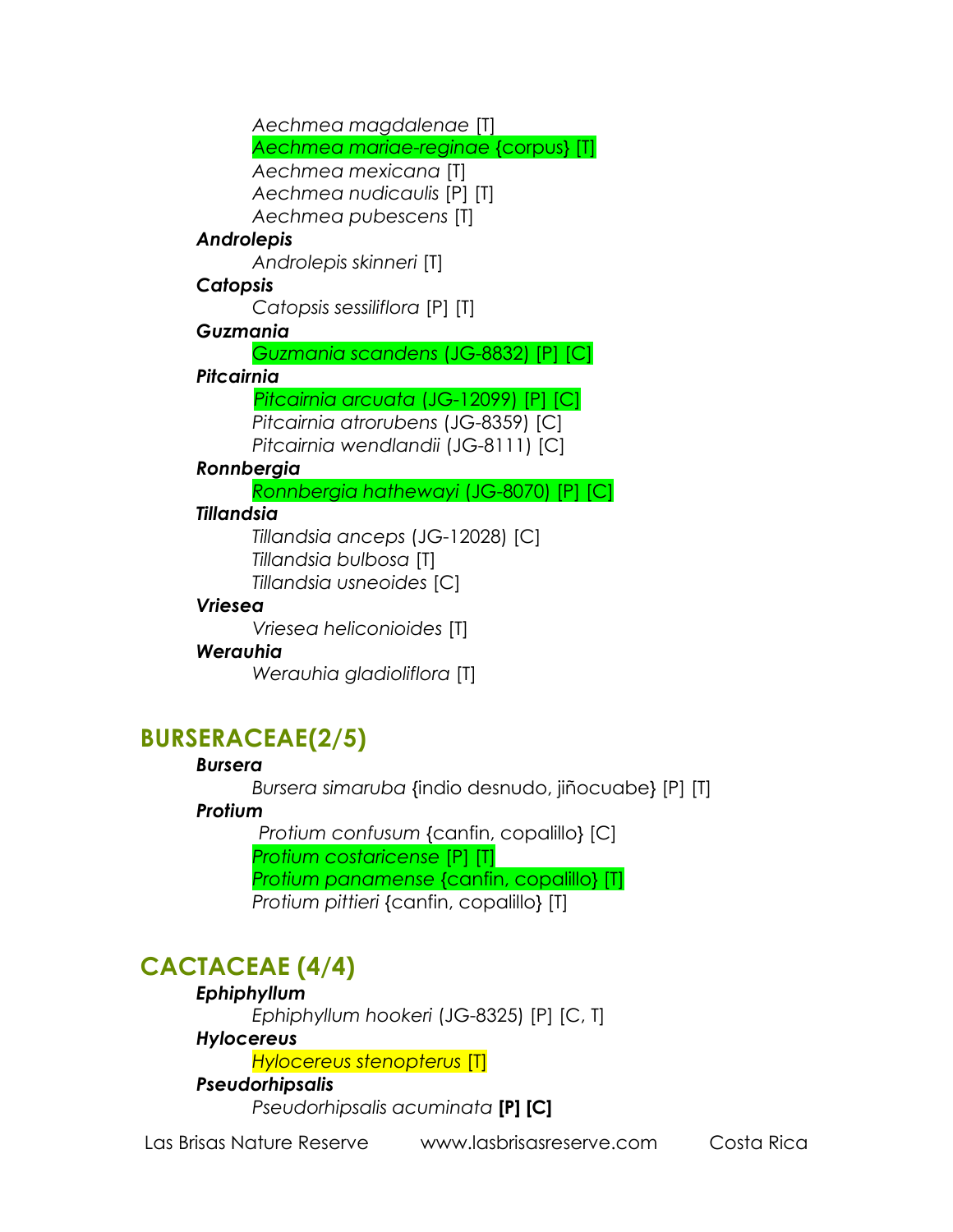*Rhipsalis*

*Rhipsalis baccifera* {soldaconsolda} [T]

### **CALOPHYLLACEAE (Clusiaceae) (2/2)**

#### *Calophyllum*

*Calophyllum brasiliense* {cedro maría, maría} [T]

*Marila*

*Marila laxiflora* [T]

## **CAMPANULACEAE (3/5)**

#### *Burmeistera*

*Burmeistera cyclostigmata* (JG-12031) [P] [C] *Burmeistera vulgaris* (JG-8341) [C]

#### *Centropogon*

 *Centropogon coccineus* [P]

*Centropogon granulosus* (JG-9627) [P] [C]

#### *Hippobroma*

*Hippobroma longiflora* {estrella, jazmincillo} [T]

### **CANNABACEAE (Ulmaceae) (2/4)**

#### *Celtis*

*Celtis iguanaea* [T] *Celtis schippii* [T]

#### *Trema*

*Trema integerrima* {capulín, jucó} [T] *Trema micrantha* {capulín, jucó} [P] [C, T]

## **CANNACEAE (1/1)**

#### *Canna*

*Canna tuerckheimii* (JG-11964) [T]

## **CAPPARACEAE (2/2)**

*Capparis Capparidastrum mollicellum* [T] *Quadrella Quadrella filipes* (JG-8024) [P] [C]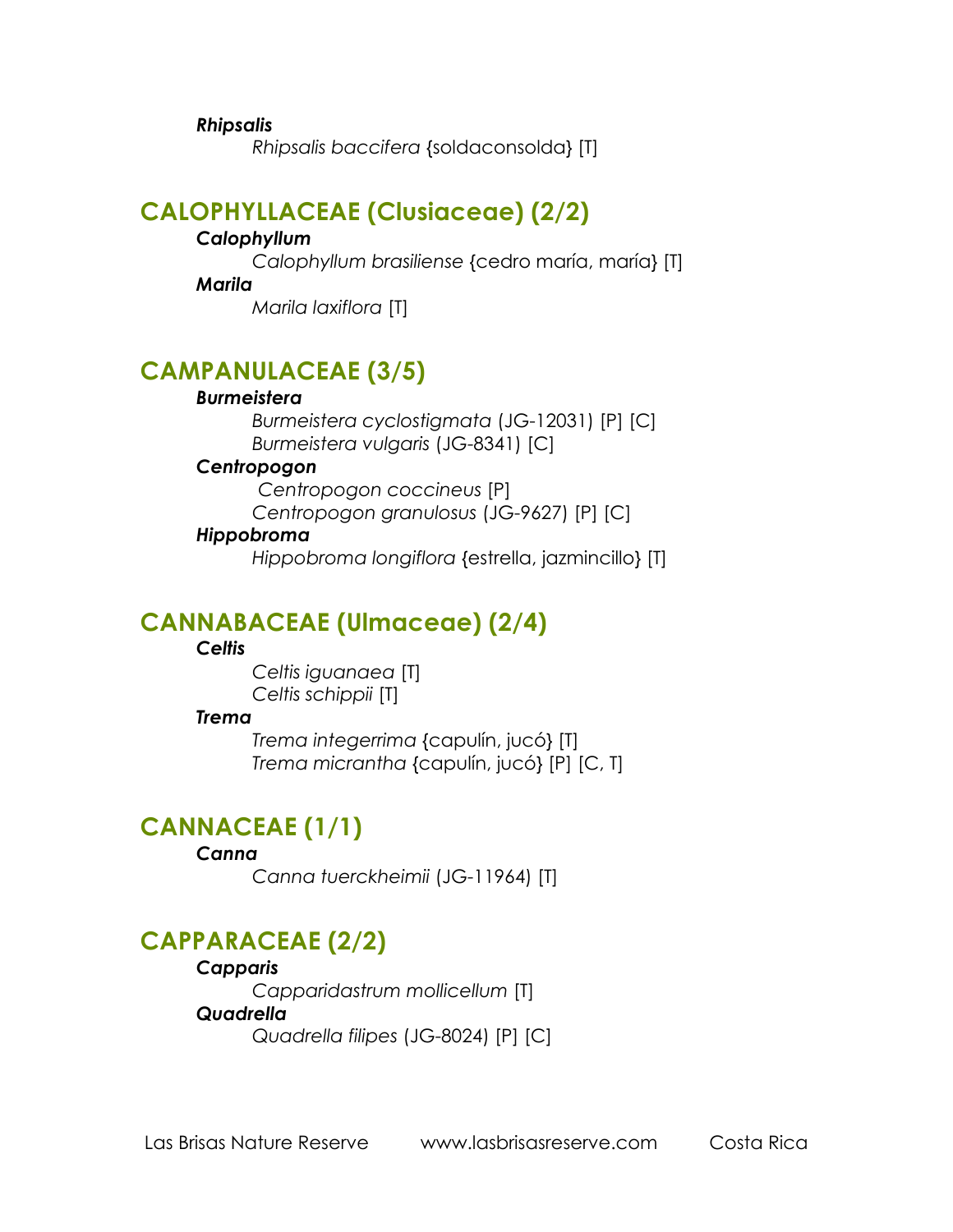### **CARICACEAE (2/3)**

#### *Carica*

*Carica papaya* {papaya} [T]

#### *Jacaratia*

*Jacaratia dolichaula* {papayillo} [T] *Jacaratia spinosa* {papayillo} [C, T]

## **CARYOPHYLLACEAE (1/1)**

### *Drymaria*

*Drymaria cordata* {cincos, drimaria} [T]

## **CELASTRACEAE (2/2)**

*Perrottetia*

 *Perrottetia multiflora* (JG-12134) [P] [C]

*Salacia*

*Salacia* cf. *petenensis* [T]

## **CHLORANTHACEAE (1/3)**

### *Hedyosmum*

*Hedyosmum brenesii* {aguillo} [C] *Hedyosmum bonplandianum* {aguillo} (JG-7852) [P] [C] *Hedyosmum costaricense* {aguillo} [C]

## **CHRYSOBALANACEAE (3/3)**

#### *Couepia*

*Couepia platycalyx* {cerebro} [C]

*Maranthes* 

*Maranthes panamensis* {pejibaye, pejibay} [C, T]

*Parinari* 

*Parinari excelsa* {areno, turrú} [C]

## **CLEOMACEAE (Capparaceae) (1/1)**

### *Podandrogyne*

*Podandrogyne decipiens* (JG-7960) [P] [C]

### **CLETHRACEAE (1/1)** *Clethra*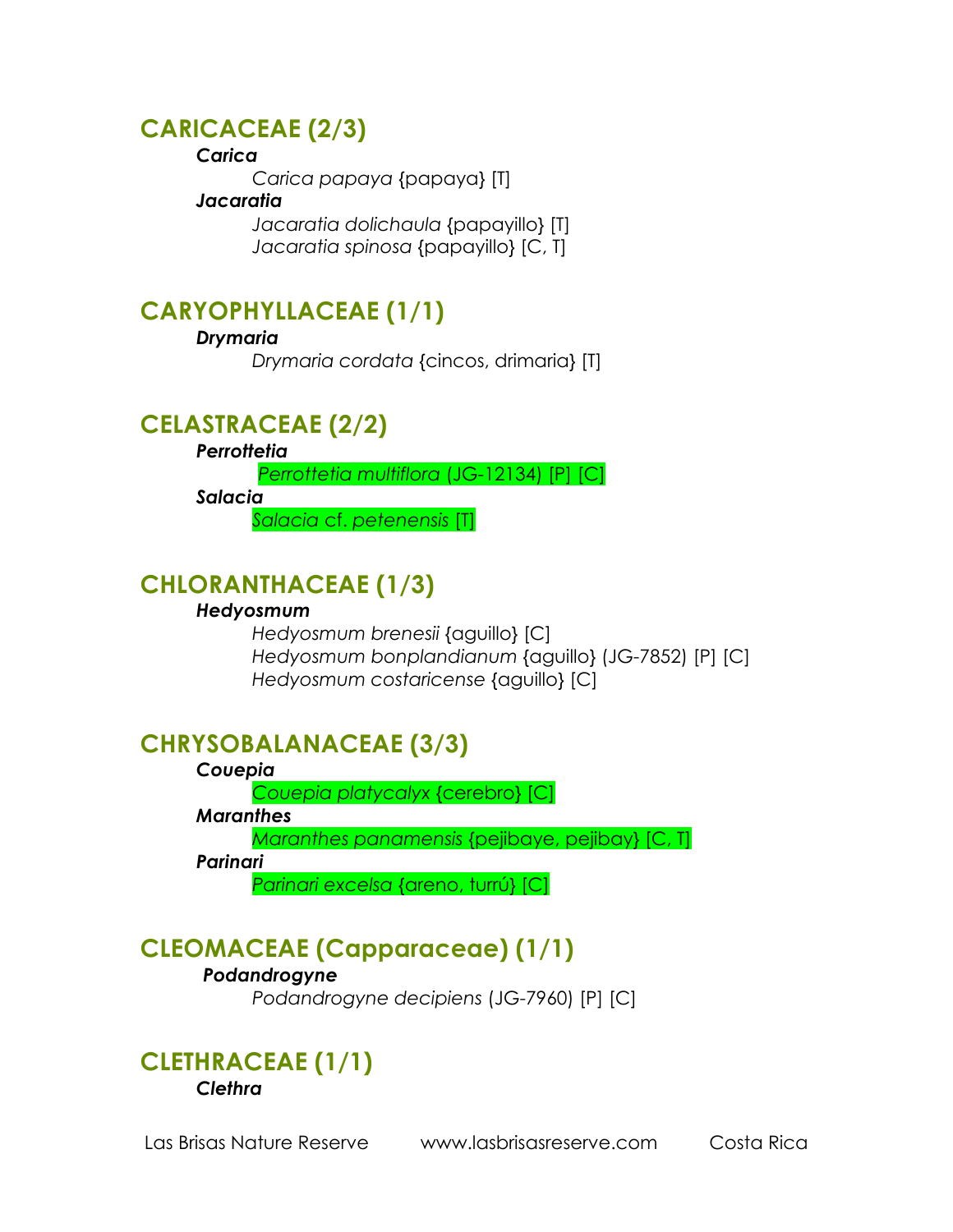## **CLUSIACEAE (5/15)**

### *Chrysochlamys*

*Chrysochlamys glauca* {coralillo} (JG-8151) [T] *Chrysochlamys nicaraguensis* (JG-7901) [P] [C, T] *Chrysochlamys psychotriifolia* {sangre de toro} (JG-12137) [P]  $|C|$ 

*Chrysochlamys silvicola* (JG-8076) [P] [C]

#### *Clusia*

*Clusia cooperi* [T] *Clusia croatii* (JG-8808) [P] [C, T] *Clusia dukei* (JG-12073) [C] *Clusia gracilis* (JG-8809) [P] [C] *Clusia stenophylla* (JG-12027) [P] [C, T] *Clusia uvitana* (JG-12044) [C]

### *Garcinia*

*Garcinia intermedia*{jorco} [C, T] *Garcinia madruno* {madroño} [C, T]

### *Symphonia*

*Symphonia globulifera* {cerillo} (JG-9697) [C, T]

#### *Tovomita*

*Tovomita croatii* (JG-8818) [P] [C, T]

*Tovomita weddelliana* {mangle blanco} (JG-8337) [P] [C]

## **COMBRETACEAE (2/3)**

### *Combretum*

*Combretum cacoucia* (JG-12006) F[T]

### *Terminalia*

*Terminalia amazonia* {escobo, roble coral, guayabón, cascarillo, } [T] *Terminalia oblonga* {escobo amarillo, guayabón, surá} [T]

## **COMMELINACEAE (6/9)**

#### *Commelina*

*Commelina diffusa* [P] [T]

### *Dichorisandra*

*Dichorisandra amabilis* (JG-8339) [P] [C, T] *Dichorisandra hexandra* (JG-7993) [P] [C]

#### *Floscopa*

*Floscopa robusta* (JG-7859) [P] [C]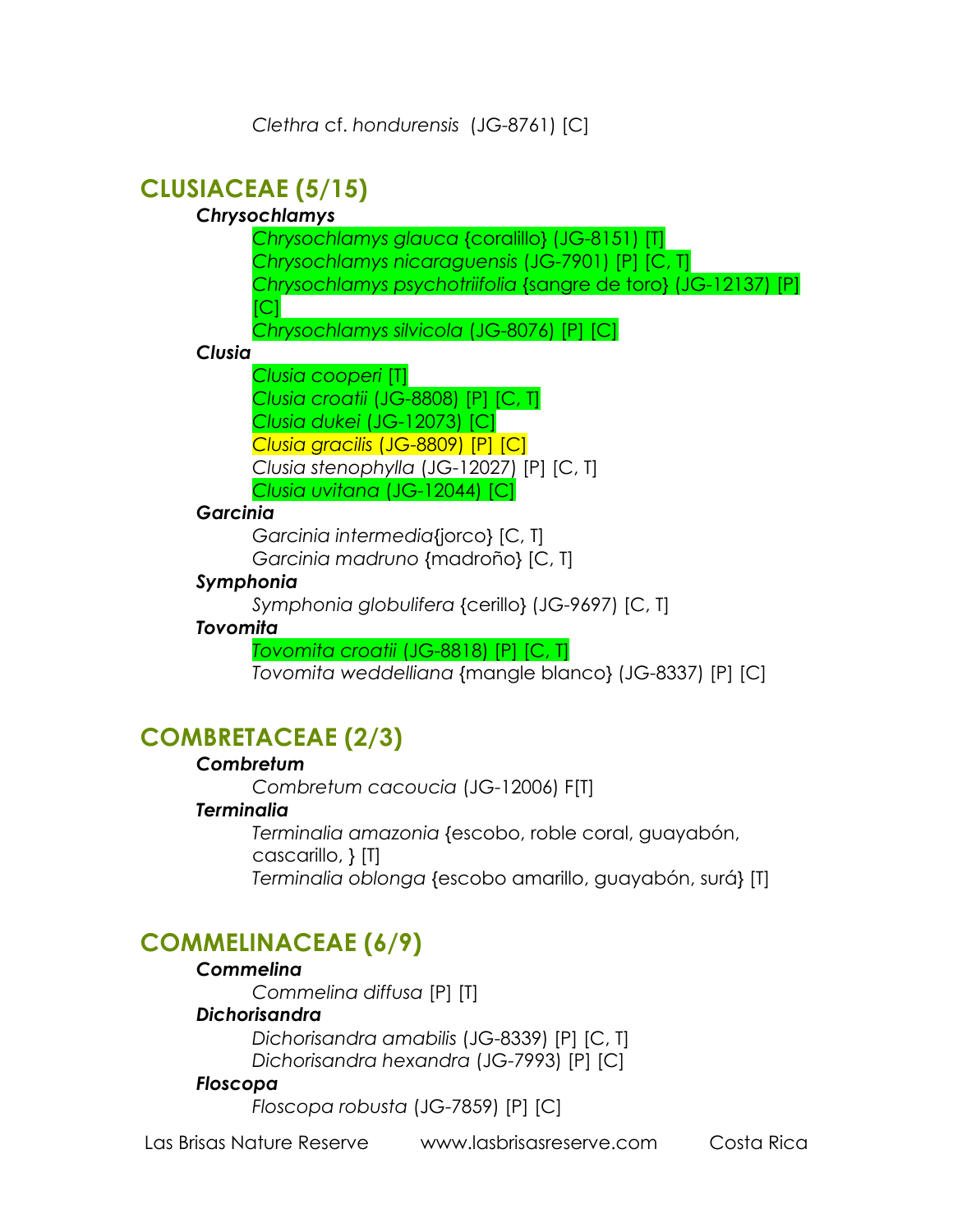#### *Murdannia*

*Murdannia nudiflora* [T]

#### *Tradescantia*

*Tradescantia grantii* (JG-8814) [P] [C] *Tradescantia schippii* (JG-12041) [P] [T] *Tradescantia zanonia* (JG-9545) [T]

#### *Tripogandra*

*Tripogandra serrulata* (JG-7855) [P] [C]

### **CONNARACEAE (2/2)**

#### *Connarus*

*Connarus costaricensis* [T]

*Rourea* 

*Rourea suerrensis* (JG-12001) [T]

## **CONVOLVULACEAE (2/2)**

#### *Ipomoea*

 *Ipomoea philomega* [C]

#### *Maripa*

 *Maripa nicaraguensis* (JG-12188) [C]

## **COSTACEAE (1/9)**

### *Costus*

*Costus bracteatus* (JG-8146) [P] [C, T] *Costus curvibracteatus* [C] *Costus laevis* (JG-9599) [C] *Costus lima* [C] *Costus malortieanus* [C] *Costus nitidus* (JG-9702) [P] [C] *Costus plicatus* [C] *Costus pulverulentus* (JG-8152) [P] [C, T] *Costus* cf. *scaber* (JG-8122) [C]

## **CUCURBITACEAE (9/12)**

### *Cayaponia*

*Cayaponia prunifera* (JG-12068) [P] [C, T] *Cayaponia macrantha* [C] *Cionosicys* 

*Cionosicys guabubu* [C]

*Cionosicys macranthus* (JG-12008) [P] [T]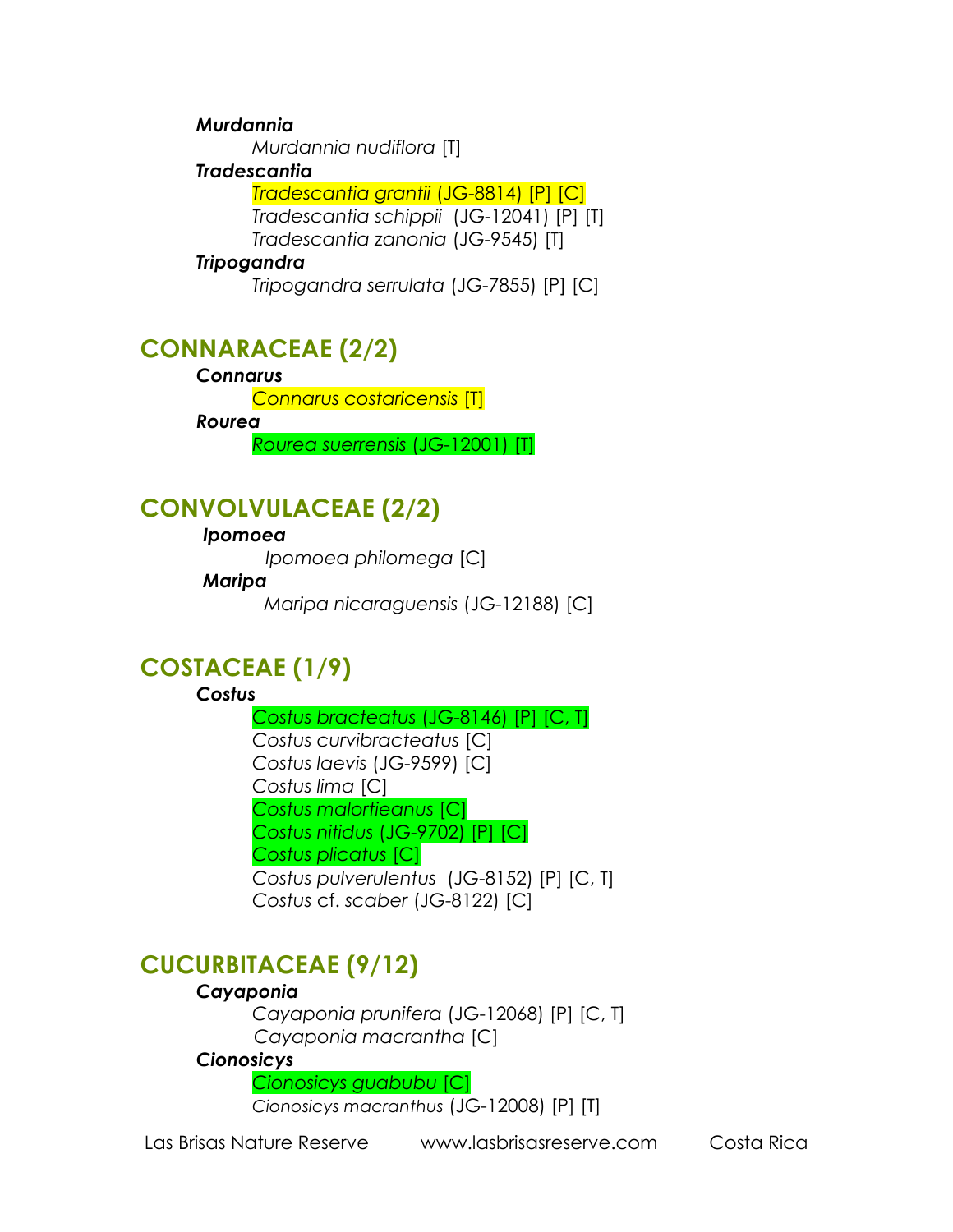### *Cyclanthera*

*Cyclanthera multifoliola* (JG-8348) [C]

### *Gurania*

*Gurania coccinea* (JG-12051) [C]

*Gurania makoyana* {pata de danta, bejuco de

papalomoyo} [P] [T]

### *Melothria*

 *Melothria pendula* {chiberrillo} [C]

### *Momordica*

*Momordica charantia* {sorosí, pepinillo, pepino amargo} [T]

### *Psiguria*

*Psiguria triphylla* (JG-12105) [C]

### *Sechium*

 *Sechium pittieri* {tacaco cimarrón, tacá, trijonio} [C]

### *Tecunumania*

 *Tecunumania quetzalteca* [C]

## **CYATHEACEAE (1/1)**

### *Cnemidaria*

*Cnemidaria horrida* (JG-10919) [C]

## **CYCLANTHACEAE (7/20)**

### *Asplundia*

*Asplundia albicarpa* (JG-9365) [C]

*Asplundia euryspatha* (JG-8705) [P] [C, T]

*Asplundia ferruginea* (JG10896) [P] [C]

*Asplundia longitepala* (JG-8032) [C]

*Asplundia multistaminata* (JG-7942) [P] [C]

*Asplundia sleeperae* (JG-8158) [P] [T]

*Asplundia uncinata* (JG-8184) [P] [T]

*Asplundia utilis* {cola de gallo, chidra, tucuso} (JG-8093) [P]  $|C|$ 

*Asplundia vagans* (JG-7958) [P] [C]

### *Carludovica*

*Carludovica drudei* [P] [T] *Carludovica palmata* {estococa, elotillo, tule, chidra} (JG-11968) [P] [T] *Carludovica rotundifolia* [P] [T] *Carludovica sulcata* [P] [T]

### *Chorigyne*

*Chorigyne sp.* (JG-8856) [P] [C] *Chorigyne cylindrica* (JG-12089) [P] [C]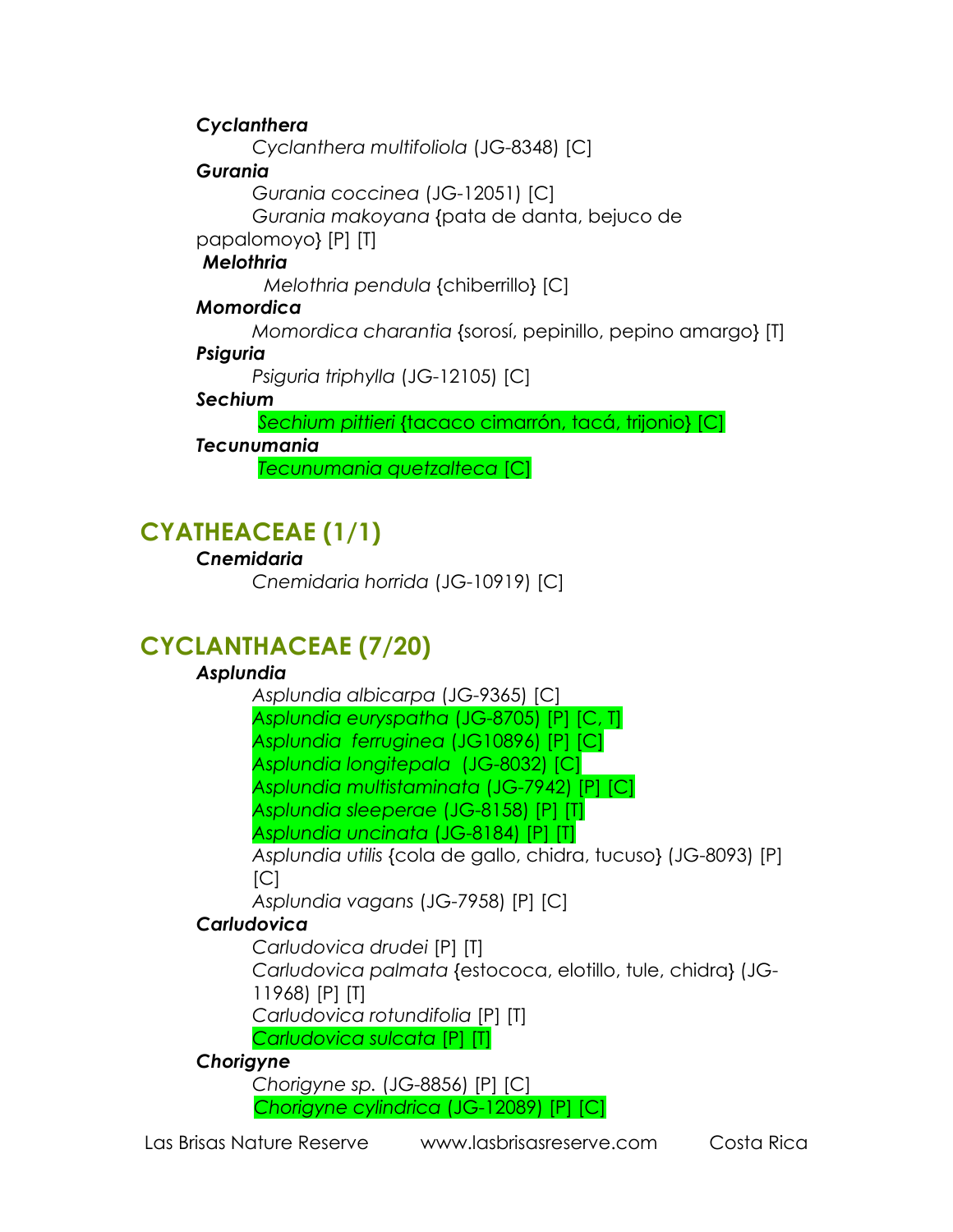*Chorigyne pendula* [C]

### *Cyclanthus*

*Cyclanthus bipartitus* {oreja de burro, hoja de lapa} [T]

### *Dicranopygium*

*Dicranopygium wedelii* (JG-8145) [T]

### *Evodianthus*

*Evodianthus funifer* {tucuso, chirrabaca, chidra} (JG-8706) [P]  $[C, T]$ 

### *Ludovia*

*Ludovia integrifolia* (JG-8344) [P] [C]

## **CYPERACEAE (5/14)**

### *Cyperus*

*Cyperus haspan* (JG-9597) [C] *Cyperus laxus* {pelo de chino} [T] *Cyperus luzulae* {zacate de estrella} (JG-9532) [T] *Cyperus* cf. *miliifolius* (JG-9423) [T] *Cyperus odoratus* (JG-9596) [C]  *Cyperus retroflexus* [C]

### *Elaeocharis*

*Elaeocharis elegans* (JG-9598) [C] *Elaeocharis retroflexa* (JG-9635) [C]

### *Kyllinga*

*Kyllinga pumila* (JG-9595) [C]

### *Rhynchospora*

*Rhynchospora radicans* [C, T]

### *Scleria*

*Scleria latifolia* [T] *Scleria melaleuca* (JG-9614) [C] *Scleria microcarpa* (JG-11978) [T] *Scleria secans* {navajuela} [T]

## **DILLENIACEAE (3/3)**

### *Doliocarpus*

 *Doliocarpus multiflorus* [C]

### *Pinzona*

*Pinzona coriacea* [T]

### *Tetracera*

*Tetracera portobellensis* {chumico de bejuco, raspaguacal}  $[T]$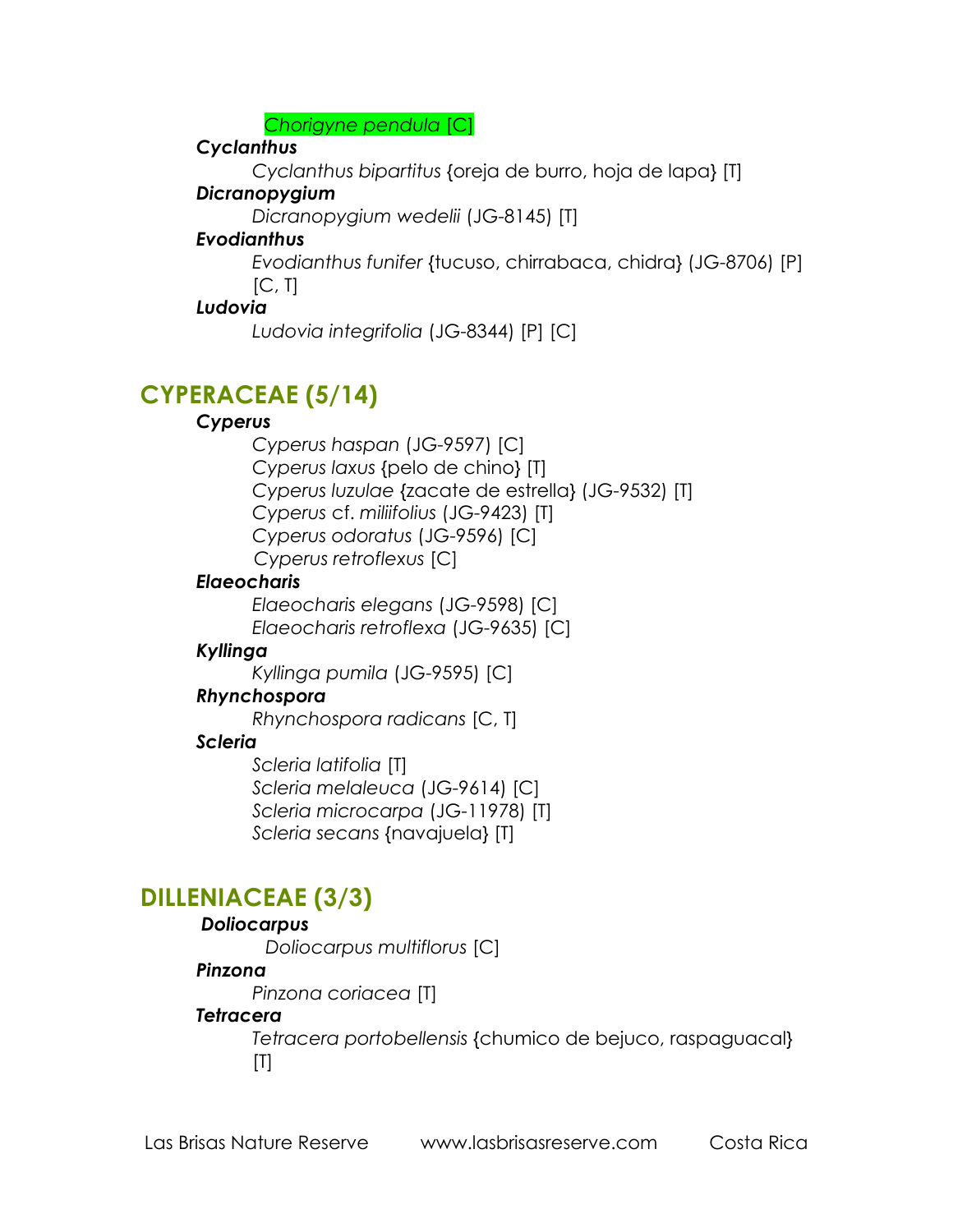## **DRYOPTERIDACEAE (7/11)**

#### *Elaphoglossum*

*Elaphoglossum amygdalifolium* (JG-10918) [C] *Elaphoglossum herminieri* [P] [T]

*Elaphoglossum peltatum* fo. *Standleyi* (JG-10888) [P] [C]

#### *Megalastrum*

*Megalastrum subincisum* (JG-10909) [C]

#### *Mickelia*

*Mickelia nicotianifolia* [T]

#### *Olfersia*

*Olfersia cervina* [T]

#### *Polybotrya*

*Polybotrya osmundacea* (JG-10897) [C]  *Polybotrya polybotryoides* (JG-12187) [P] [C]

### *Stigmatopteris*

*Stigmatopteris contracta* (JG-10922) [C] *Stigmatopteris sordida* (JG-10910) [C]

### *Vittaria*

 *Vittaria lineata* [C]

## **DICHAPETALACEAE (2/4)**

### *Dichapetalum*

*Dichapetalum inopinatum* [P] [C] *Dichapetalum moralesii* [C] *Dichapetalum rugosum* [T]

#### *Tapura*

*Tapura guianensis* (JG-9369) [P] [C]

## **DIOSCOREACEAE (1/3)**

### *Dioscorea*

*Dioscorea mexicana* (JG-12009) [P] [C] *Dioscorea racemosa* (JG-9388) [C] *Dioscorea standleyi* (JG-8098) [C]

## **DRYOPTERIDACEAE (3/3)**

### *Bolbitis*

*Bolbitis portoricensis* [T] *Didymochlaena Didymochlaena truncatula* [C] *Mickelia*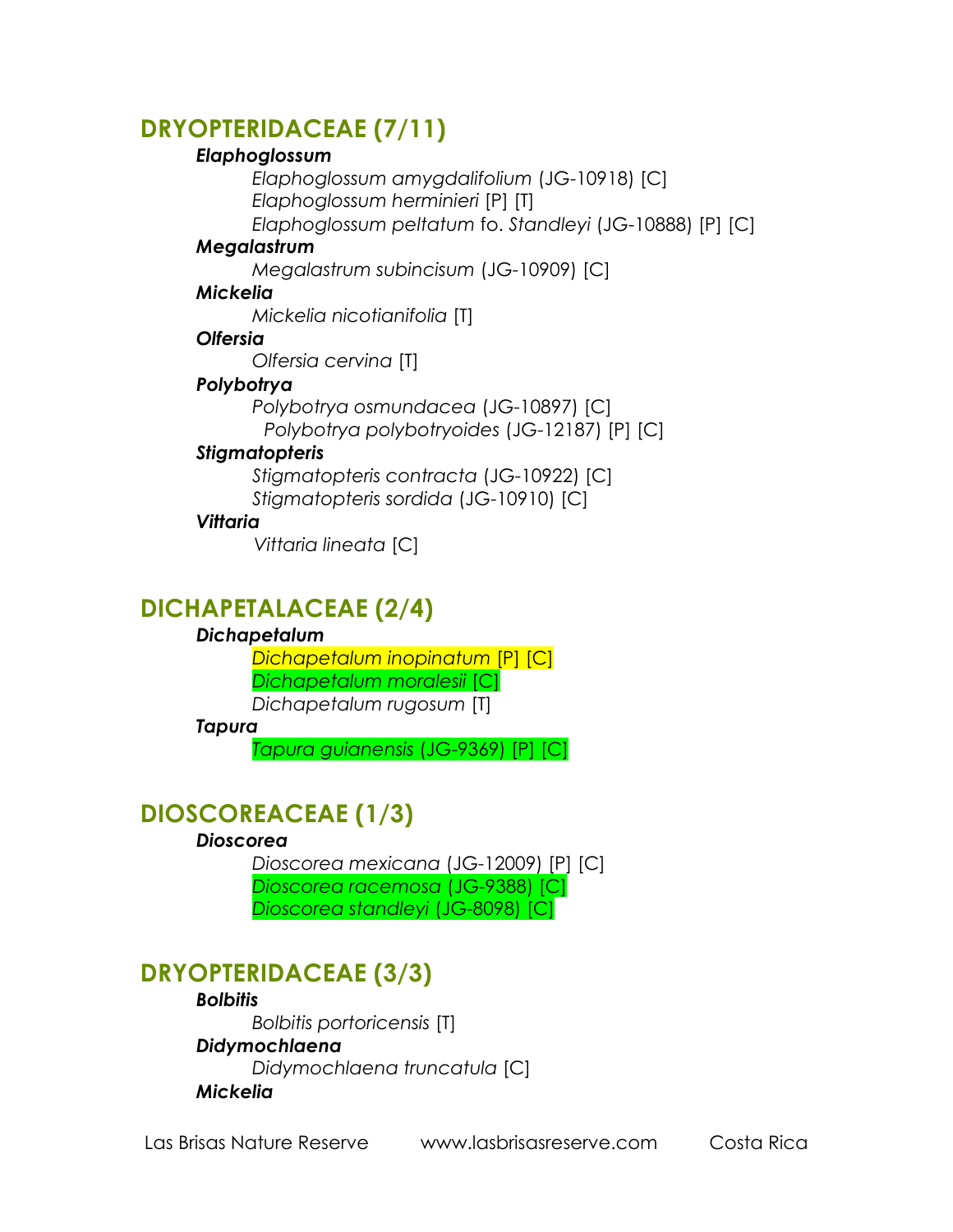*Mickelia nicotianifolia* [T]

## **ELAEOCARPACEAE (1/4)**

#### *Sloanea*

 *Sloanea faginea* {paleta, peine de mico, terciopelo} [C]  *Sloanea laevigata* [C] *Sloanea medusula* {mano de león} [C]

*Sloanea tuerckheimii* [T]

## **ERICACEAE (4/9)**

### *Cavendishia*

*Cavendishia axillaris* (JG-9593) [C] *Cavendishia bracteata* (JG-9638) [C] *Cavendishia callista* {agriz} (JG-8120) [P] [C] *Cavendishia capitulata* (JG-8336) [C] *Cavendishia complectens* (JG-9641) [C] *Cavendishia quereme* (JG-9628) [C]

#### *Psammisia*

*Psammisia ramiflora* [P] [C]

#### *Satyria*

*Satyria warszewiczii* [P] [C]

#### *Thibaudia*

*Thibaudia costaricensis* [P] [C]

## **ERIOCAULACEAE (1/1)**

#### *Tonina*

*Tonina fluviatilis* (JG-7858) [P] [C]

### **ERYTHROPALACEAE (OLACACEAE) (1/3)**

#### *Heisteria*

*Heisteria costaricensis* {chupeta}(JG-7869) [P] [C]

*Heisteria macrophylla* {chupeta} (JG-7930) [P] [C, T] *Heisteria scandens* {chupeta} [T]

## **ERYTHROXYLACEAE (1/2)**

### *Erythroxylum*

 *Erythroxylum fimbriatum* [C] *Erythroxylum macrophyllum* (JG-7920) [P] [T]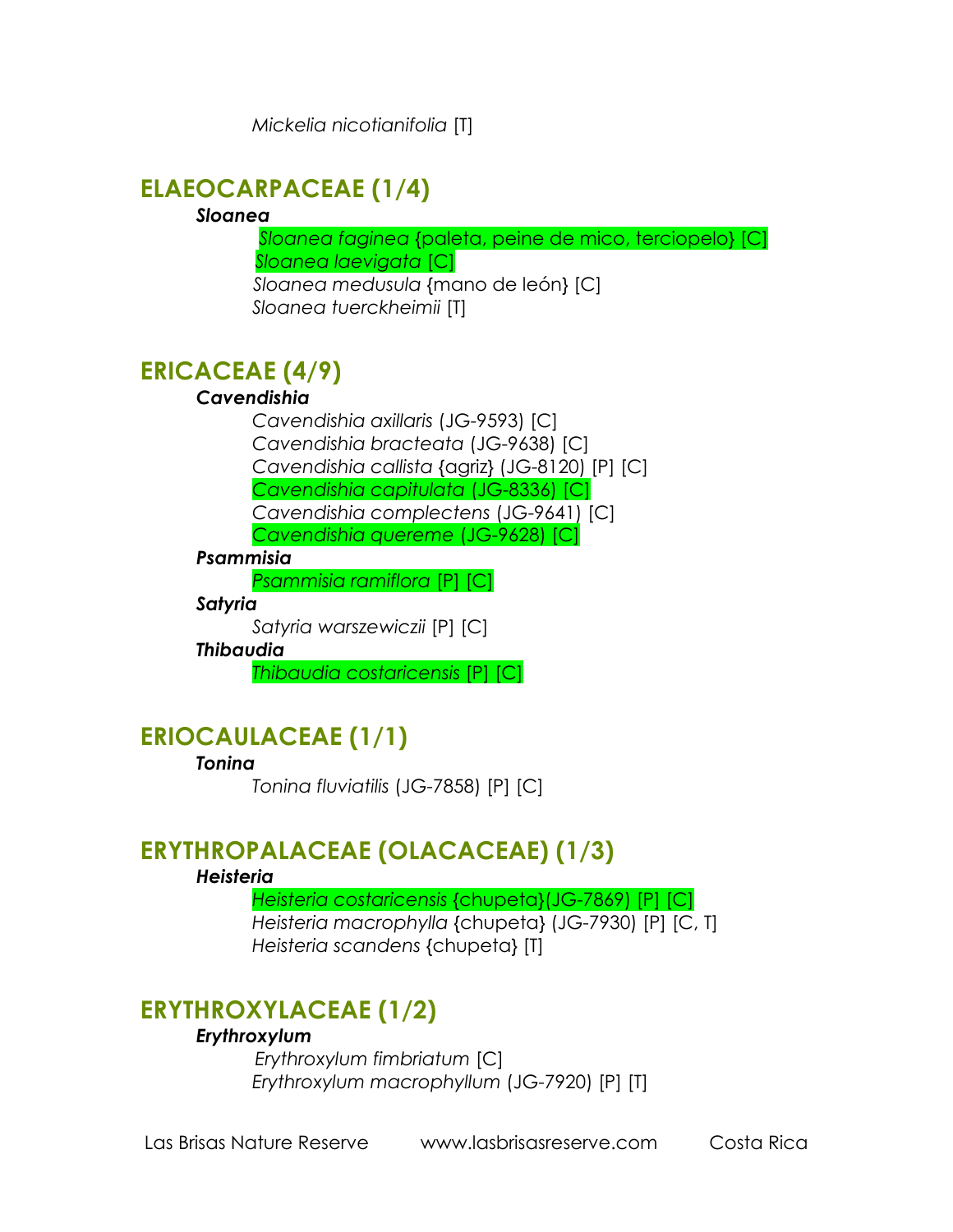### **EUPHORBIACEAE (14/24)**

### *Acalypha*

*Acalypha arvensis* {gusanillo, hierba meona, chombombó}  $[P]$   $[C, T]$ 

*Acalypha costaricensis* (JG-11991) [T]

*Acalypha diversifolia* [T]

*Acalypha macrostachya* {ortiga} [T]

### *Alchornea*

*Alchornea costaricensis* {fósforo, ira} [T]

*Alchornea glandulosa* [C]

*Alchornea latifolia* {chasparrio, chayote, peine, tabaquillo}  $[P]$   $[C]$ 

*Alchorneopsis*

*Alchorneopsis floribunda* {ira de agua} [T]

### *Caperonia*

*Caperonia palustris* [T]

### *Conceveiba*

*Conceveiba pleiostemona* {algodón, algodoncillo} [C, T]

### *Croton*

*Croton draco* {targuá} [C]

*Croton schiedeanus* {colpachí} (JG-8354) [P] [C]

### *Dalechampia*

*Dalechampia dioscoreifolia* (JG-9554) [P] [T] *Dalechampia websteri* (JG-7866) [P] [C]

### *Euphorbia*

*Euphorbia hypericifolia* [T]

### *Hura*

*Hura crepitans* {jabillo} [T]

### *Pausandra*

*Pausandra trianae* {desguastomate, tabacón} [C]

### *Pera*

*Pera arborea* [C]

### *Plukenetia*

*Plukenetia stipellata* [T]

### *Sapium*

*Sapium glandulosum* {yos, lechillo} [T] *Sapium rigidifolium* {yos, lechillo} [C]

### *Tetrorchidium*

*Tetrorchidium euryphyllum* {Palo de leche} (JG-8762) [P] [C, T] *Tetrorchidium robledoanum* [P] [C]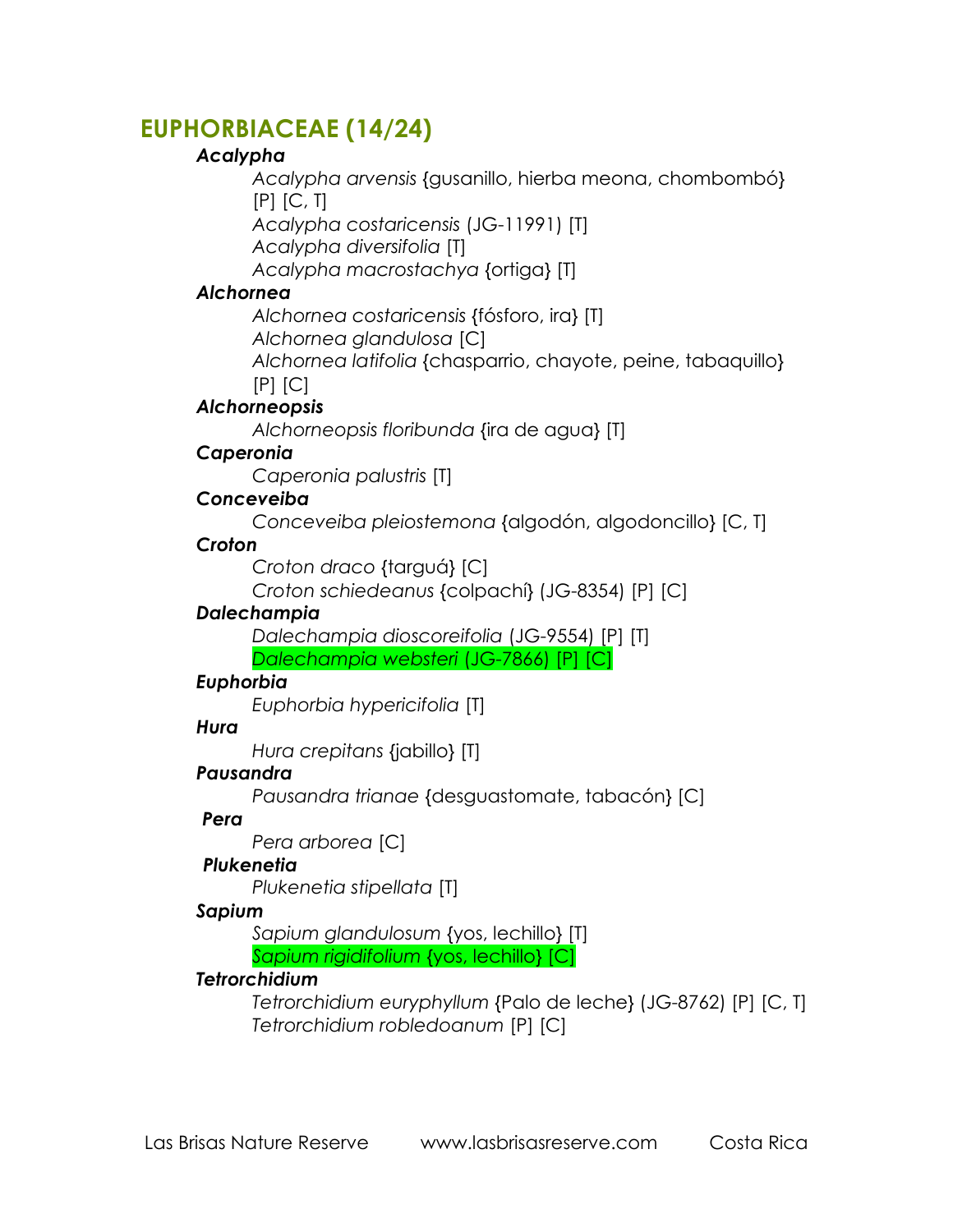## **FABACEAE (20/44)**

#### *Abarema*

*Abarema adenophora* [C]

 *Abarema idiopoda* (JG-12191) [P] [C]

*Abarema racemiflora* {guabo hediondo} (JG-9372) [P] [C]

### *Aeschynomene*

*Aeschynomene americana* [T]

### *Bauhinia*

 *Bauhinia guianensis* [C]

*Bauhinia outimouta* [T]

### *Calliandra*

*Calliandra trinervia* (JG-9610) [P] [C]

### *Canavalia*

*Canavalia oxyphylla* (JG-9693) [C]

### *Cassia*

*Cassia grandis* {carao} [T]

### *Cojoba*

*Cojoba catenata* (JG-11997) [T] *Cojoba sp. A* (JG-12203) [P] [T]

### *Dioclea*

*Dioclea malacocarpa* [T]

### *Dussia*

*Dussia atropurpurea* (JG-12036) [C]

*Dussia macroprophyllata* {frijolón, targuayugo} [T]

### *Erythrina*

*Erythrina cochleata* [C] *Erythrina gibbosa* [T]

### *Inga*

*Inga barbourii* [C] *Inga densiflora* {guabo salado} [T] *Inga goldmanii* [C] *Inga leiocalycina* {cuajiniquil colorado, guabo ronron} [T] *Inga marginata* [C] *Inga oerstediana* {cuajiniquil} [C] *Inga punctata* {cuajiniquil} (JG-8358) [C] *Inga samanensis* [T] *Inga thibaudiana* [T]

### *Inga tonduzii* {guabo peludo} (JG- 9600) [P] [C, T]

*Inga umbellifera* (JG-12201) [P] [C]

### *Lonchocarpus*

*Lonchocarpus oliganthus* [P] [T]

### *Mimosa*

 *Mimosa pigra* {dormilona grande, uña de gato} [C]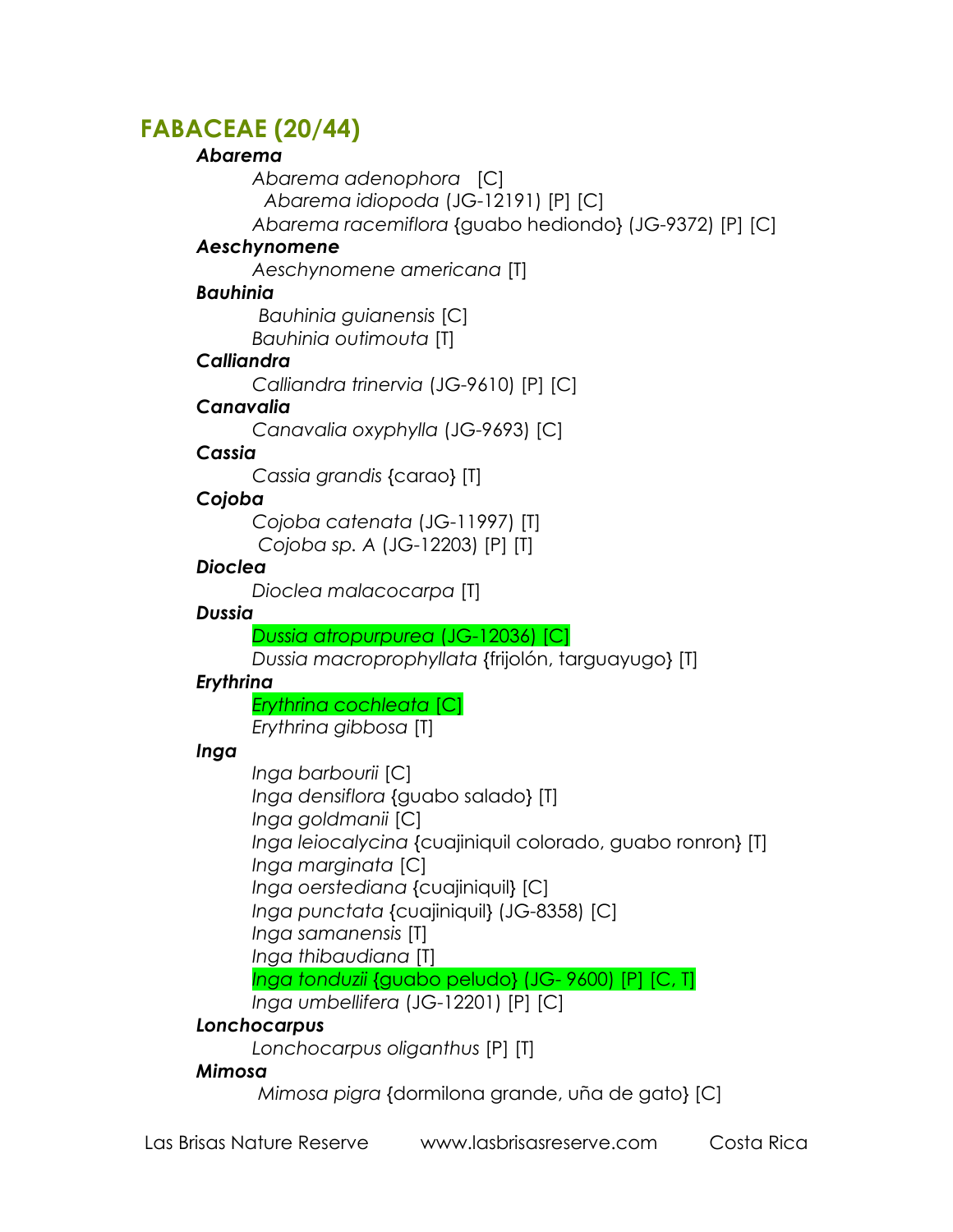*Mimosa pudica* [C, T]

 *Mimosa watsonii* {contenete} [C]

### *Ormosia*

*Ormosia velutina* {nene} [T]

### *Platymiscium*

*Platymiscium pinnatum* {cachimbo, cristóbal, ñámbar, quira sangrillo} [T]

### *Pterocarpus*

*Pterocarpus hayesii* [T] *Pterocarpus officinalis* {sangrillo} [T]

### *Senna*

*Senna papillosa* {candelillo, vainillo} [T]

### *Stryphnodendron*

*Stryphnodendron microstachyum* {vainillo} [C, T]

### *Swartzia*

*Swartzia costaricensis* [P] [C, T]  *Swartzia ochnacea* [T]

*Zygia* 

*Zygia gigantifoliola* (JG-8072) [C]

*Zygia latifolia* {sotacaballo} (JG-12171) [P] [T]

## **GENTIANACEAE (2/2)**

### *Potalia*

*Potalia turbinata* (JG-8136) [P] [T]

### *Voyria*

*Voyria aphylla*

## **GESNERIACEAE (13/39)**

### *Amalophyllon*

 *Amalophyllon sp. A.* [C]

### *Besleria*

*Besleria columneoides* (JG-8026) [P]  *Besleria flavovirens* [P] [T] *Besleria formicaria* [C] *Besleria laxiflora* (JG-9401) [P] [C, T] *Besleria macropoda* (JG-11987) [P] [T] *Besleria notabilis* (JG-8316) [P] [C] *Besleria robusta* (JG-8723) [C, T] *Besleria* cf. *triflora* (JG-9400) [P] [C]

### *Capanea*

*Capanea grandiflora* [C]

### *Codonanthe*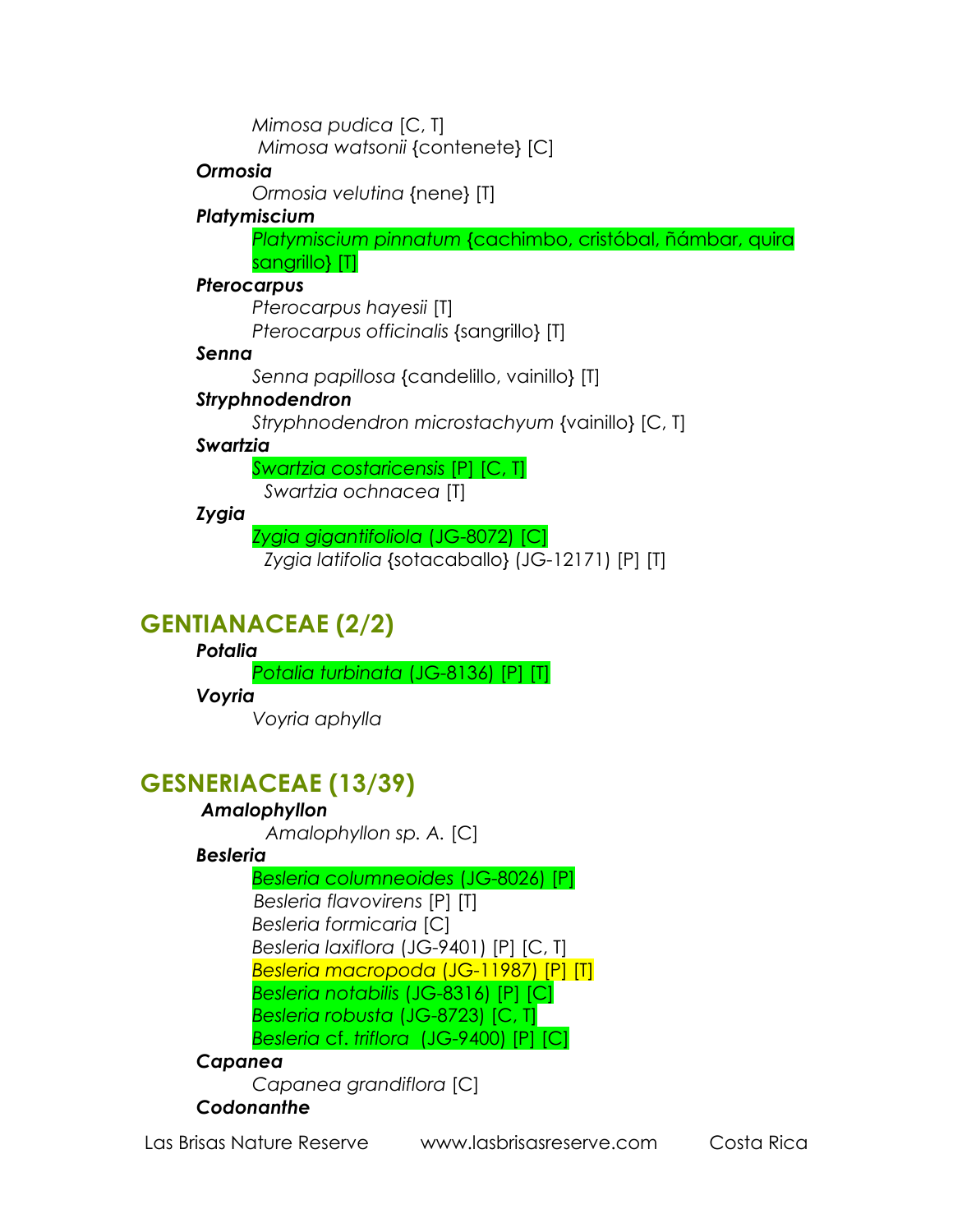*Codonanthe crassifolia* [P] [T]

### *Columnea*

*Columnea chiricana* [C] *Columnea consanguinea* (JG-12034) [P] [C] *Columnea hirta* (JG-12058) [P] [C] *Columnea kalbreyeriana* (JG-12091) [P] [C]

*Columnea linearis* [C]

*Columnea maculata* (JG-9640) [P] [C] *Columnea microphylla* [P] [C]

*Columnea nicaraguensis* (JG-8324) [C]

 *Columnea oxyphylla* (JG-12149) [P] [C]

*Columnea purpurata* (JG-8088) [C, T]

*Columnea tulae* {churrete de palo} (JG-9653) [C]

### *Diastema*

*Diastema affine* (JG-10886) [P] [C]

### *Drymonia*

*Drymonia alloplectoides* (JG-9386) [C] *Drymonia coriacea* (JG-12065) [P] [C] *Drymonia macrophylla* (JG-8868) [P] [C] *Drymonia multiflora* [T] *Drymonia serrulata* {viejitas} (JG-11975) [T] *Drymonia submarginalis* (JG-8060) [C] *Drymonia turrialvae* (JG-7950) [P] [C]

*Drymonia warszewicziana* (JG-8330) [C]

### *Episcia*

*Episcia lilacina* [P][T]

### *Gasteranthus*

*Gasteranthus wendlandianus* (JG-10893) [C]

### *Glossoloma*

*Glossoloma tetragonum* (JG-7947) [P] [C]

### *Kohleria*

 *Kohleria tubiflora* [T]

### *Monopyle*

 *Monopyle puberula* [C]

### *Napeanthus*

 *Napeanthus apodemus* (JG-12132) [P] [C] *Napeanthus bracteatus* (JG-8742) [P] [C, T]

### *Paradrymonia*

*Paradrymonia decurrens* (JG-8189) [P] [T] *Paradrymonia lineata* [P] [C]

## **GLEICHENIACEAE (1/1)**

### *Sticherus*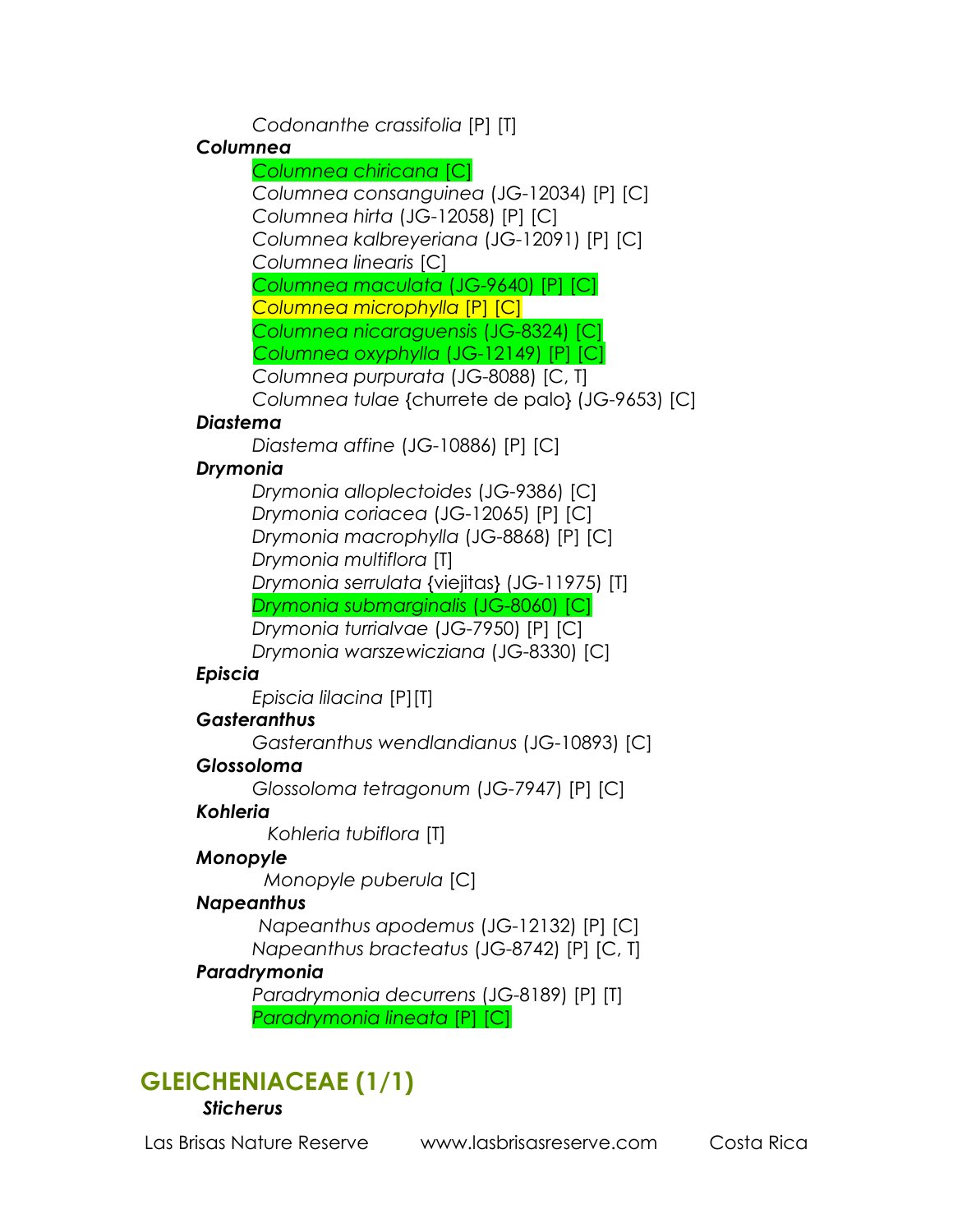*Sticherus ferrugineus* [C]

### **HAEMODORACEAE (1/1)**

### *Xiphidium*

*Xiphidium coeruleum* {espadaña, palma bruja} (JG-8167) [P]  $[T]$ 

## **HELICONIACEAE (1/17)**

### *Heliconia*

*Heliconia atropurpurea* (JG-7961) [P] [C] *Heliconia calatheiphylla* (JG-8193) [P] [T] *Heliconia clinophila* (JG-12176) [P] [C] *Heliconia ignescens* (JG- 10906) [C] *Heliconia imbricata* [T] *Heliconia irrasa* (JG-8299) [P] [T] *Heliconia latisphata* {caliguate} [T] *Heliconia longa* [T] *Heliconia lophocarpa* (JG-8135) [C] *Heliconia mariae* [T] *Heliconia mathiasiae* (JG-8148) [T] *Heliconia pogonantha* [C, T] *Heliconia tortuosa* (JG-9632) [P] [C] *Heliconia trichocarpa* (JG-8160) [T] *Heliconia umbrophila* (JG-8161) [P] [T] *Heliconia vaginalis* (JG-8162) [C, T] *Heliconia wagneriana* [T]

## **HEMIDICTYACEAE (1/1)**

### *Hemidictyum*

*Hemidictyum marginatum* [C]

## **HERNANDIACEAE (2/3)**

#### *Hernandia*

*Hernandia didymantha* {zopilote} [T] *Hernandia stenura* {zopilote} [T]

### *Sparattanthelium*

*Sparattanthelium amazonum* [T]

### **HUMIRIACEAE (1/1)** *Sacoglottis*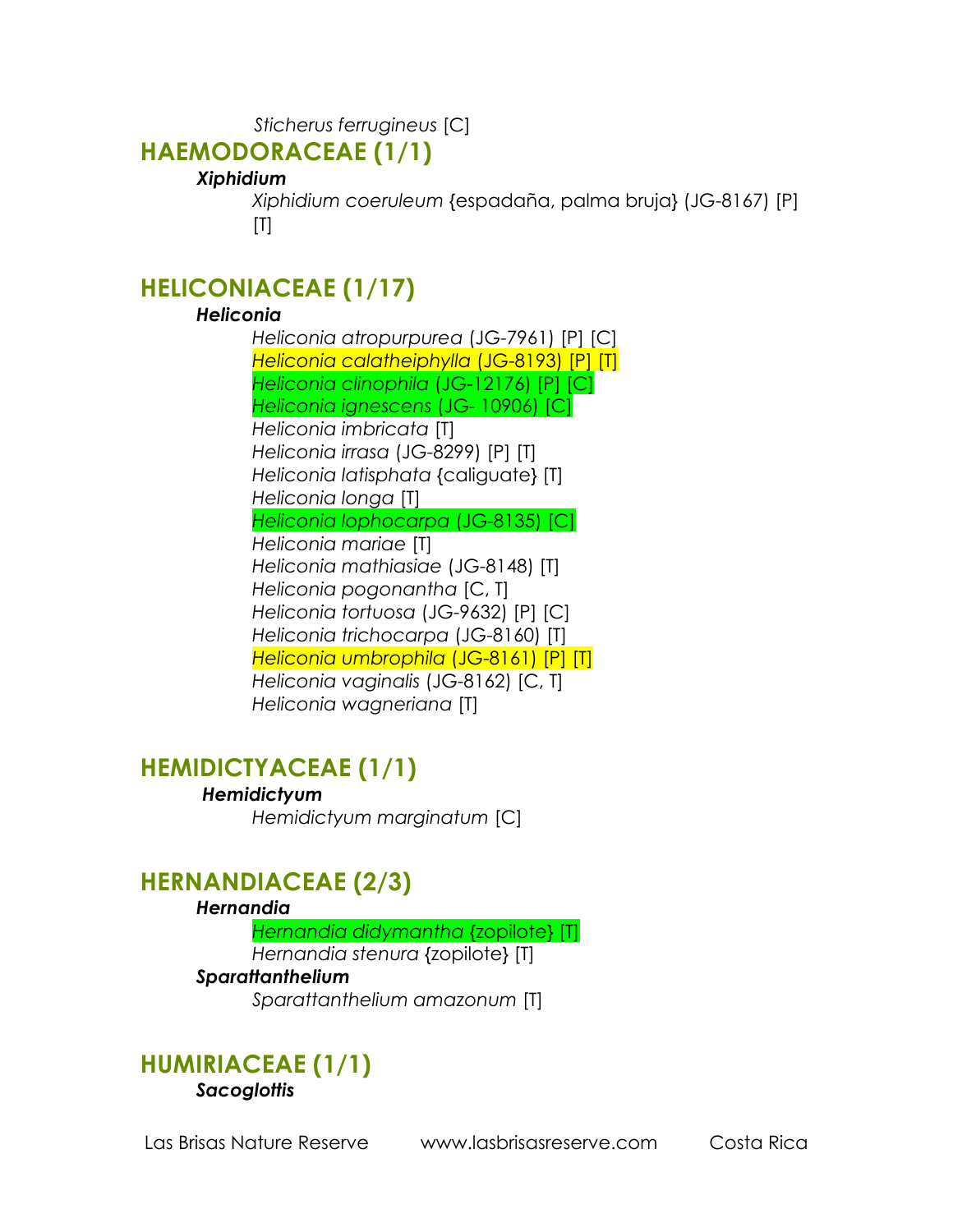*Sacoglottis trichogyna* {campano} [T]

## **HYDNORACEAE (1/1)**

### *Prosopanche*

*Prosopanche costaricensis* (JG-8861) [C]

### **HYMENOPHYLLACEAE (5/9)**

### *Didymoglossum*

*Didymoglossum ekmanii* (JG-10934) [T] *Didymoglossum membranaceum* (JG-10932) [P] [C, T]

#### *Hymenophyllum*

*Hymenophyllum fucoides* (JG-10914) [C] *Hymenophyllum maxonii* (JG-10915) [C] *Hymenophyllum polyanthos* (JG-10881) [C]

#### *Polyphlebium*

*Polyphlebium diaphanum* (JG-10933) [T]

### *Trichomanes*

*Trichomanes capillaceum* (JG-10884) [C] *Trichomanes polypodioides* (JG-10882) [C]

#### *Vandenboschia*

*Vandenboschia collariata* (JG-10904) [P][C]

## **HYPERICACEAE (Clusiaceae) (1/1)**

### *Vismia*

*Vismia billbergiana* {achiotillo} (JG-8826) [P] [C]

## **ICACINACEAE (2/2)**

### *Calatola*

*Calatola costaricensis* {azulillo, palo azul, palo papa} [P] [T]

### *Metteniusa*

*Metteniusa tessmanniana* {palo de zanahoria} (JG-8842) [P]  $[C]$ 

## **JUGLANDACEAE (2/2)**

#### *Alfaroa*

*Alfaroa manningii* [T]

### *Oreomunnea*

*Oreomunnea pterocarpa* {campano, gavilán, gavilán blanco} [C]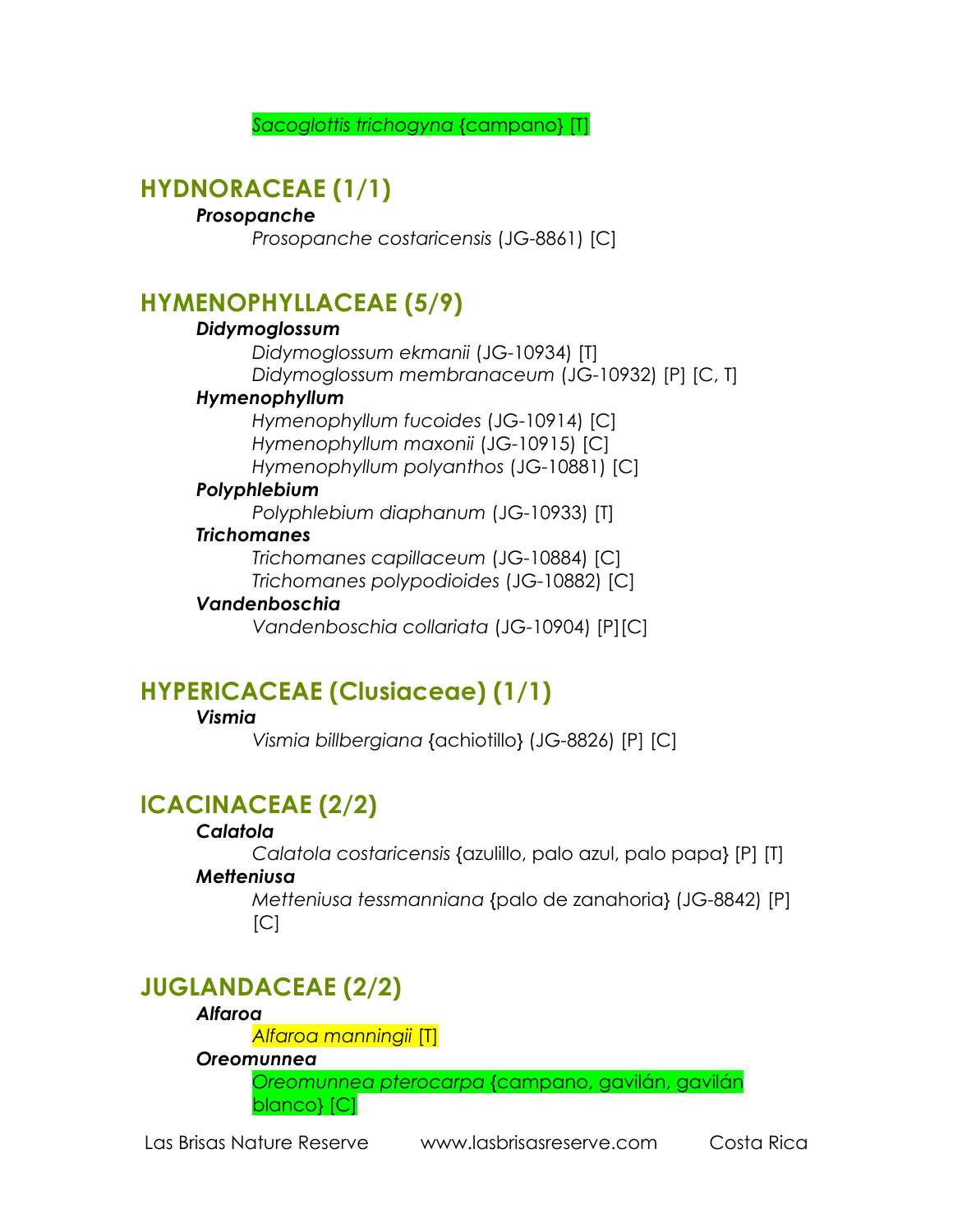## **LECYTHIDACEAE (2/2)**

### *Grias*

*Grias cauliflora* {tabacón} [T]

#### *Lecythis*

*Lecythis ampla* {olla de mono} [T]

## **LACISTEMATACEAE (Flacourtiaceae) (2/2)**

### *Lacistema*

*Lacistema aggregatum* {cafecillo, colpachí} (JG-8043) [P] [T] *Lozania* 

*Lozania mutisiana* (JG-8064) [P] [C]

## **LAMIACEAE (4/11)**

### *Aegiphila*

*Aegiphila cephalophora* [T] *Aegiphila elata* [P] [T] *Aegiphila falcata* [T] *Aegiphila odontophylla* (JG-8777) [C] *Aegiphila panamensis* (JG-8290) [T]

### *Hyptis*

*Hyptis capitata* {botoncito, cabeza de negro} (JG-8774) [P]  $[C]$ 

*Hyptis obtusiflora* [P] [C, T]

*Hyptis pectinata* [P] [C]

*Hyptis verticillata* {canilla de mula, juanilama mocha, zorrillo}  $[T]$ 

### *Marsypianthes*

 *Marsypianthes chamaedrys* [C]

### *Scutellaria*

*Scutellaria costaricana* {pavoncillo rojo} (JG-7851) [C]

## **LAURACEAE (6/21)**

### *Aiouea*

*Aiouea sp. nov.* (JG-8328) [P] [C]

 *Aiouea costaricensis* {ira, mangle, quizarrá} (JG-9678) [P] [C]

### *Licaria*

*Licaria misantlae* (JG-8075) [P] [C]

### *Nectandra*

*Nectandra membranacea* [T] *Nectandra purpurea* [T]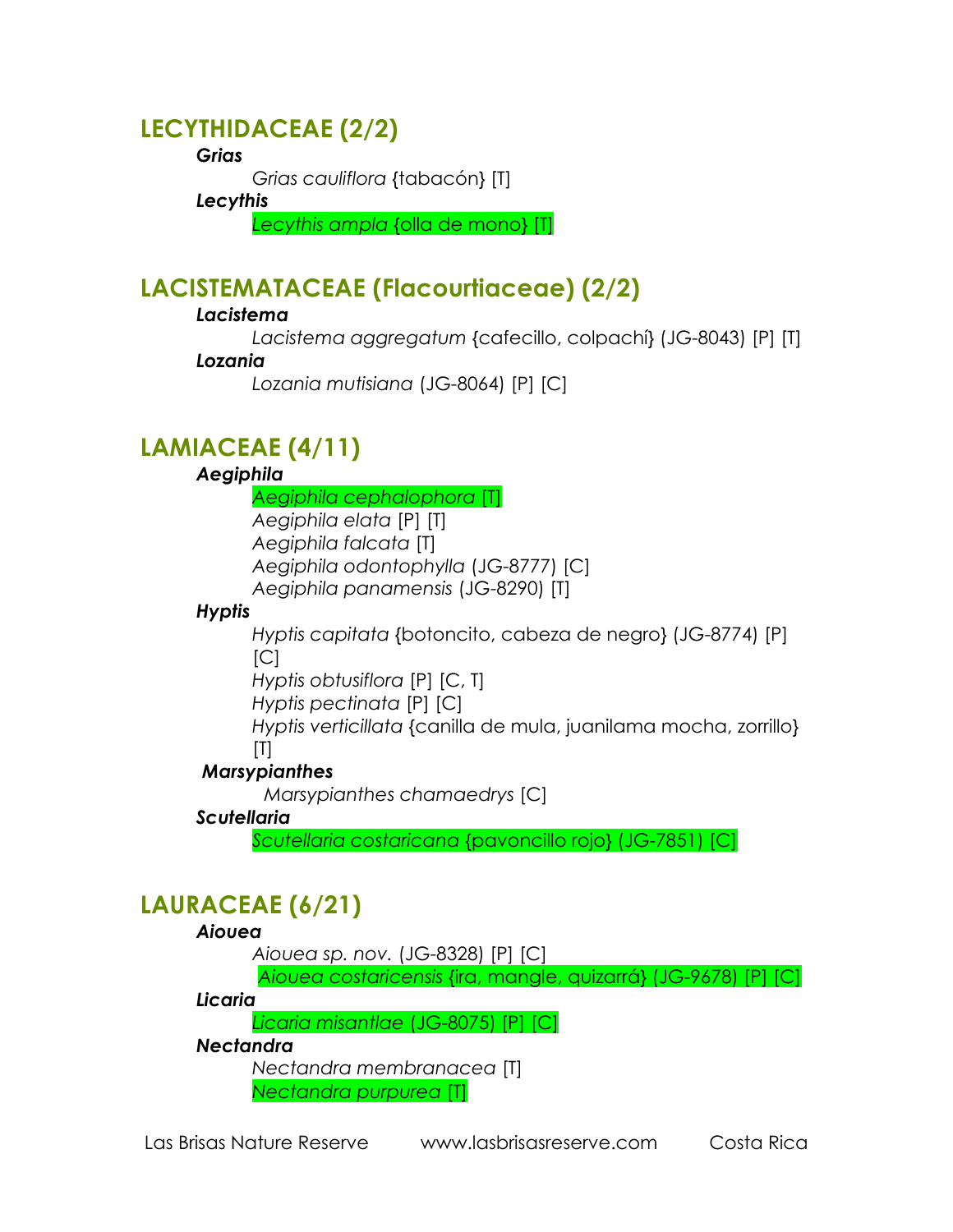*Nectandra reticulata* {quizarrá zopilote} [T]

### *Ocotea*

*Ocotea atirrensis* {quizarrá canela, tiquizarrá macho} (JG-8002) [P] [C] *Ocotea cernua* {ira, quizarrá lorito, sigua amarillo} (JG-8797)  $[P]$   $[C]$ *Ocotea dendrodaphne* {aguacate de mono} (JG-8847) [P]  $[C, T]$ *Ocotea endresiana* {ira mangle, sigua oloroso} [C] *Ocotea haberii* (JG-9383) [P] [C] *Ocotea hartshorniana* (JG-9412) [T] *Ocotea insularis* {aguacatillo ascá, aguacatón, ira amarillo}  $[T]$ *Ocotea laetevirens* {ira amarillo} (JG-12063) [P] [C] *Ocotea laucoxylon* [T] *Ocotea macropoda* [T] *Ocotea mollifolia* [T] *Ocotea pentagona* [P] [T] *Ocotea tenera* {aguacatillo, quizarrá lentisco} (JG-8286) [P]  $[C, T]$ *Povedadaphne*

*Povedadaphne quadriporata* {ira rosa} [C]

### *Rhodostemonodaphne*

*Rhodostemonodaphne kunthiana* [C, T]

## **LINDSAEACEAE (3/3)**

### *Lindsaea*

 *Lindsaea lancea* [C]

### *Lonchitis*

 *Lonchitis hirsuta* [C]

### *Odontosoria*

*Odontosoria gymnogrammoides* [P] [C]

## **LOGANIACEAE (2/2)**

### *Spigelia Spigelia humboldtiana* [T] *Strychnos*

*Strychnos panamensis* [C]

## **LOMARIOPSIDACEAE (3/3)**

### *Cyclopeltis*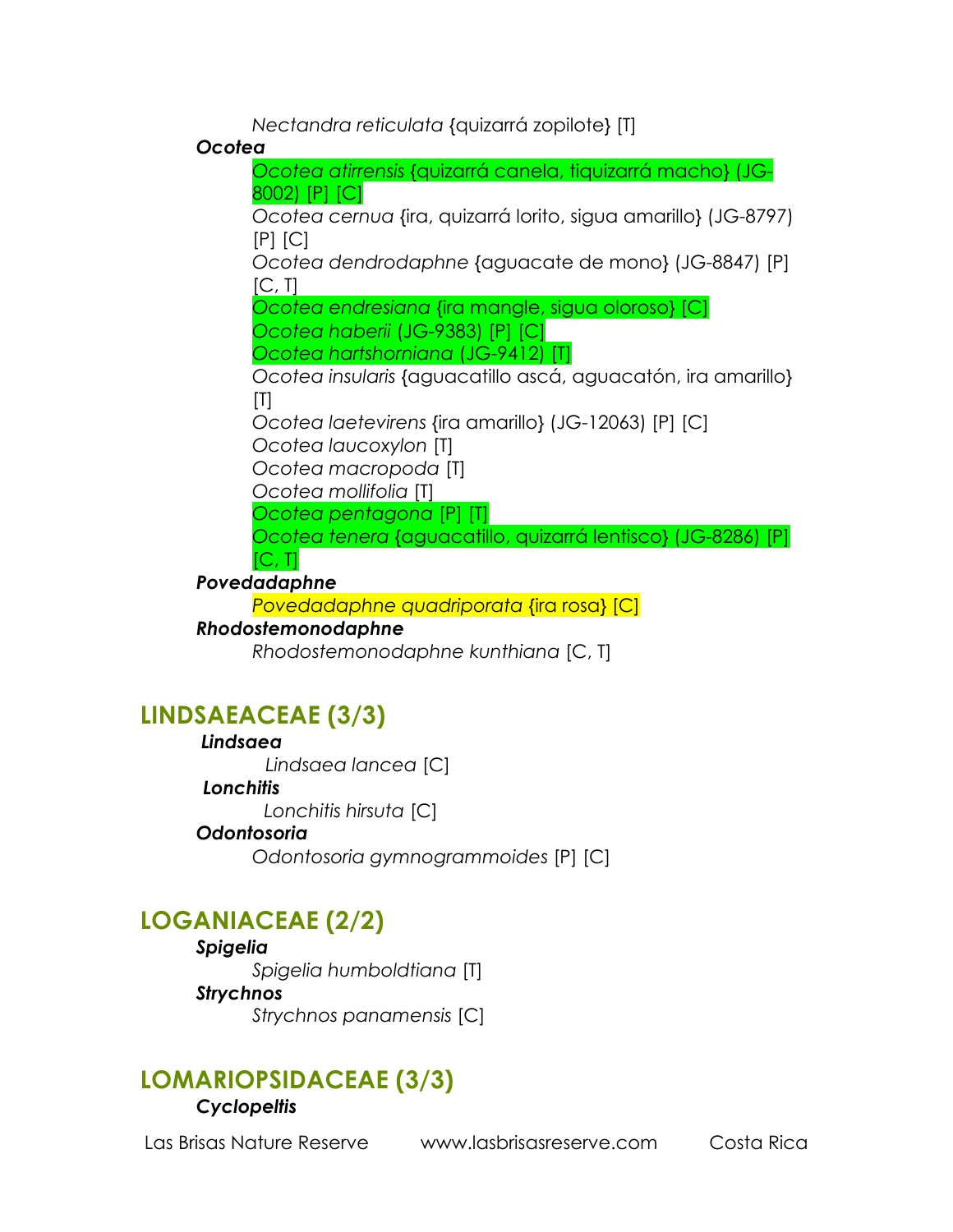*Cyclopeltis semicordata* [T] *Lomariopsis Lomariopsis vestita* [T] *Nephrolepis Nephrolepis biserrata* [T]

## **LORANTHACEAE (1/3)**

### *Struthanthus*

*Struthanthus leptostachyus* {matapalo} (JG-7862) [P] [C] *Struthanthus orbicularis* [P] [T] *Struthanthus woodsonii* [T]

## **LYCOPODIACEAE (3/3)**

### *Huperzia*

*Huperzia linifolia* [T]

### *Lycopodiella*

 *Lycopodiella cernua* [C]

### *Lycopodium*

 *Lycopodium clavatum* {ciprecillo, licopodio} [C]

## **LYTHRACEAE (1/3)**

### *Cuphea*

*Cuphea carthagenensis* {santalucía, nicaragüita} (JG-7840)  $\lceil C \rceil$ *Cuphea epilobifolia* (JG-7908) [P] [T] *Cuphea* cf. *hyssopifolia* (JG-8717) [P] [T]

## **MAGNOLIACEAE (2/2)**

### *Magnolia*

*Magnolia inbioana* (JG-8830) [P] [C, T]

### *Talauma*

*Talauma gloriensis* {anonillo} (JG-12066) [P] [C]

## **MALPIGHIACEAE (5/8)**

### *Bunchosia*

*Bunchosia grayumii* (JG-10864) [C]

*Bunchosia macrophylla* (JG-8096) [P] [C, T] *Bunchosia polystachia* (JG-11993) [P][C][T]

### *Byrsonima*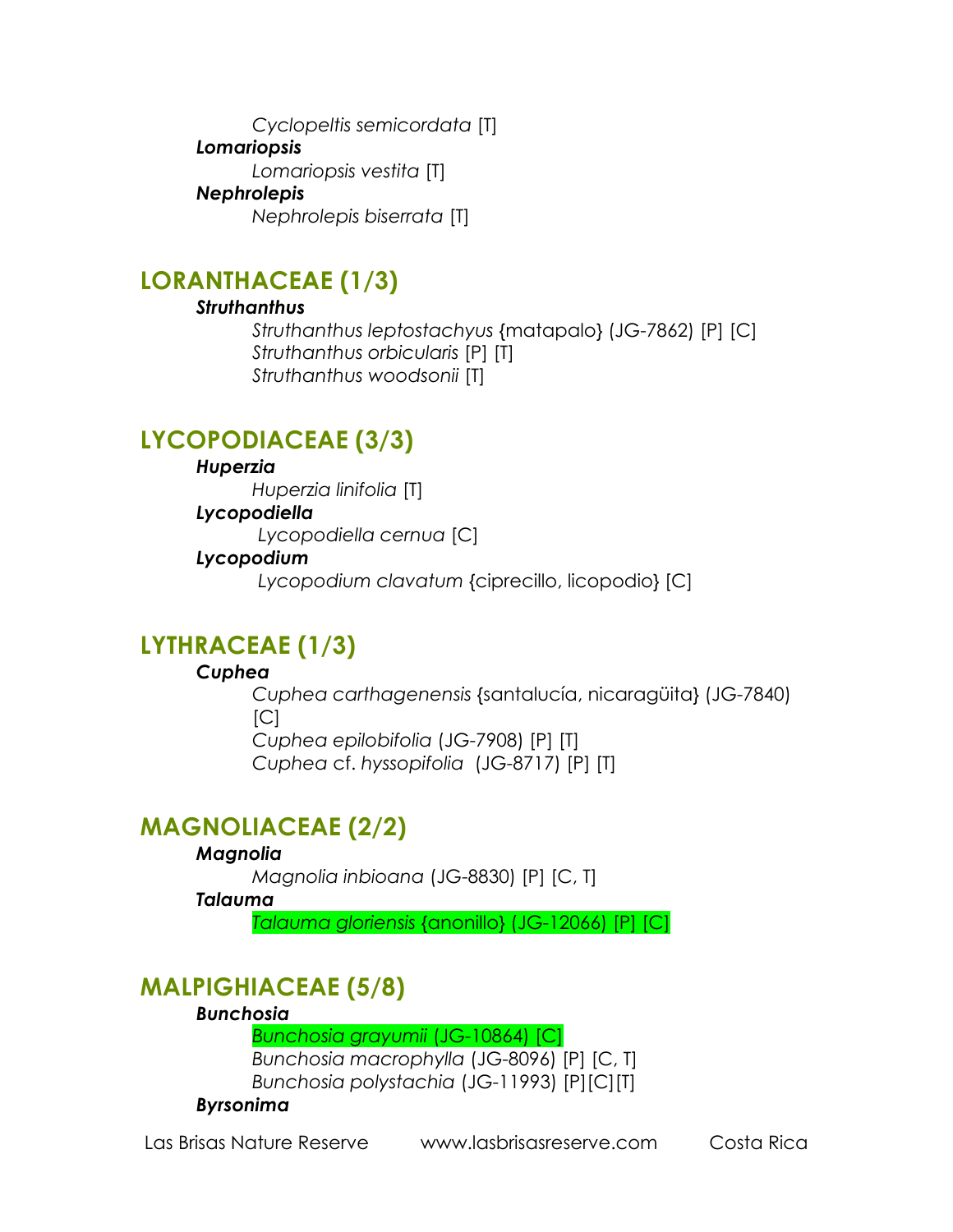*Byrsonima arthropoda* {nance de montaña} [T]

### *Heteropterys*

*Heteropterys macrostachya* [T]

### *Hiraea*

*Hiraea fagifolia* [T]

### *Malpighia*

*Malpighia albiflora* {acerola} (JG-9337) [P] [C] *Malpighia glabra* {acerola, quesito} (JG-7996) [C]

## **MALVACEAE (19/29)**

### *Apeiba*

*Apeiba membranacea* {peine de mico, burío} [C, T]

### *Ceiba*

*Ceiba pentandra* {ceiba} [T]

### *Goethalsia*

*Goethalsia meiantha* {guácimo, guácimo blanco} [T]

### *Hampea*

*Hampea appendiculata* {burío blanco} (JG-9536) [T]

### *Heliocarpus*

 *Heliocarpus appendiculatus* {burío} [C]

### *Herrania*

*Herrania purpurea* {cacao de ardilla, cacao de mono, cacao de monte}[T]

### *Luehea*

*Luehea seemannii* {guácimo colorado} [T]

### *Malvaviscus*

*Malvaviscus concinnus* (JG-9672) [C]

### *Mortoniodendron*

*Mortoniodendron anisophyllum* { pellejo de vieja, paloyuca}  $ICI$ 

### *Ochroma*

*Ochroma pyramidale* {balsa} [T]

### *Pachira*

*Pachira aquatica* {poponjoche} [T]

### *Quararibea*

 *Quararibea asterolepis* [C]  *Quararibea ochrocalyx* [C] *Quararibea obliquifolia* [P] [C] *Quararibea parvifolia* (JG-9362) [P] [C]

*Quararibea pumila* (JG-7936) [P] [T]

## *Sida*

*Sida rhombifolia* {escobilla} [T] *Sida setosa* (JG-8769) [P] [C]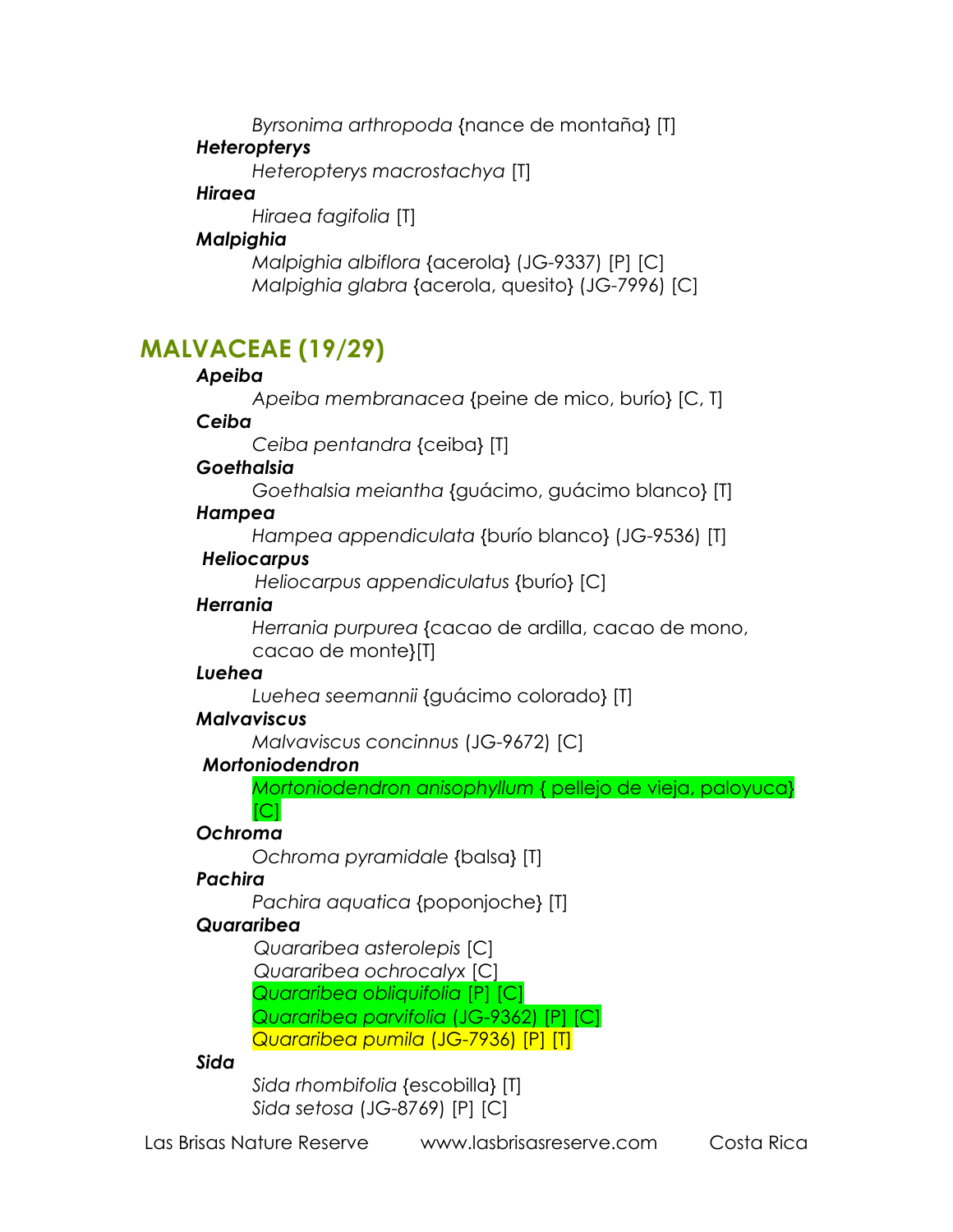#### *Sterculia*

*Sterculia apetala* {panamá}[T]

*Sterculia costaricana* {burío, papa} (JG-11932) [T]

#### *Theobroma*

*Theobroma angustifolium* {cacao de mico} (JG-11950) [T]

*Theobroma bicolor* {pataste} [T]

*Theobroma cacao* [T]

*Theobroma simiarum* {cacao de mico, teta negra} [T]

### *Trichospermum*

*Trichospermum grewiifolium* [T]

### *Triumfetta*

*Triumfetta lappula* {mozote} (JG-9561) [T]

### *Wercklea*

*Wercklea insignis* [C] *Wercklea lutea* [C]

### *Wissadula*

*Wissadula excelsior* (JG-11967) [T]

## **MARANTACEAE (7/23)**

### *Calathea*

*Calathea crotalifera* {bijagua, platanilla} (JG-7959) [P] [C] *Calathea donnell-smithii* (JG-7952) [C] *Calathea guzmanioides* (JG-7956) [C] *Calathea gymnocarpa* [T] *Calathea indecora* (JG-8308) [P] [C] *Calathea inocephala* [P] [T] *Calathea lasiostachya* (JG-7948) [P] [C, T] *Calathea leucostachys* (JG-8000) [P] [C] *Calathea lutea* [T] *Calathea marantifolia* (JG-8102) [P] [C, T] *Calathea micans* [C] [T] *Calathea robiniae* [P] [T] *Calathea similis* [C] *Calathea venusta* (JG-8044) [P] [T] *Calathea sp. A.* (JG-7957) [C] *Calathea warscewiczii* (JG-8139) [P] [T] *Ctenanthe Ctenanthe dasycarpa* (JG-8293) [C, T] *Hylaeanthe Hylaeanthe hoffmannii* (JG-8819) [P] [C] *Ischnosiphon Ischnosiphon elegans* (JG-7955) [P] [C]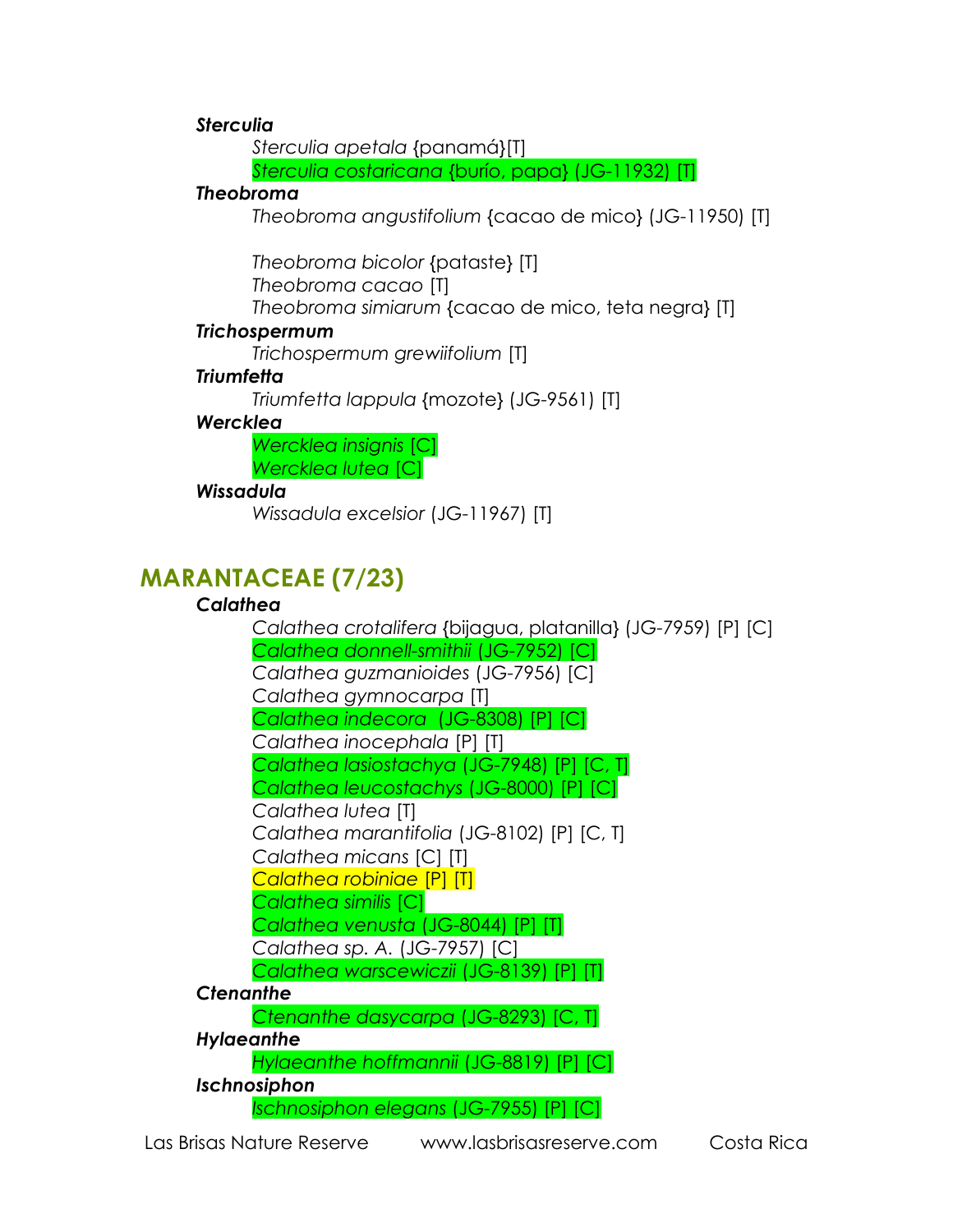*Ischnosiphon inflatus* [T]

### *Maranta*

*Maranta* cf. *gibba* (JG-8851) [P] [C]

### *Pleiostachya*

*Pleiostachya leiostachya* (JG-8022) [P] [C, T]

### *Stromanthe*

*Stromanthe palustris* (JG-11983) [T]

## **MARATTIACEAE (1/2)**

### *Danaea*

*Danaea media* [T] *Danaea wendlandii* [T]

## **MARCGRAVIACEAE (3/6)**

### *Marcgravia*

*Marcgravia caudata* (JG-8779) [P] [C] *Marcgravia nervosa* (JG-8785) [C] *Marcgravia pittieri* (JG-9396) [P] [C]  *Marcgravia serrae* (JG-12162) [P] [C]

### *Marcgraviastrum*

*Marcgraviastrum subsessile* (JG-11926) [C]

### *Souroubea*

*Souroubea loczyi* (JG-7964) [C]

## **MELASTOMATACEAE (18/57)**

### *Aciotis*

*Aciotis rubricaulis* (JG-8719) [P] [T]

### *Adelobotrys*

*Adelobotrys adscendens* [P] [T]

### *Arthrostemma*

*Arthrostemma ciliatum* {cañagria, nometoques} (JG-11979)  $[T]$ 

### *Bellucia*

*Bellucia grossularioides* (JG-9563) [C, T]

### *Blakea*

*Blakea anomala* {sanmiguel} (JG-12032) [P] [C] *Blakea litoralis* (JG-8128) [P] [C] *Blakea scarlatina* (JG-12096) [P] [C]

### *Centradenia*

*Centradenia inaequilateralis* (JG-12130) [P] [C]

### *Clidemia*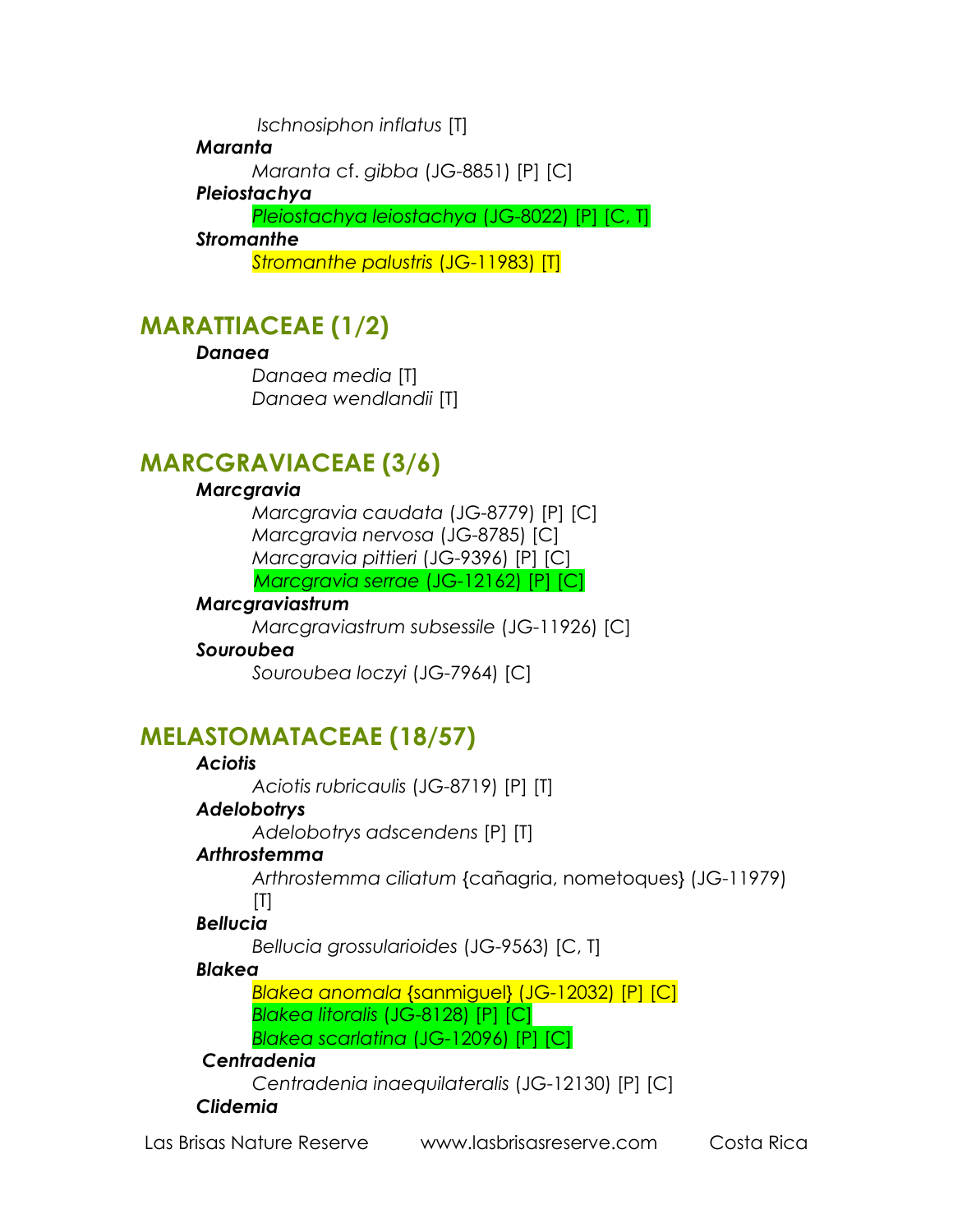*Clidemia densiflora* [T] *Clidemia discolor* (JG-8730) [P] [T] *Clidemia epiphytica* (JG-8721) [T] *Clidemia radicans* (JG-12121) [C] *Clidemia septuplinervia* (JG-8176) [P] [T] *Clidemia setosa* [P] [C]

#### *Conostegia*

*Conostegia bracteata* (JG-8729) [P] [T] *Conostegia lasiopoda* (JG-8085) [C] *Conostegia micrantha* (JG-8786) [P] [C] *Conostegia montana* (JG-12152) [P] [C] *Conostegia setifera* (JG-9619) [P] [C] *Conostegia subcrustulata* (JG-8374) [P] *Conostegia xalapensis* {uña de gato} (JG-8373) [P] [T]

### *Graffenrieda*

 *Graffenrieda galeottii* (JG-12175) [C]

### *Henriettella*

*Henriettella fascicularis* [T] *Henriettella trachyphylla* (JG-12043) [P] [C] *Henriettella tuberculosa* (JG-8722) [P] [C, T]

### *Leandra*

*Leandra granatensis* [T] *Leandra longicoma* (JG-8009) [C, T]

### *Miconia*

*Miconia affinis* (JG-9534) [T] *Miconia appendiculata* (JG-8733) [T] *Miconia argentea* {maría, maría colorado, murta, santamaría} [T] *Miconia barbinervis* [T] *Miconia calvescens* (JG-8375) [P] [C] *Miconia chamissois* [P] [C, T] *Miconia donaeana* (JG-8017) [C] *Miconia dorsiloba* (JG-8714) [T] *Miconia elata* [T] *Miconia gracilis* (JG-8708) [P] [T] *Miconia grayumii* (JG-8739) [T] *Miconia impetiolaris* {hoja de pasmo} [T] *Miconia lateriflora* (JG-8708) [T] *Miconia longifolia* [T] *Miconia nervosa* (JG-7911) [P] [T] *Miconia nutans* (JG-8104) [C] *Miconia paleacea* (JG-11988) [T] *Miconia prasina* (JG-9537) [T] *Miconia* cf. *smaragdina* (JG-9696) [C]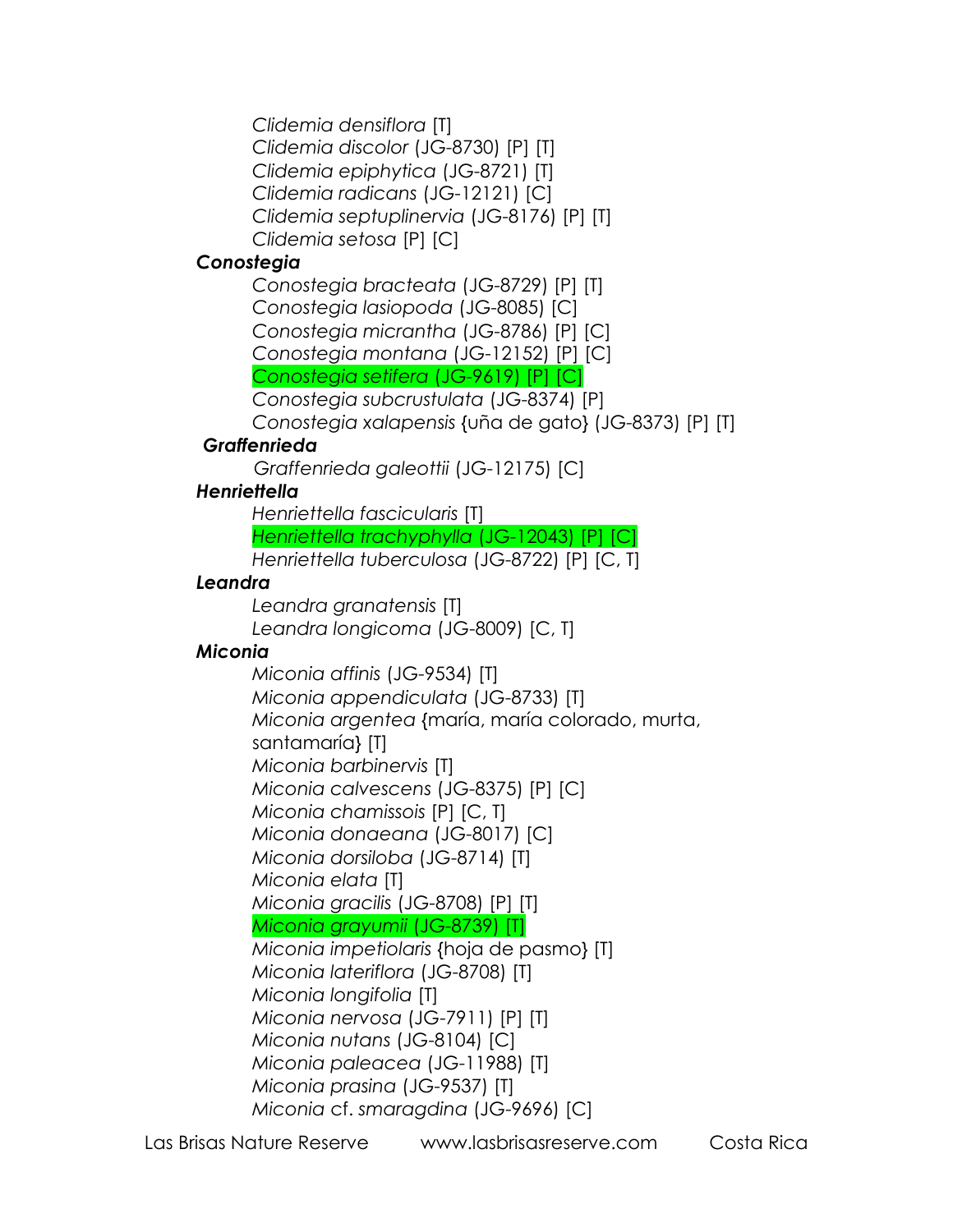*Miconia* cf. *tonduzii* {lengua de gato} (JG-8816) [C] *Miconia valerioana* (JG-8314) [P] [C]

#### *Mouriri*

*Mouriri gleasonoiana* {gasparillo} [C]

#### *Nepsera*

 *Nepsera aquatica* [C]

#### *Ossaea*

*Ossaea brenesii* (JG-7972) [C]

### *Pilocosta*

*Pilocosta nana* (JG-12141) [P] [C]

### *Topobea*

*Topobea brenesii* (JG-10898) [C] *Topobea dimorphophylla* [P] [C] *Topobea maurofernandeziana* [T]

### *Topobea pittieri* (JG-9646) [P] [C]

### *Triolena*

*Triolena hirsuta* (JG-8174) [T]

## **MELIACEAE (5/11)**

### *Carapa*

*Carapa nicaraguensis* {cedro macho, caobilla} [T]

### *Cedrela*

*Cedrela odorata* {cedro, cedro amargo} [T]

### *Guarea*

*Guarea bullata* {cocora, pocora, ocora} [T]

*Guarea ciliata* {cocora, pocora, ocora} (JG-8784) [C]

*Guarea grandifolia* {cocora, pocora, ocora} [T] *Guarea rhopalocarpa* {cocora, pocora, ocora} (JG-8840) [P]

### $|C|$

*Guarea tafae-malekui* {cocora, pocora, ocora} (JG-8839) [P] [C]

### *Ruagea*

*Ruagea glabra* {caoba, cedro cobano} (JG-8311) [P] [C]

### *Trichilia*

 *Trichilia pallida* [C] *Trichilia quadrijuga* {alfajillo, canfín} (JG-9679) [C] *Trichilia septentrionalis* (JG-9544) [P] [T]

## **MENISPERMACEAE (4/5)**

### *Abuta*

*Abuta panamensis* [T]

### *Anomospermum*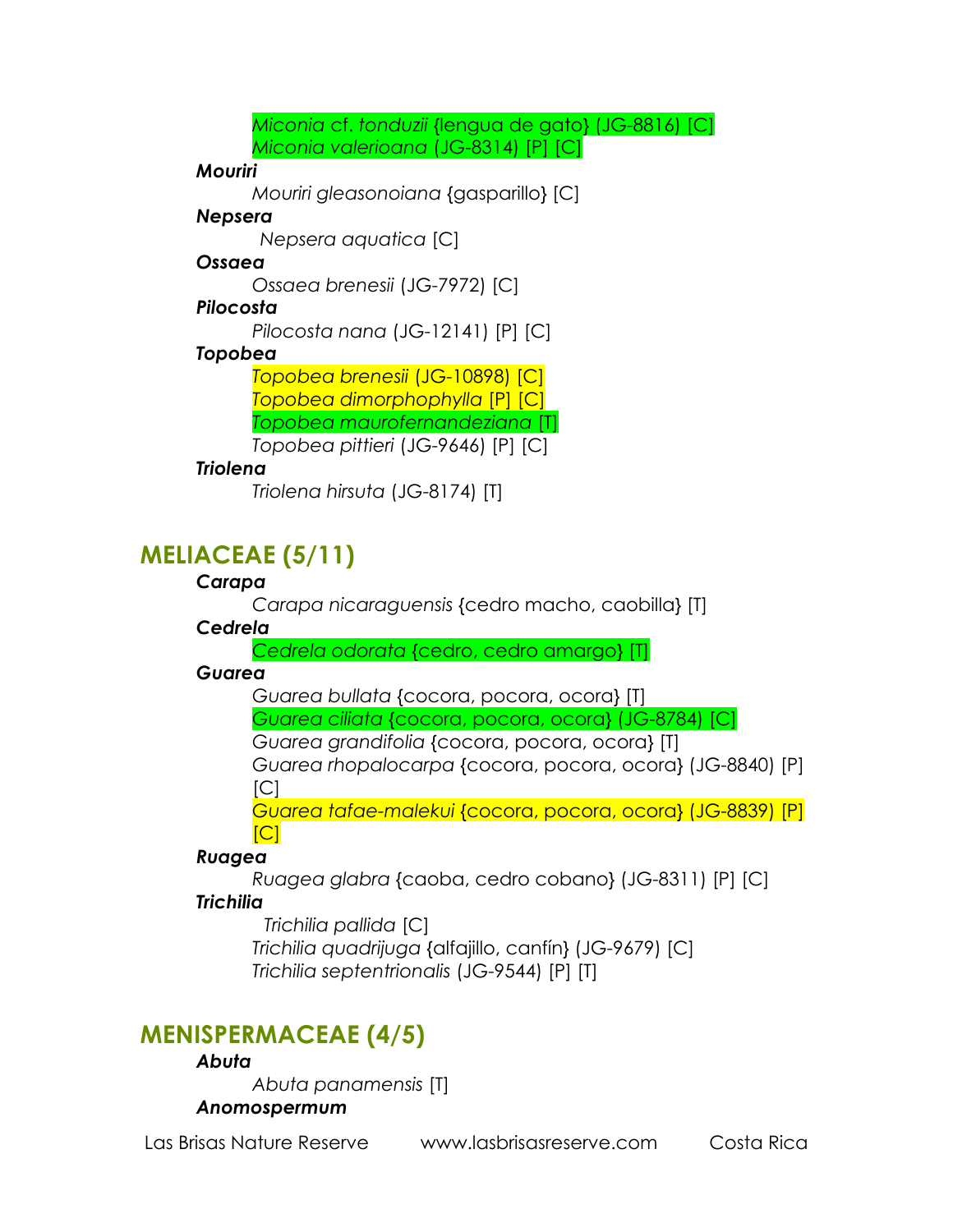*Anomospermum reticulatum* {manguito} [P] [C]

### *Cissampelos*

*Cissampelos pareira* {bejuco azul, venadera} (JG-7985) [P] [C, T]

*Cissampelos tropaeolifolia* [T]

### *Disciphania*

*Disciphania* cf. *ernstii* (JG-11969) [C, T]

## **MONIMIACEAE (1/1)**

### *Mollinedia*

*Mollinedia costaricensis* {limoncillo} (JG-8807) [C]

## **MORACEAE (12/40)**

### *Brosimum*

*Brosimum alicastrum* {ojoche} [T] *Brosimum guianense* [T] *Brosimum lactescens* {ojochito} [T]

### *Castilla*

*Castilla elastica* {hule} [T]

### *Clarisia*

*Clarisia mexicana* {leche de vaca} [T]

### *Dorstenia*

*Dorstenia choconiana* (JG-8168) [P] [C, T]

### *Ficus*

 *Ficus americana* {higuito} (JG-12150) [C] *Ficus brevibracteata* [P][T] *Ficus caldasiana* [C] *Ficus cahuitensis* [T] *Ficus cervantesiana* (JG-12194) [P] [C] *Ficus citrifolia* [P] [T] *Ficus colubrinae* [P] [T] *Ficus costaricana* [C, T] *Ficus crassivenosa* [T] *Ficus davidsoniae* [C] *Ficus donnell-smithii* (JG-11927) [T] *Ficus glaucescens* (JG-9664) [C][T] *Ficus hartwegii* (JG-12104) [P] [C] *Ficus isophlebia* [T] *Ficus macbridei* [C] *Ficus maxima* (JG-12003) [P] [T] *Ficus morazaniana* [T] *Ficus nymphaeifolia* [T]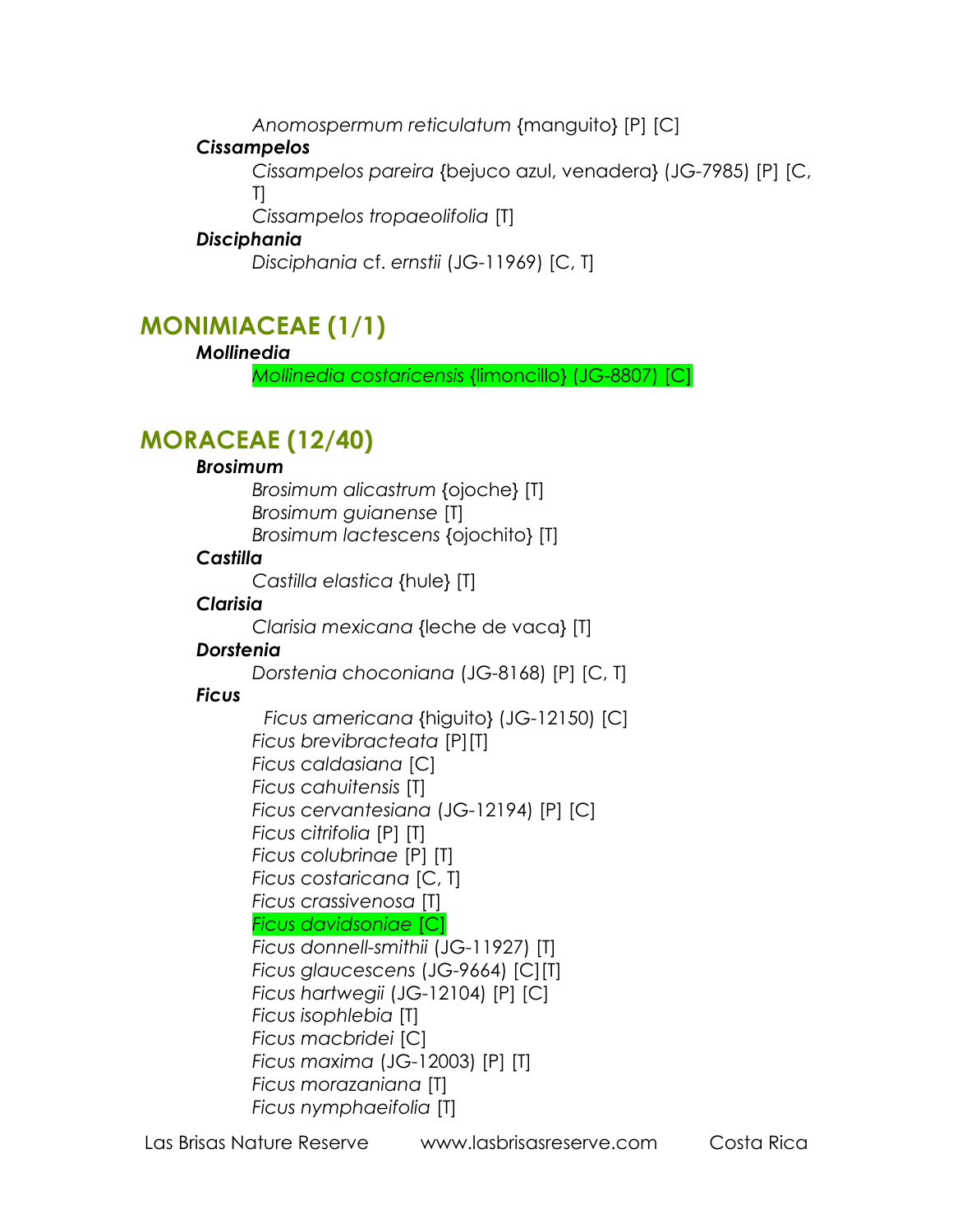*Ficus popenoei* [T] *Ficus pertusa* [P] [T] *Ficus schippii* (JG-7987) [P] [C] *Ficus tonduzii* (JG-12055) [P] [C, T] *Ficus turrialbana* (JG-11989) [P] [T] *Ficus velutina* [C]

#### *Maquira*

*Maquira guianensis* (JG-8284) [P] [T]

### *Naucleopsis*

*Naucleopsis capirensis* [C] *Naucleopsis naga* {amargo, naga} [T]

### *Perebea*

*Perebea hispidula* (JG-8295) [P] [T]

### *Poulsenia*

 *Poulsenia armata* {mastate, calugo} [C]

### *Pseudolmedia*

*Pseudolmedia spuria* {cansanegro, guapinolillo, quiubra} [T]

### *Sorocea*

*Sorocea pubivena* {ojochillo} (JG-8283) [P] [C, T] *Sorocea trophoides* (JG-9689) [P] [C]

### *Trophis*

*Trophis racemosa* {ojoche macho, ojoche negro, ojochillo colorado} [T]

## **MYRISTICACEAE (3/5)**

### *Compsoneura*

*Compsoneura mexicana* (JG-8292) [P] [T]

### *Otoba*

*Otoba novogranatensis* {fruta dorada} [C]

### *Virola*

*Virola koschnyi* {fruta dorada} [T] *Virola multiflora* {fruta dorada blanca} (JG-12064) [P] [C] *Virola sebifera* {fruta dorada} [T]

## **MYRTACEAE (3/4)**

### *Eugenia*

*Eugenia earthiana* (JG-8144) [P] [T] *Eugenia hartshornii* [P] [C]

### *Myrcia*

*Myrcia splendens* {guayabillo, murta} [T]

*Plinia*

*Plinia nicaraguensis* (JG-9604) [P] [C]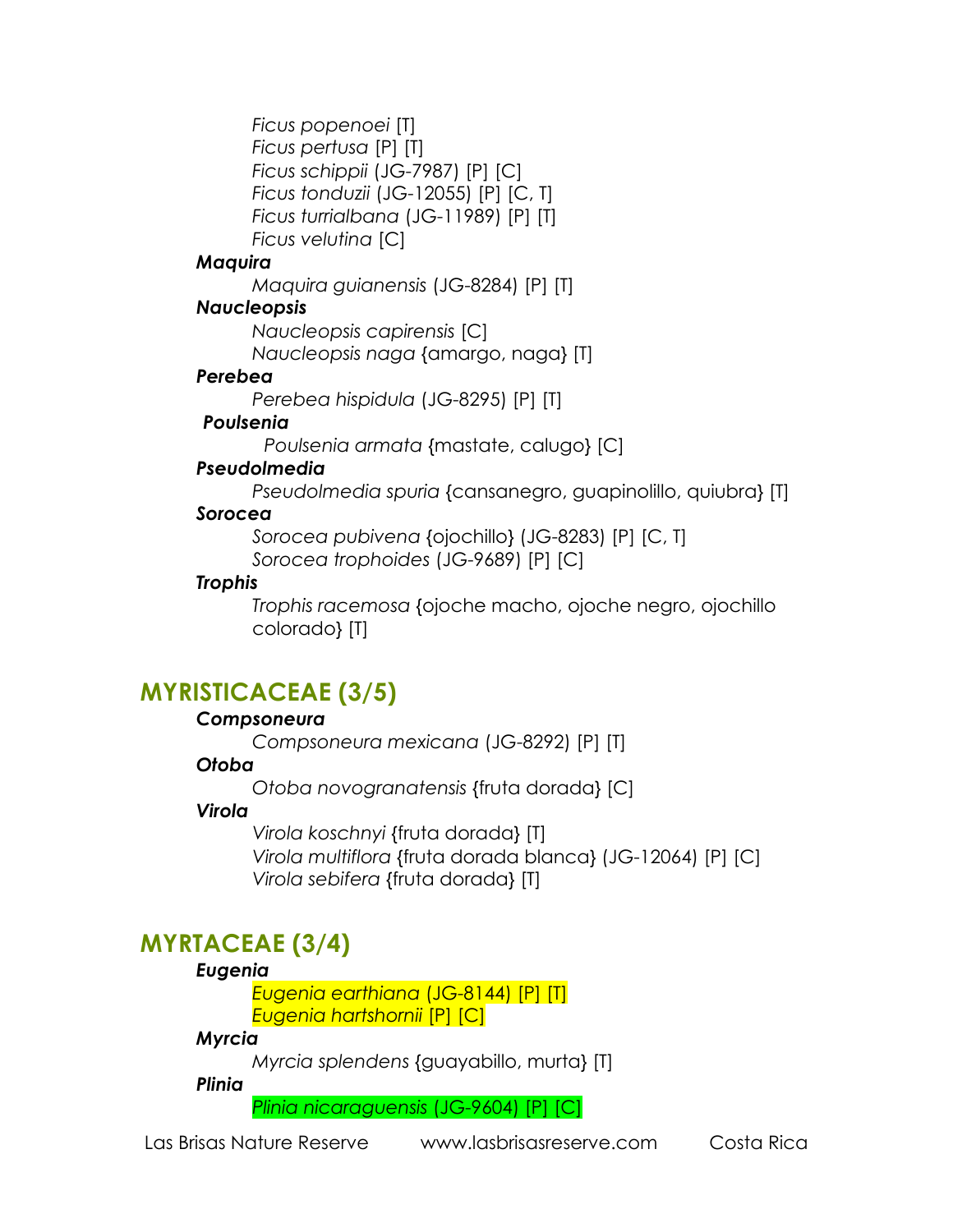### **NYCTAGINACEAE (1/6)**

#### *Neea*

*Neea amplifolia* {bombeta, corcho} (JG-8766) [P] [C] *Neea delicatula* [C] *Neea elegans* (JG-8080) [P] [C, T] *Neea laetevirens* (JG-8738) [P] [C, T] *Neea pittieri* (JG-7932) [P] [C, T] *Neea urophylla* (JG-8352) [P] [C]

## **NYMPHAEACEAE (1/1)**

#### *Nymphaea*

*Nymphaea conardii* [P] [T]

## **OCHNACEAE (1/2)**

#### *Ouratea*

*Ouratea costaricensis* (JG-8731) [P] [T] *Ouratea prominens* (JG-8810) [P] [C]

### **OLEACEAE (1/1)**

*Chionanthus Chionanthus oblanceolatus* (JG-12075) [P] [C]

### **OLEANDRACEAE (1/1)**

 *Oleandra* 

 *Oleandra articulata* (JG-12177) [P] [C]

### **ONAGRACEAE (1/3)**

#### *Ludwigia*

*Ludwigia decurrens* (JG-8033) [P] [C] *Ludwigia octovalvis* (JG-7841) [P] [C] *Ludwigia peruviana* {clavillo} (JG-9623) [P] [C]

## **ORCHIDACEAE (59/91)**

#### *Acineta*

*Acineta chrysantha* [C] *Arpophyllum Arpophyllum giganteum* [C]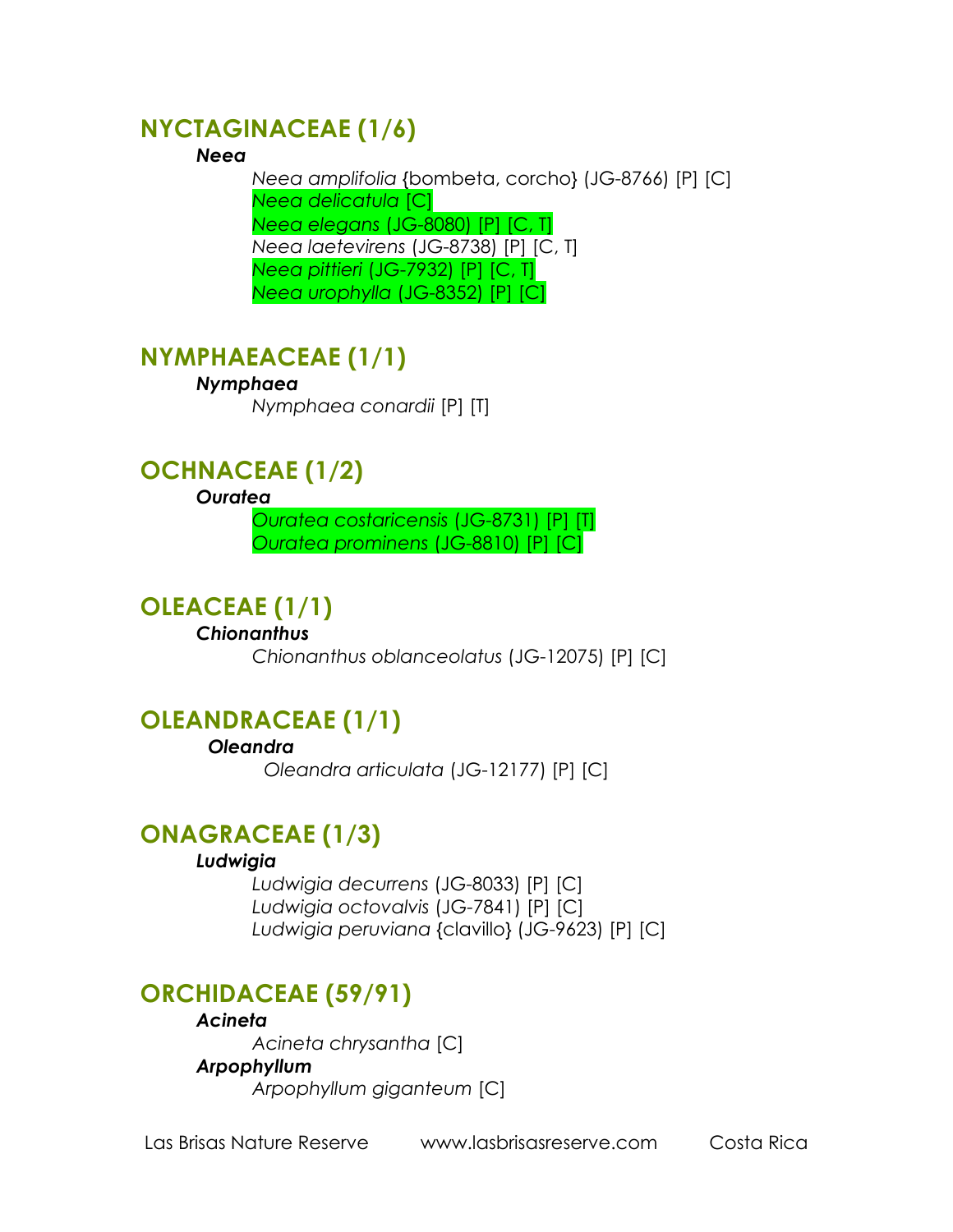*Barkeria Barkeria lindleyana* [C] *Benzingia Benzingia reichenbachiana* [C] *Bletia Bletia purpurea* [C] *Brassavola Brassavola acaulis* [C] *Brassia Brassia arcuigera* [C] *Camaridium Camaridium aurantiacum* [C] *Campylocentrum Campylocentrum micranthum* [C] *Catasetum Catasetum maculatum* (pseudobulbos espinosos) [P] [T] *Chaubardiella Chaubardiella pacuarensis* [C] *Chondroscaphe Chondroscaphe bicolor* [C] *Christensonella Christensonella uncata* [C] *Cischweinfia Cischweinfia dasyandra* [C] *Coccineorchis Coccineorchis standleyi* [C] *Cochleanthes Cochleanthes aromatica* [C] *Cohniella Cohniella cebolleta* [C] *Comparettia Comparettia falcata* [C] *Coryanthes Coryanthes horichiana* [C] *Cycnoches Cycnoches amparoanum* [C] *Cyrtochiloides Cyrtochiloides ochmatochila* [C] *Dichaea Dichaea costaricensis* [C] *Dichaea cryptarrhena* [C] *Dichaea filiarum* [C] *Dichaea gomez-lauritoi* [C] *Dichaea hystricina* [C]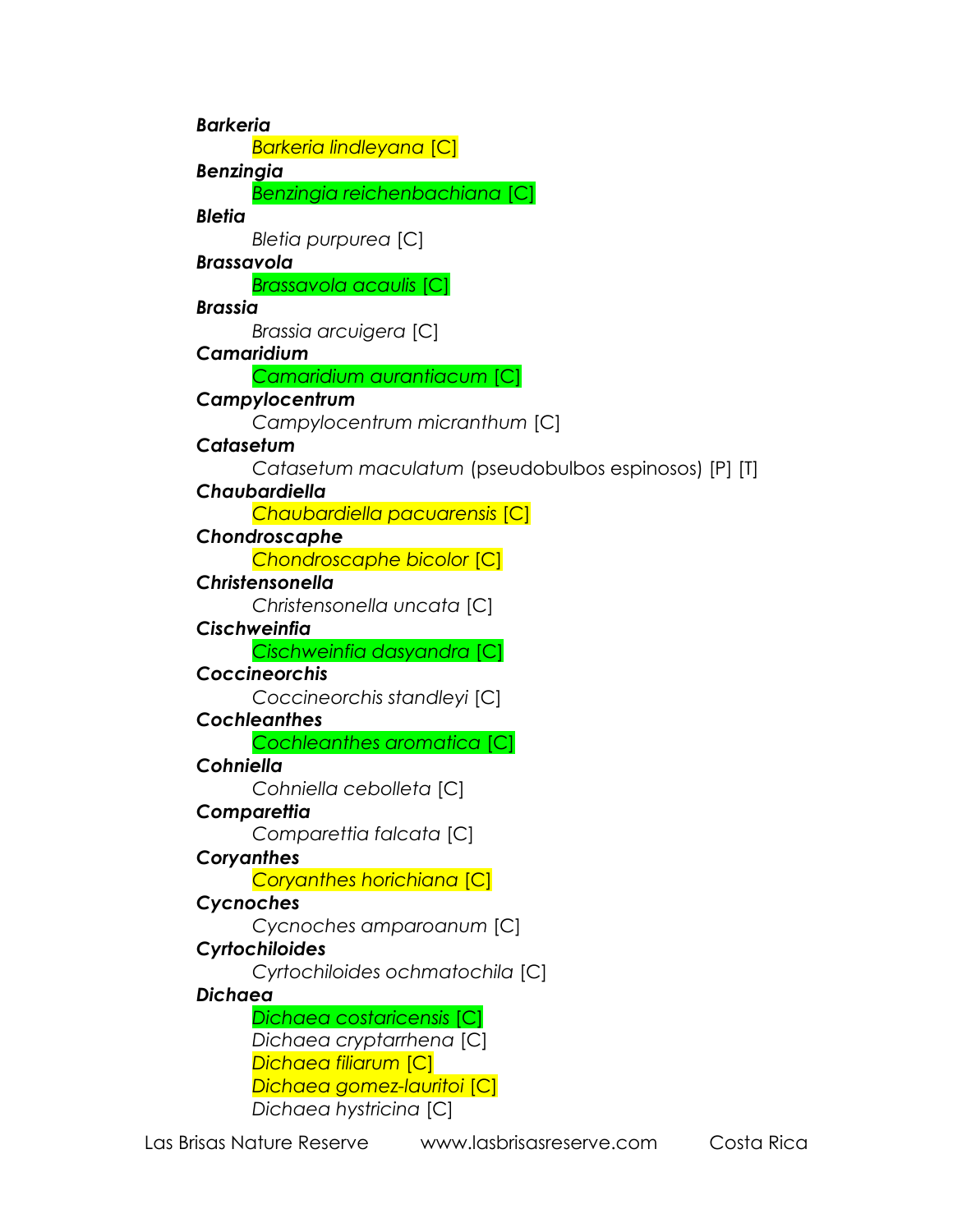*Dichaea poicillantha* [C] *Dichaea squarrosa* (JG-10887) [C] *Diodonopsis Diodonopsis erinacea* [C] *Elleanthus Elleanthus caricoides* [C] *Elleanthus carinatus* [C] *Elleanthus hymenophorus* (JG-10861) [C] *Epidendrum Epidendrum anastasioi* [C] *Epidendrum hunterianum* [T] *Epidendrum isomerum* [T] *Epidendrum nocturnum* [T] *Epidendrum octomerioides* [T] *Epidendrum pendens* [C] *Epidendrum radicans* [C] *Epidendrum wallisii* [C] *Erythrodes Erythrodes tridax* (JG-10902) [C] *Gongora Gongora armeniaca* [C] *Gongora claviodora* [C] *Gongora horichiana* [C] *Gongora leucochila* [P] [C] *Huntleya Huntleya burtii* [C] *Ionopsis Ionopsis satyrioides* [C] *Ionopsis utricularioides* [C] *Jacquiniella Jacquiniella standleyi* [C] *Kefersteinia Kefersteinia lactea* [C] *Kefersteinia parvilabris* [C] *Lycaste Lycaste tricolor* [C] *Masdevallia Masdevallia chontalensis* [C] *Masdevallia nidifica* [C] *Maxillaria Maxillaria endresii* (JG-12054) [P] [C] *Mormodes Mormodes colossus* (JG-12070) [P] [C] *Mormolyca*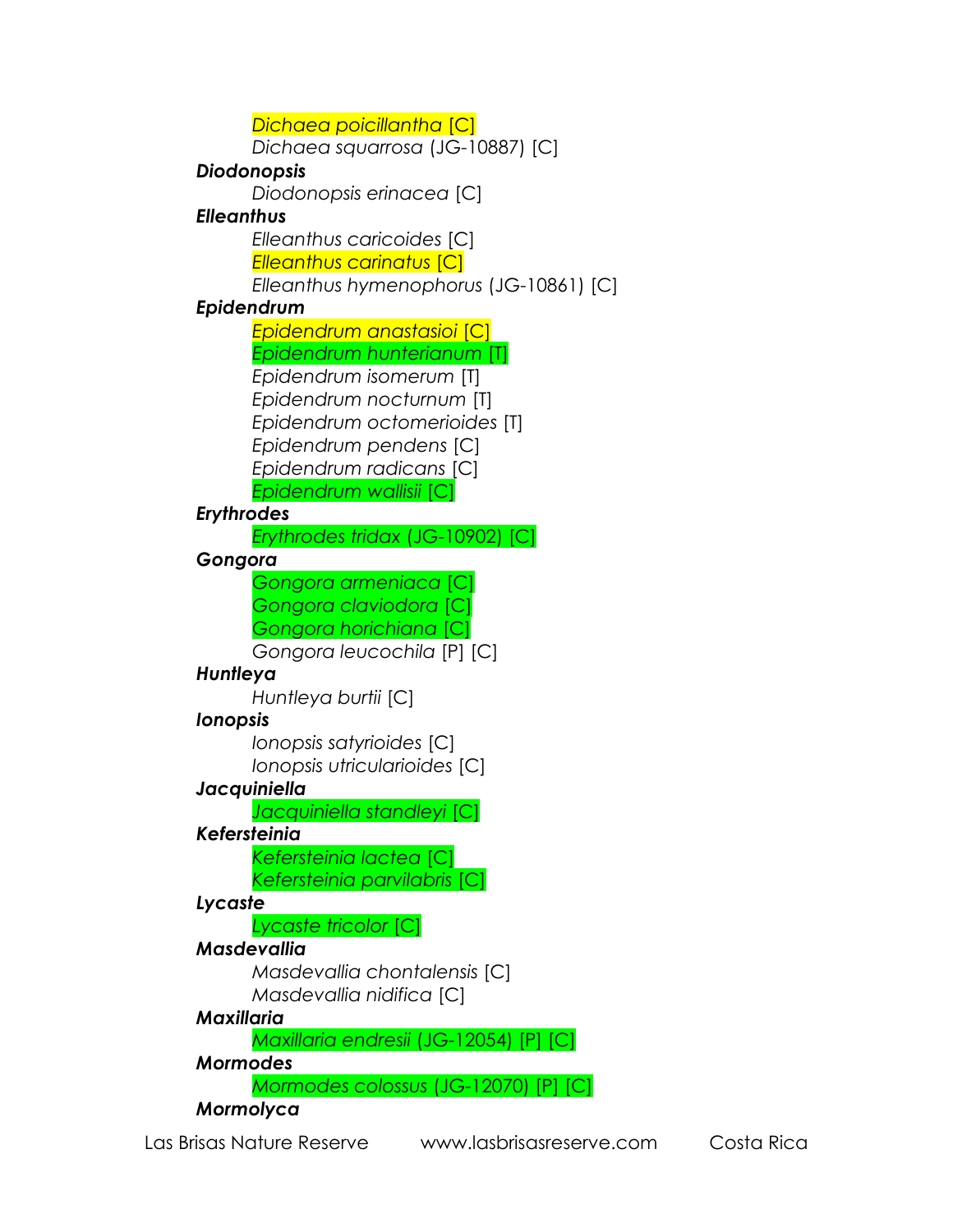*Mormolyca hedwigiae* [T] *Oncidium Oncidium schroederianum* [C] *Oncidium stenotis* [C] *Otoglossum Otoglossum globuliferum* [C] *Palmorchis Palmorchis trilobulata* (JG-9346) [C] *Paphinia Paphinia subclausa* [C] *Pescatorea Pescatorea cerina* [C] *Phragmipedium Phragmipedium longifolium* (JG-12148) [P] [C] *Platystele Platystele compacta* [C] *Platystele stenostachya* [C] *Pleurothallis Pleurothallis crocodiliceps* [C] *Polycycnis Polycycnis barbata* [C] *Polystachya foliosa Polystachya foliosa* [C] *Prescottia Prescottia stachyodes* (JG-8360) [C] *Prosthechea Prostechea campylostalix* [C] *Prostechea cochleata* [C] *Prosthechea fragrans* (JG-12205) [P] [T] *Prostechea livida* [C] *Prostechea ochracea* [C] *Prostechea pygmaea* [C] *Prostechea spondiada* [C] *Prostechea vagans* [C] *Psygmorchis Psygmorchis crista-galli* [C] *Psygmorchis pusilla* [P] [T]  *Rodriguezia Rodriguezia compacta* (JG-12143) [P] [C] *Scaphyglottis Scaphyglottis amparoana* [C] *Scaphyglottis bicallosa* [C] *Scaphyglottis imbricata* [C] *Sievekingia*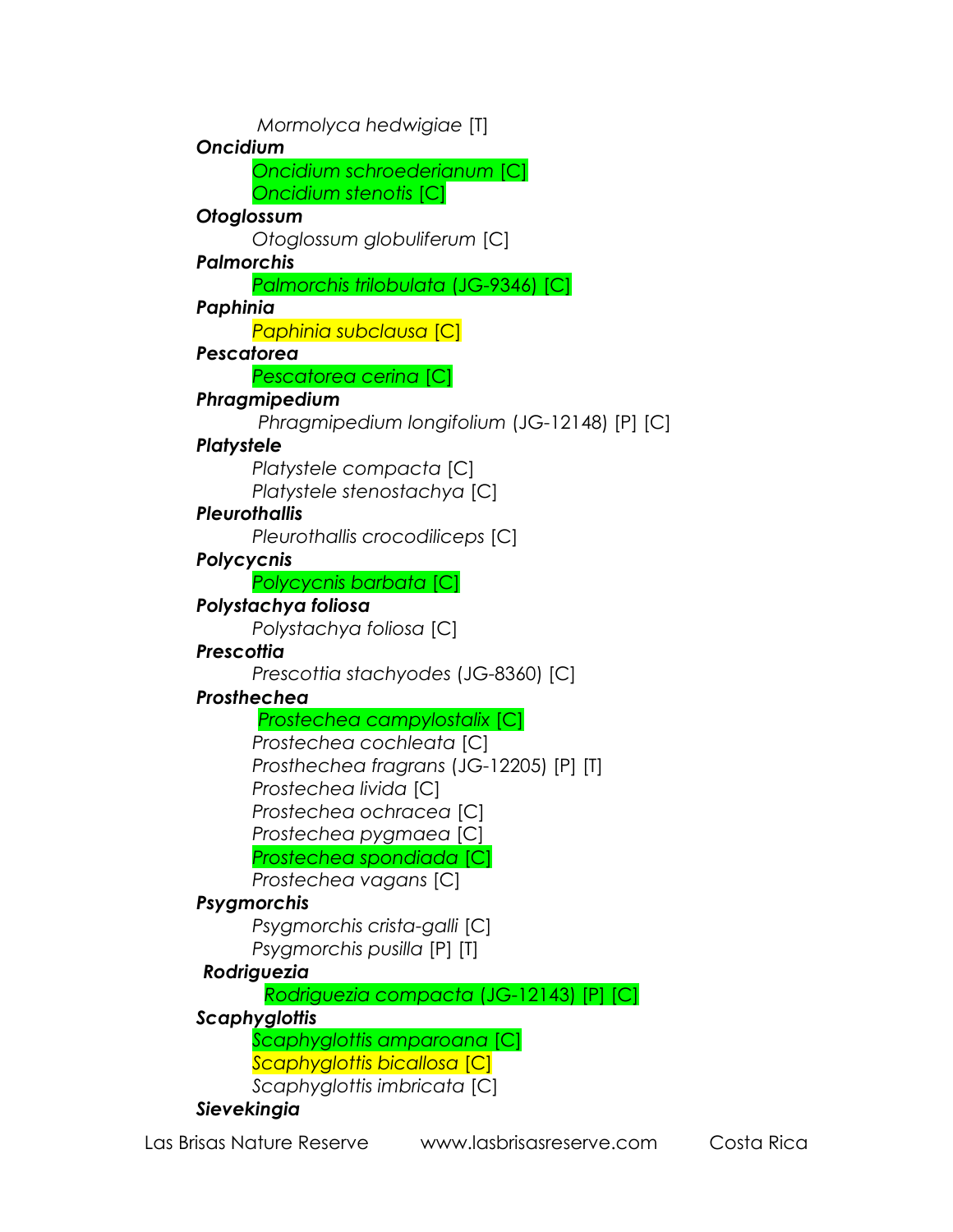*Sievekingia fimbriata* [C]

*Sigmatostalix*

*Sigmatostalix macrobulbon* [P][C]

*Trichocentrum* 

*Trichocentrum cymboglossum* [C]

### *Trichopilia*

*Trichopilia galeottiana* [C] *Trichopilia suavis* [C] *Trichopilia turialbae* [C]

### *Trigonidium*

*Trigonidium egertonianum* (JG-12204) [P] [T] *Trigonidium lankesteri* [C]

### *Warczewiczella*

*Warczewiczella discolor* [C]

### *Xylobium*

*Xylobium elongatum* [C]

## **OXALIDACEAE (1/1)**

### *Oxalis*

*Oxalis barrelieri* {trébol} (JG-9527) [T]

## **PAPAVERACEAE (1/1)**

### *Bocconia*

*Bocconia frutescens* {guacamayo, cacho de venado} (JG-7984) [P] [C]

## **PASSIFLORACEAE (1/9)**

### *Passiflora*

 *Passiflora auriculata* [C] *Passiflora biflora* {calzoncillo} [P] [T] *Passiflora lancearia* [T] *Passiflora lobata* (JG-8297) [P] [T] *Passiflora megacoriacea* [T] *Passiflora menispermacea* [C] *Passiflora oerstedii* (JG-12081) [P] [C] *Passiflora tica* [C] *Passiflora vitifolia* {pastora de monte} [C]

# **PENTAPHYLACACEAE (Theaceae) (1/1)** *Freziera*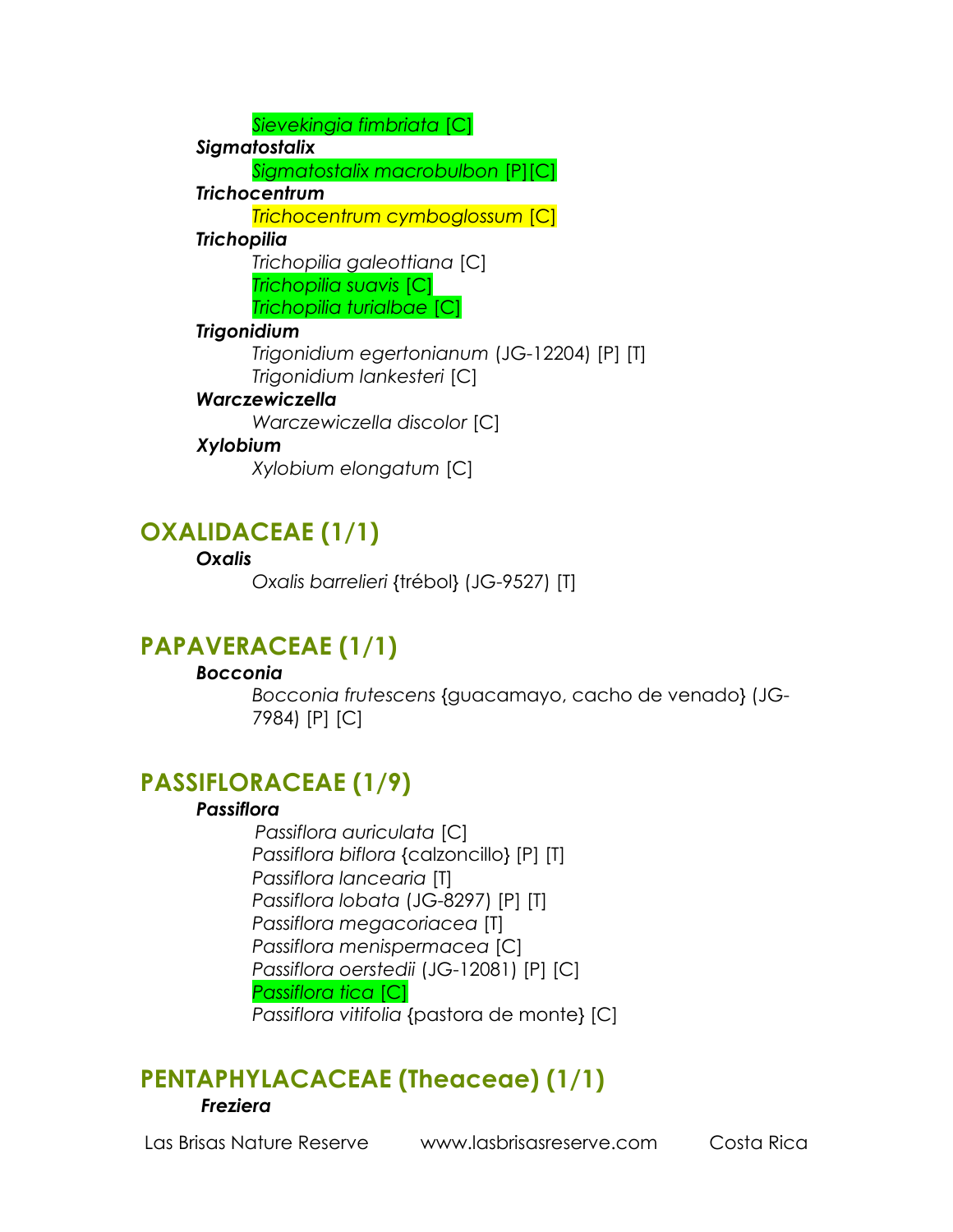*Freziera candicans* {coral} [C]

## **PHYLLANTHACEAE (Euphorbiaceae) (3/8)**

### *Hieronyma*

*Hieronyma alchorneoides* {pilón} [T] *Hieronyma oblonga* {pilón} [P] [C]

### *Phyllanthus*

 *Phyllanthus caribaeus* [C] *Phyllanthus carolinensis* (JG-8351) [P] [C, T] *Phyllanthus skutchii* {mielero} [T] *Phyllanthus stipulatus* [T] *Phyllanthus urinaria* {chancapiedra, nigua, riñoncillo} [T]

### *Richeria*

*Richeria obovata* [T]

## **PHYTOLACACEAE (2/2)**

### *Phytolacca*

*Phytolacca rivinoides* {calalú, jaboncillo}(JG-8775) [C]

### *Trichostigma*

*Trichostigma polyandrum* (JG-8710) [T]

## **PICRAMNIACEAE (Simaroubaceae) (1/1)**

### *Picramnia*

*Picramnia latifolia* {coralillo} [C]

## **PIPERACEAE (3/44)**

### *Manekia*

*Manekia naranjoana* (JG-11954) [P] [C]

### *Peperomia*

*Peperomia calvicaulis* (JG-8055) [P] [C] *Peperomia cruentata* (JG-9380) [P] [C] *Peperomia flexinervia* (JG-11912) [C, T] *Peperomia guapilesiana* (JG-8732) [P] [C, T] *Peperomia glabella* (JG-8815) [C] *Peperomia lancifolioidea* (JG-10860) [C] *Peperomia montium* (JG-7929) [P] [T] *Peperomia obtusifolia* [C] *Peperomia pernambucensis* (JG-9370) [P] [C] *Peperomia portobellensis* (JG-9654) [P] [C] *Peperomia pseudopereskiifolia* [C]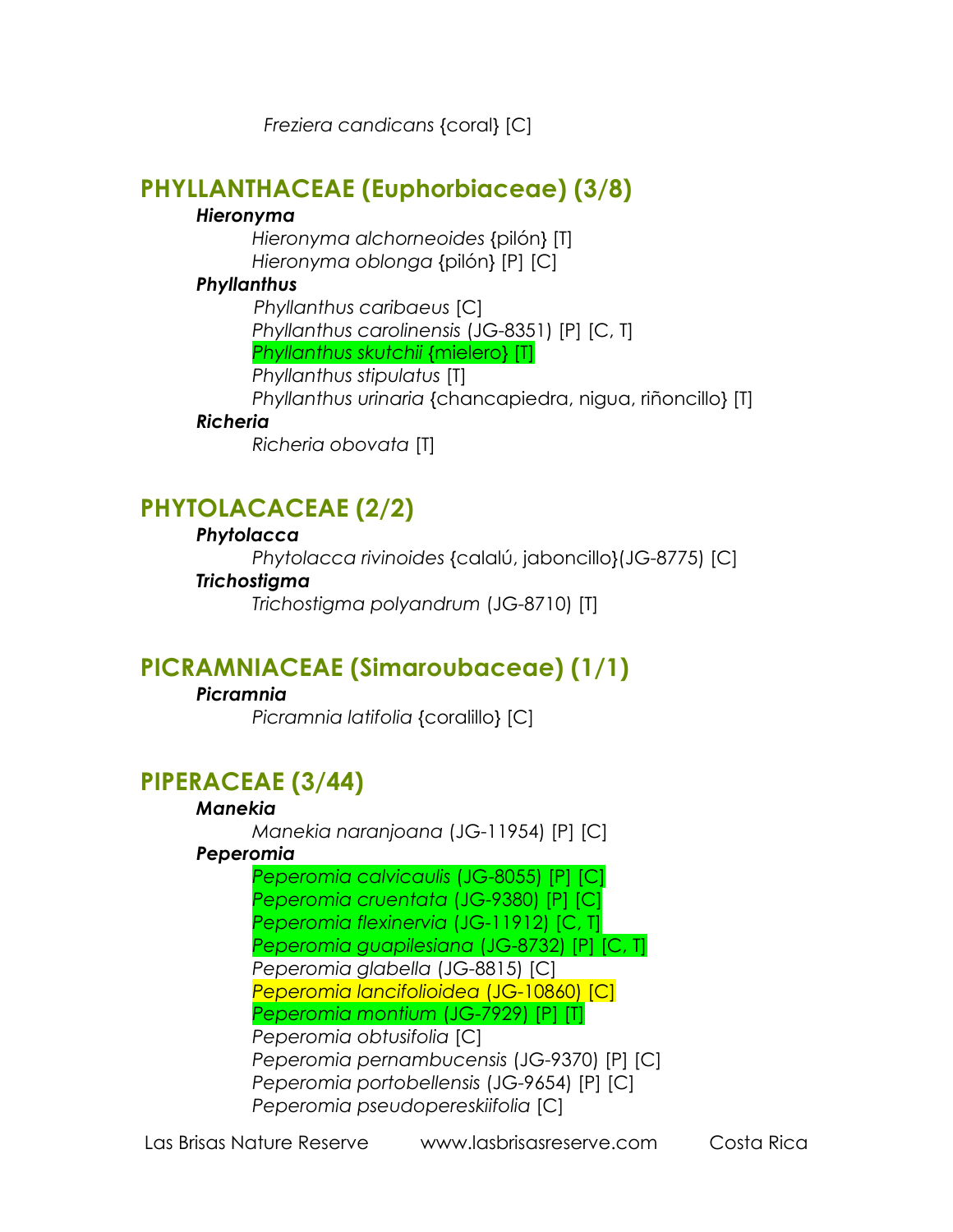*Peperomia rotundifolia* [C] *Peperomia urocarpa* (JG-12047) [P] [C]

#### *Piper*

*Piper aduncum* [T] *Piper aequale* {hoja de calentura} (JG-8172) [P] [T] *Piper arcteacuminatum* [C] *Piper augustum* (JG-7861) [C, T] *Piper auritifolium* [T] *Piper auritum* {anisillo, hoja de estrella} [C] *Piper calcariforme* (JG-8082) [P] [C] *Piper colonense* [T] *Piper concepcionis* (JG-9379) [P] [C] *Piper corrugatum* (JG-8156) [T] *Piper dryadum* [P] [C] *Piper friedrichsthalii* (JG-8305) [C] *Piper gibbosum* (JG-8141) [T] *Piper glabrescens* (JG-9603) [P] [C] *Piper holdridgeanum* (JG-8008) [C] *Piper imperiale* {fideillo} (JG-9390) [C] *Piper melanocladum* [P] [T] *Piper multiplinervium* [T] *Piper otophorum* (JG-9339) [C] *Piper peltatum* {belladona, hoja de estrella, pata de vaca, santamaría} [T] *Piper peracuminatum* (JG-12151) [C] *Piper phytolaccifolium* (JG-11974) [T] *Piper pseudobumbratum* (JG-11973) [T] *Piper sancti-felicis* (JG-7856) [C, T] *Piper sinugaudens* (JG-7836) [C, T] *Piper tonduzii* [C] *Piper trigonum* (JG-7903) [C, T] *Piper umbellatum* [T] *Piper urostachyum* (JG-7905) [P] [C, T] *Piper xanthostachyum* [P] [T]

## **POACEAE (21/23)**

### *Acroceras Acroceras zizanioides* [T] *Andropogon Andropogon bicornis* {cola de venado} [C] *Arundinella Arundinella berteroniana* [P] [T]

#### *Axonopus*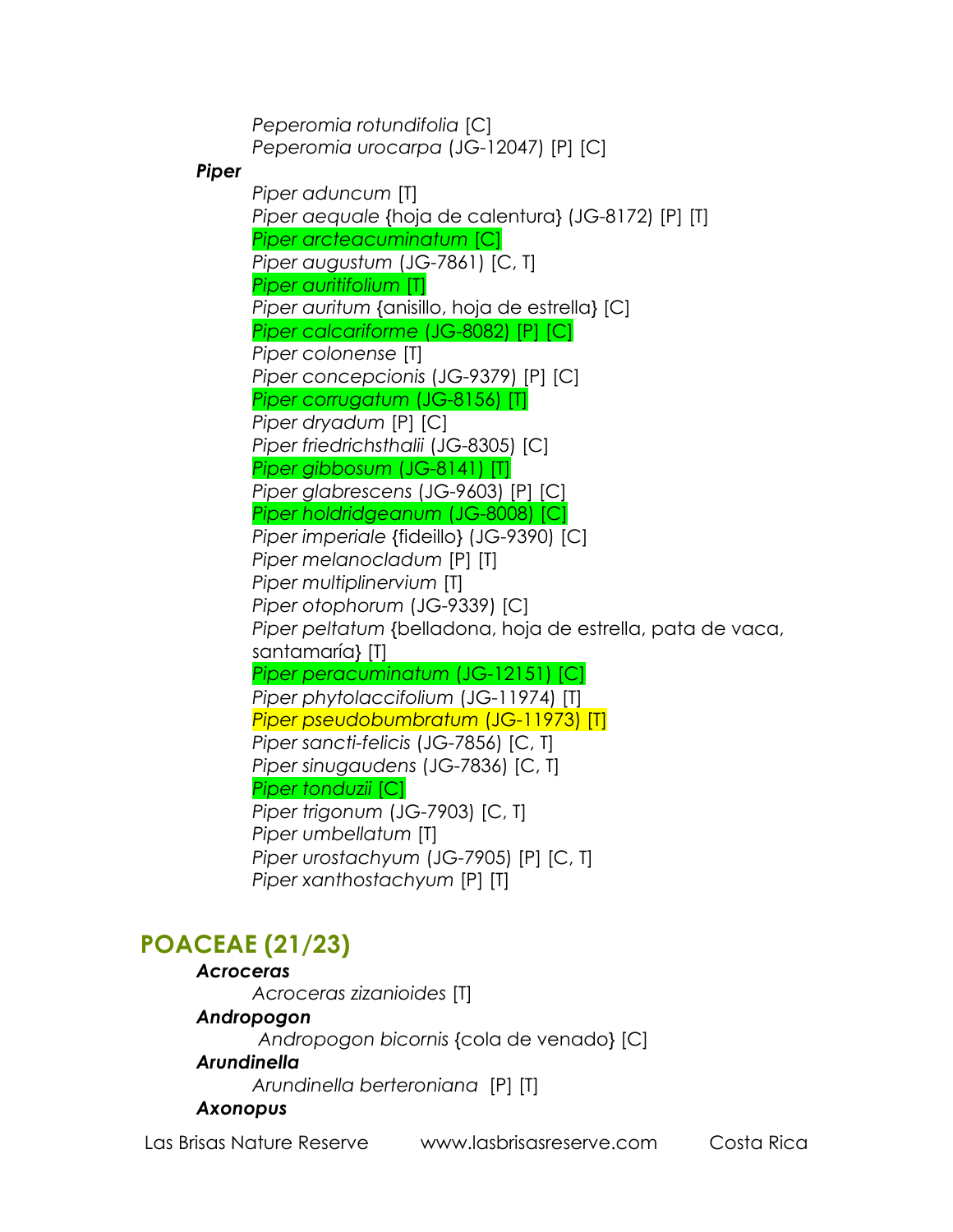*Axonopus compressus* {zacate amargo} [T]

### *Cryptochloa*

*Cryptochloa concinna* (JG-11947) [P] [T]

### *Cynodon*

 *Cynodon nlemfuensis* {estrella africana, pasto estrella} [T]

### *Digitaria*

*Digitaria setigera* [T]

### *Homolepis*

*Homolepis aturensis* {cansagente} [C, T]

### *Lasiacis*

*Lasiacis nigra* (JG-9376) [C]

### *Megathyrsus*

*Megathyrsus maximus* (JG-7986) [C]

### *Melinis*

*Melinis minutiflora* {calinguero, zacate gordura} (JG-11358)  $|C|$ 

### *Olyra*

*Olyra latifolia* {trompillo} (JG-8296) [T]

### *Oplismenus*

*Oplismenus burmannii* {panza de burro, zacate de montaña}[T]

### *Orthoclada*

*Orthoclada laxa* [T]

### *Oryza*

*Oryza latifolia* {arroz pato} [T]

### *Panicum*

*Panicum pilosum* (JG-7899) [T] *Panicum polygonatum* [T]

### *Paspalum*

*Paspalum fasciculatum* [T]  *Paspalum saccharoides* [C]

### *Pennisetum*

*Pennisetum purpureum* {pasto azul, pasto elefante, pasto gigante} [C]

### *Pharus*

*Pharus latifolius* {barba de tigre, yerba de hierro} [T]

### *Sacciolepis*

*Sacciolepis indica* [T]

### *Streptochaeta*

*Streptochaeta sodiroana* (JG-8720) [T]

## **PODOSTEMACEAE (1/1)**

### *Marathrum*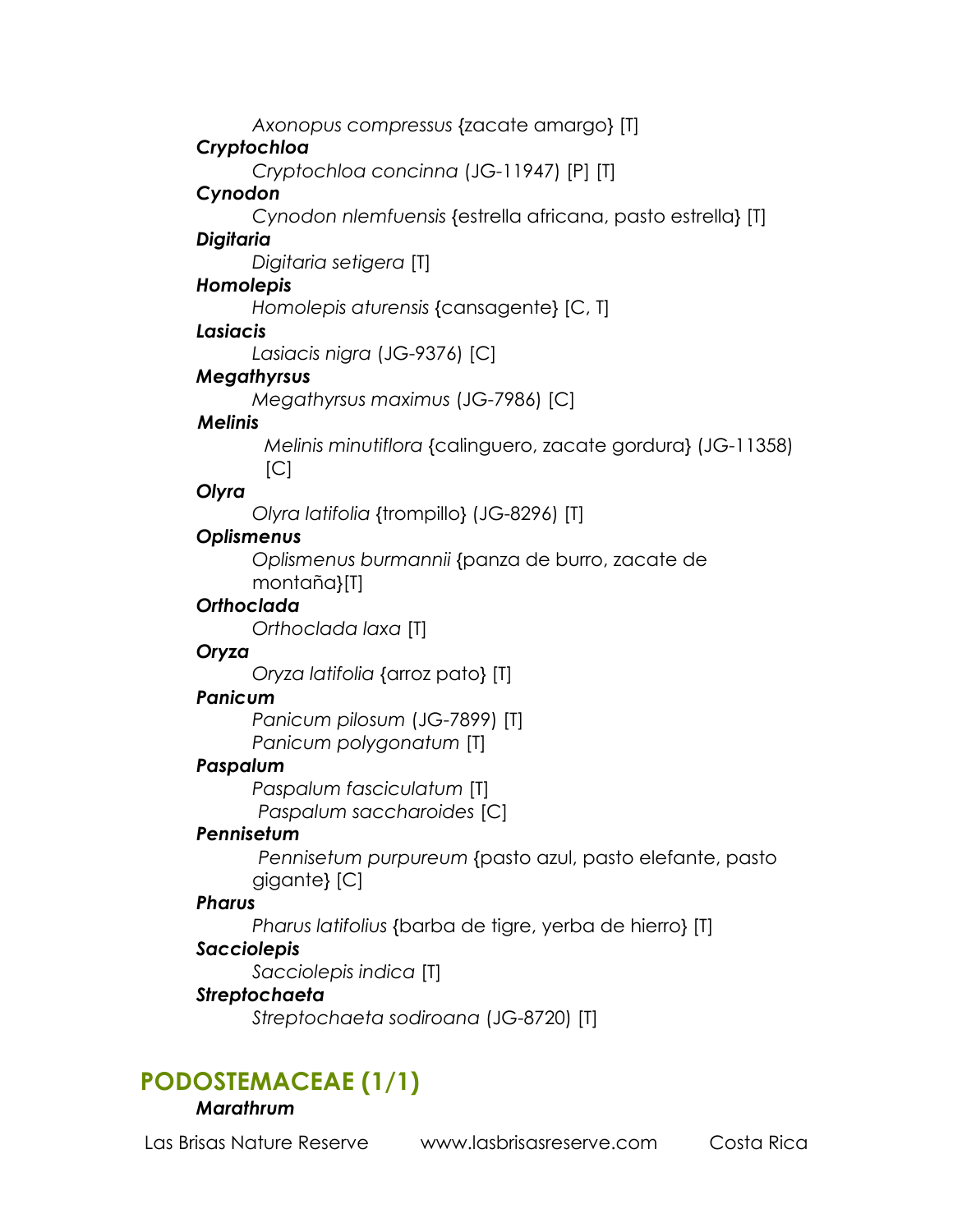*Marathrum tenue* [P] [T]

## **POLYGALACEAE (3/3)**

#### *Monnina*

*Monnina parasylvatica* (JG-7857) [P] [C]

#### *Polygala*

*Polygala paniculata* {cofalillo} [P] [C]

### *Securidaca*

 *Securidaca diversifolia* {bejuco mariposa, guatemala} [C]

## **POLYGONACEAE (2/2)**

### *Coccoloba*

*Coccoloba tuerckheimii* {alma negra, quebracho, zapatón} [P] [C, T]

### *Polygonum*

*Polygonum punctatum* {chileperro, comida de culebra} (JG-8804) [C]

## **POLYPODIACEAE (7/8)**

### *Campyloneurum*

*Campyloneurum brevifolium* [T]

### *Cochlidium*

 *Cochlidium serrulatum* (JG-10883) [C]

### *Dicranoglossum*

*Dicranoglossum panamense* [T]

### *Microgramma*

 *Microgramma percussa* (JG-12093) [C] *Microgramma reptans*

### *Niphidium*

*Niphidium crassifolium* (JG-10912) [C]

### *Phlebodium*

*Phlebodium pseudoaureum* [T]

### *Serpocaulon*

*Serpocaulon triseriale* (JG-10900) [C]

## **PONTEDERIACEAE (1/1)**

 *Pontederia rotundifolia* (JG-) [P] [T]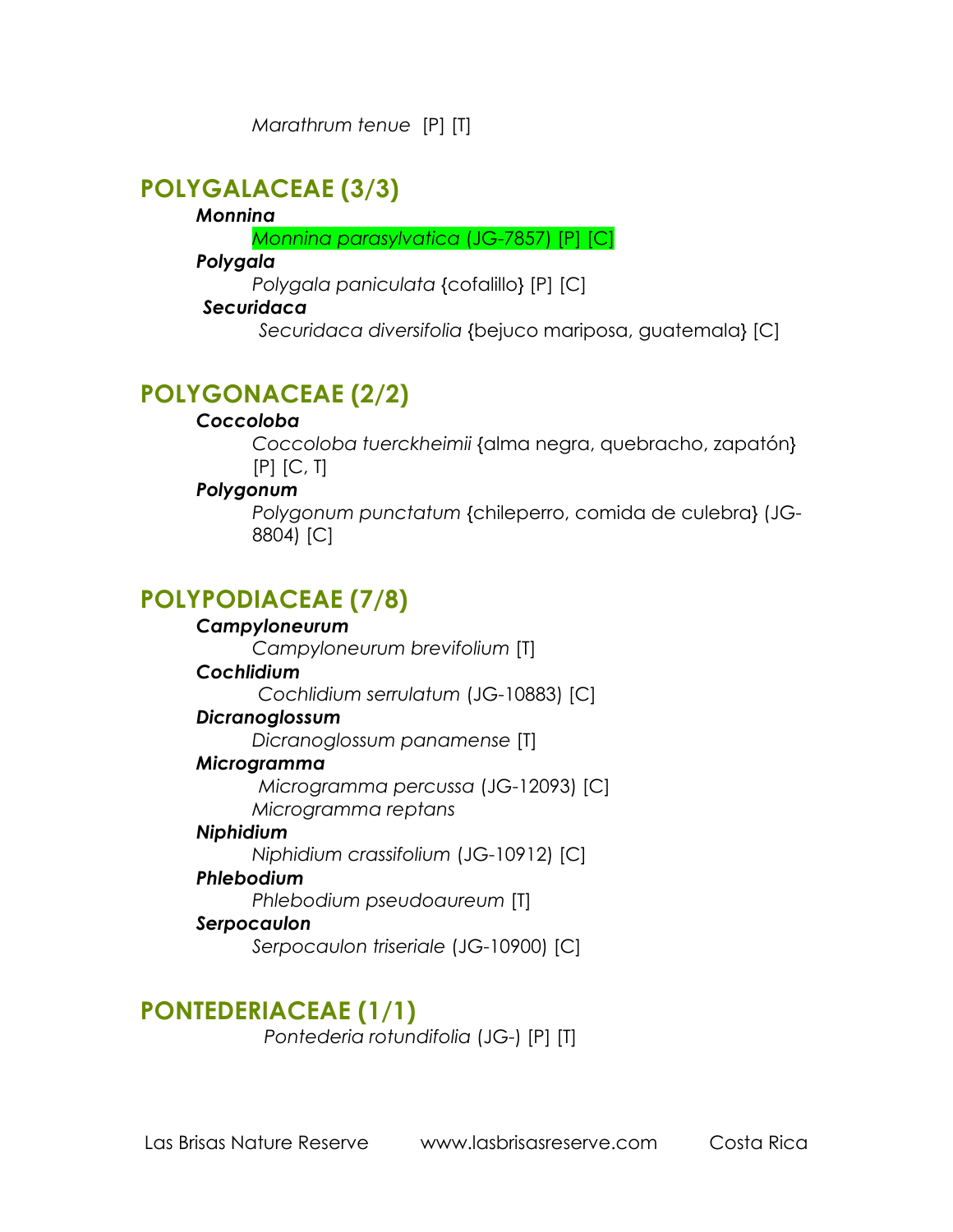## **PORTULACA (1/1)**

#### *Portulaca*

*Portulaca oleracea* {verdolaga}

### **PRIMULACEAE (Myrsinaceae) (3/7)**

#### *Ardisia*

*Ardisia auriculata* {tucuico} (JG-8321) [P] [C] *Ardisia brenesii* {tucuico} (JG-10925) [C] *Ardisia compressa* {tucuico} (JG-7897) [P] [C, T] *Ardisia nigropunctata* {tucuico} [T] *Ardisia pittieri* {tucuico} (JG-8849) [P] [C]

#### *Clavija*

*Clavija costaricana* (JG-11985) [T]

### *Cybianthus*

*Cybianthus schlimii* (JG-8034) [P] [C]

## **PROTEACEAE (1/1)**

### *Roupala*

*Roupala montana* {danto, danto hediondo} [C]

## **PTERIDACEAE (5/5)**

### *Adiantum*

*Adiantum macrophyllum* **[P]** [T] *Ananthacorus Ananthacorus angustifolius* (JG-10885) [C] *Pityrogramma Pityrogramma calomelanos* [C] *Polytaenium Polytaenium feei* [T] *Vittaria Vittaria lineata* [T]

## **PUTRANJIVACEAE (Euphorbiaceae) (1/1)**

## *Drypetes*

 *Drypetes brownii* [C]

### **RAFFLESIACEAE (1/1)** *Apodanthes*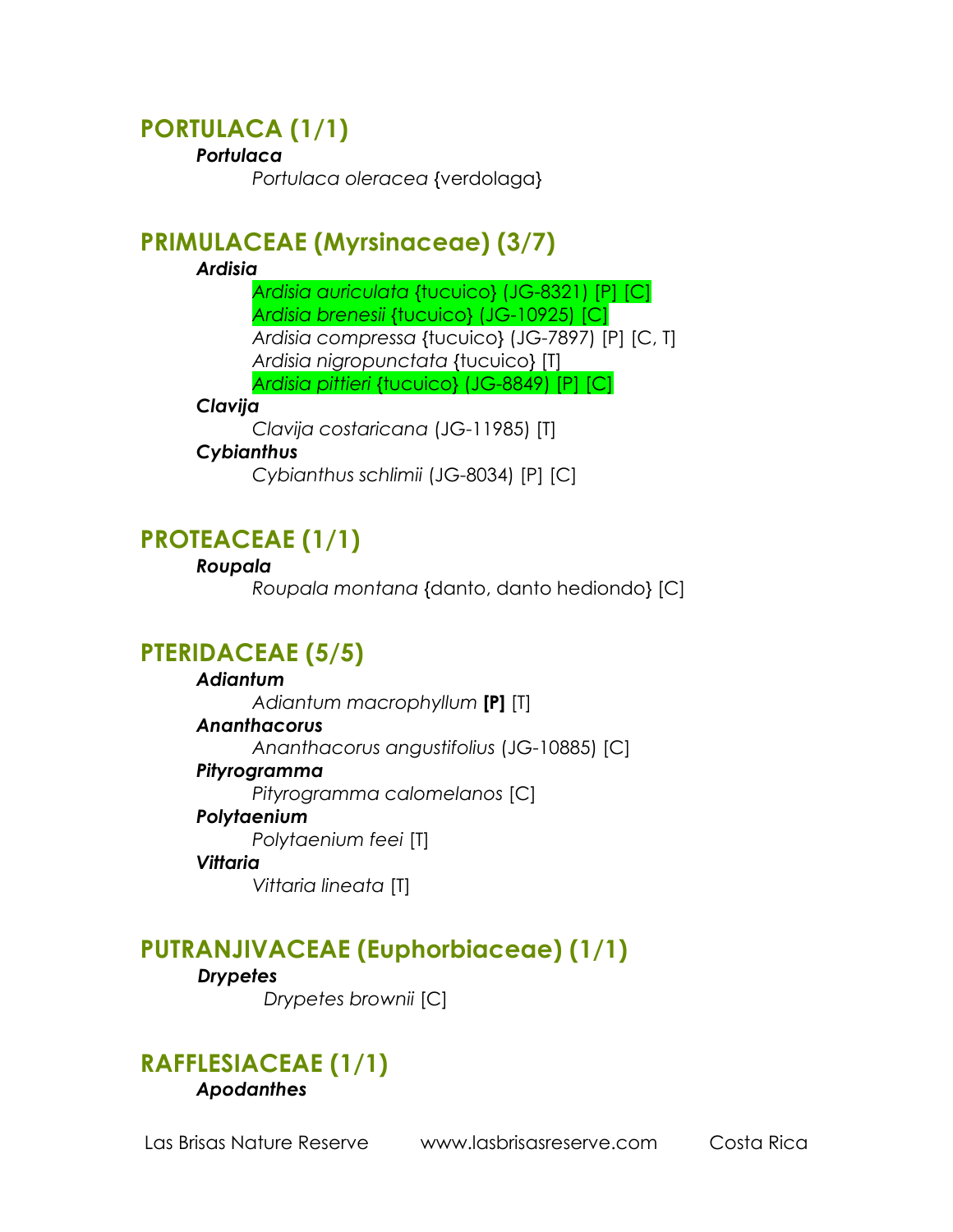*Apodanthes caseariae* (JG-7927) [P] [C, T]

## **RANUNCULACEAE (1/2)**

### *Clematis*

*Clematis* cf. *acapulcensis* (JG-8353) [P] [C] *Clematis polygama* (JG-8353) [C]

## **RHAMNACEAE (1/1)**

#### *Colubrina*

*Colubrina spinosa* {pichepán} (JG-7854) [C]

## **RHIZOPHORACEAE (1/1)**

### *Cassipourea*

*Cassipourea elliptica* {jícaro} (JG-7916) [P] [C, T]

## **ROSACEAE (1/1)**

#### *Rubus*

*Rubus roseifolius* {mora extranjera} (JG-8773) [P] [C]

## **RUBIACEAE (28/76)**

### *Bertiera*

*Bertiera guianensis* (JG-7922) [P] [T]

### *Chimarrhis*

*Chimarrhis parviflora* {yema de huevo} [T]

### *Chione*

*Chione sylvicola* {fruta de pava, naranjito, chiricana, níspero}

### *Chomelia*

*Chomelia venulosa* (JG-8307) [P] [C]

### *Coccocypselum*

 $|C|$ 

*Coccocypselum hispidulum* (JG-7965) [C]

### *Coussarea*

*Coussarea hondensis* (JG-8047) [P] [C, T] *Coussarea talamancana* (JG-9677) [C]

### *Elaeagia*

*Elaeagia auriculata* {cucharilla} [P]

### *Faramea*

*Faramea eurycarpa* {azulejo} (JG-9429) *Faramea multiflora* (JG-8764) [P] [C]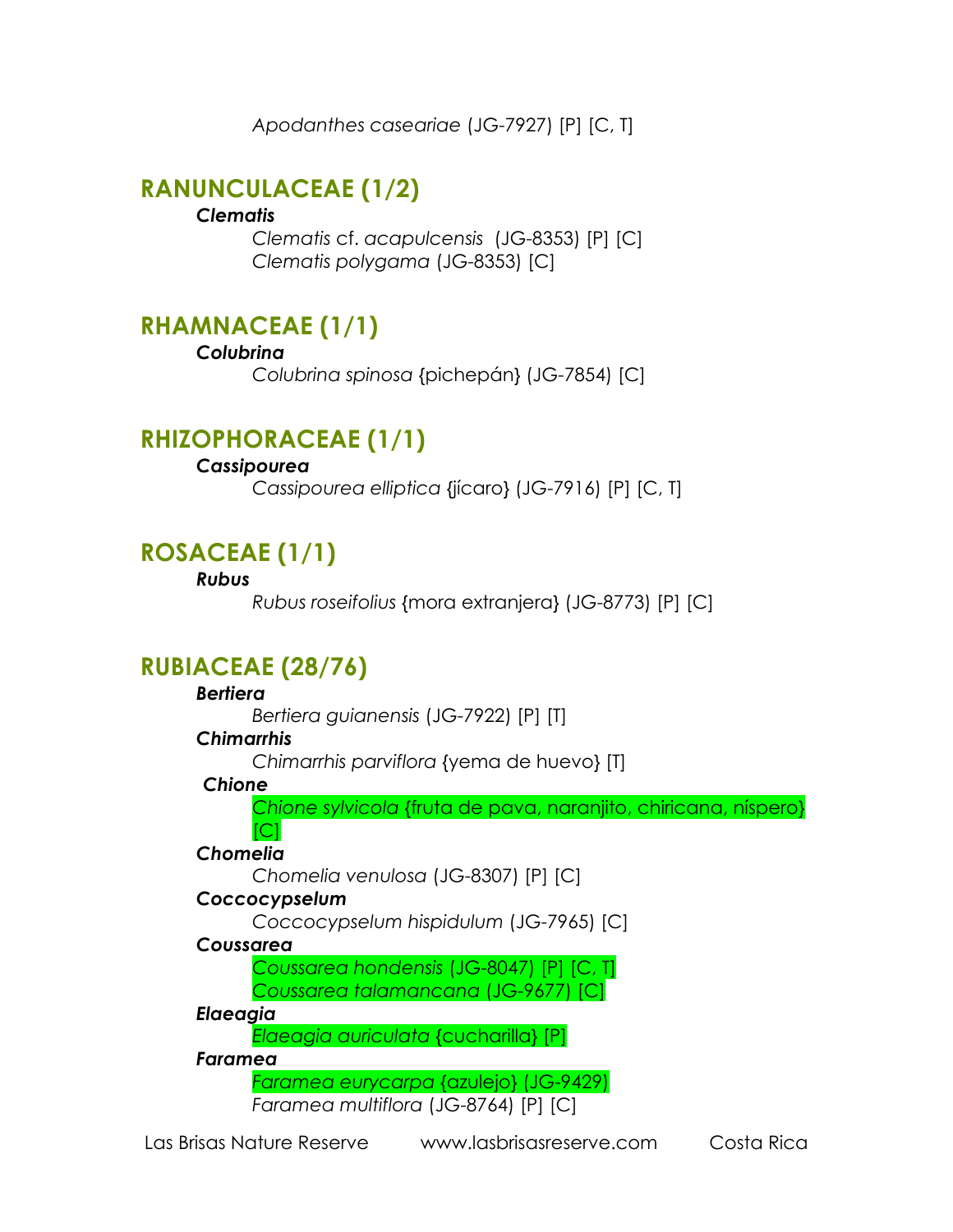*Faramea pauciflora* (JG-8824) [P] [C] *Faramea suerrensis* (JG-7969) [P] [C]

#### *Genipa*

*Genipa americana* {guaitil, guaitil blanco, jagua, tabacón, tapaculo}[T]

#### *Gonzalagunia*

*Gonzalagunia ovatifolia* [T]

#### *Hamelia*

#### *Hamelia macrantha* (JG-7990) [P] [C]

*Hamelia patens* {cachimbillo, coralillo, zorrillo, zorrillo colorado} [P] [T] *Hamelia* cf. *rovirosae* (JG-8049) [P] [T] *Hamelia xerocarpa* (JG-7928) [P] [C, T]

#### *Hillia*

*Hillia loranthoides* [P] [C] *Hillia triflora* [P] [C]

#### *Hippotis*

*Hippotis panamensis* [T]

#### *Hoffmannia*

*Hoffmannia areolata* (JG-8347) [P] [C] *Hoffmannia bullata* (JG-8178) [T] *Hoffmannia congesta* (JG-8317) [P] [C]

*Hoffmannia longipetiolata* (JG- 8841) [C]

#### *Manettia*

*Manettia reclinata* (JG-12037) [C]

#### *Margaritopsis*

#### *Margaritopsis haematocarpa* (JG-8709) [P] [T]

#### *Mitracarpus*

*Mitracarpus hirtus* [T]

#### *Notopleura*

*Notopleura anomothyrsa* (JG-8794) [P] [C, T] *Notopleura capacifolia* (JG-10862) [C] *Notopleura epiphytica* (JG-9643) [P] [C] *Notopleura guadalupensis* (JG-8081) [C] *Notopleura polyphlebia* (JG-8094) [P] [C] *Notopleura uliginosa* (JG-8078) [P] [C]

#### *Palicourea*

*Palicourea alajuelensis* {cafecillo} (JG-9357) [C] *Palicourea calidicola* {cafecillo} [T]

*Palicourea guianensis* {cafecillo} [T]

*Palicourea lasiorrhachis* {zorrillo amarillo} (JG-9371) [C]

#### *Pentagonia*

*Pentagonia monocaulis* (JG-8828) [C]

#### *Posoqueria*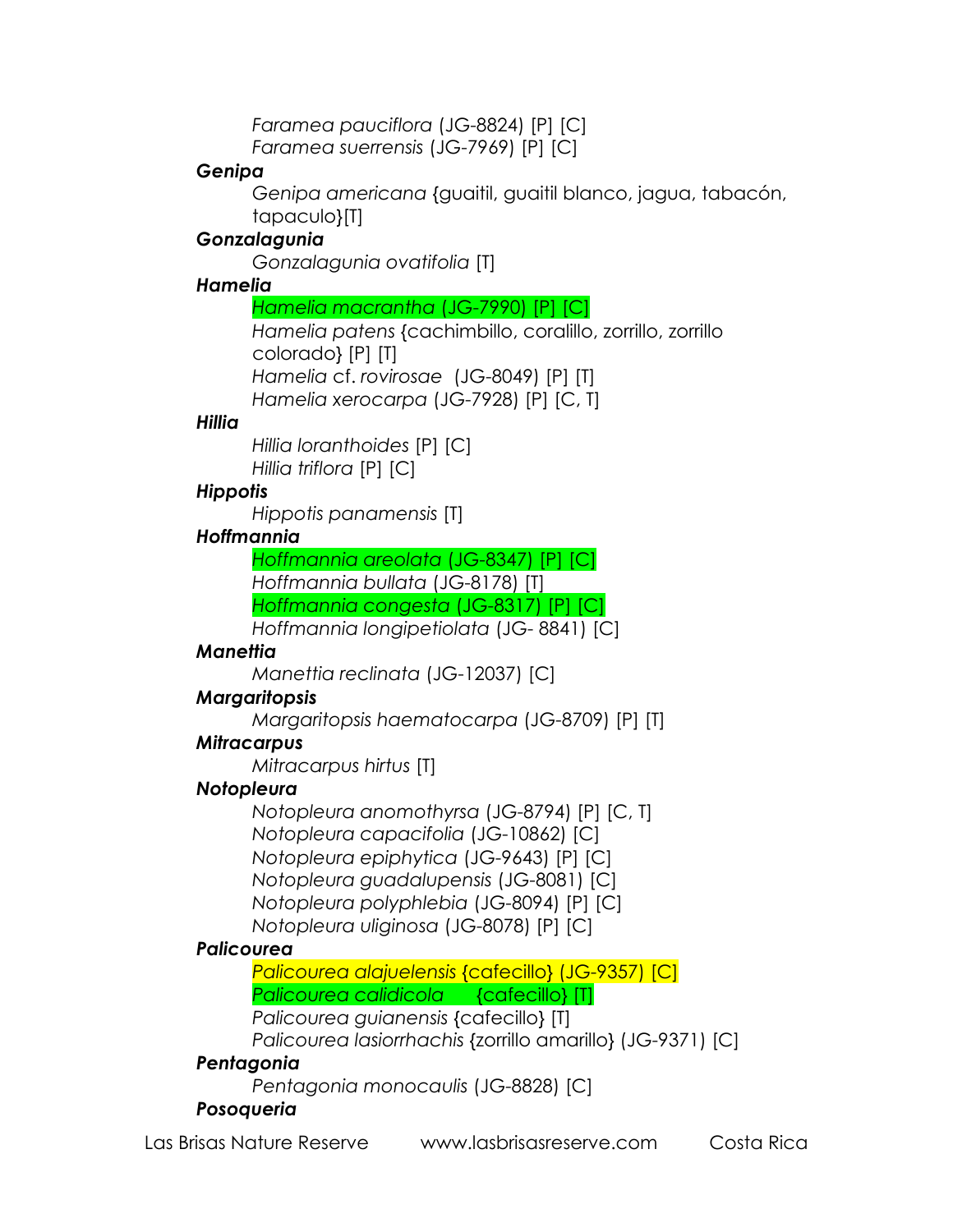*Posoqueria grandiflora* (JG-9419)

*Posoqueria grandifructa* (JG-7999) [P] [C, T]

*Posoqueria latifolia* {fruta de mono, guayaba de mico} [T]

### *Psychotria*

*Psychotria angustiflora* (JG-8062) [C] *Psychotria berteroana* [C] *Psychotria brachiata* (JG-9540) [T] *Psychotria buchtienii* (JG-8288) [T] *Psychotria cyanococca* [C, T] *Psychotria deflexa* (JG-7919) [T] *Psychotria elata* {botón rojo, manga de señora} (JG-8724) [P]  $[C, T]$ *Psychotria guapilensis* (JG-8084) [C] *Psychotria hamiltoniana* (JG-8346) [C] *Psychotria laselvensis* (JG-9684) [P] [C] *Psychotria limonensis* [P] [T] *Psychotria longicuspis* (JG-8288) [T] *Psychotria luxurians* (JG-8734) [C, T] *Psychotria marginata* (JG-7847) [P] [C] *Psychotria microbotrys* (JG-8138) [C, T] *Psychotria panamensis* (JG-8309) [P] [C, T] *Psychotria pilosa* (JG-8345) [P] [C] *Psychotria poeppigiana* {labios de novia, labios de puta} [T] *Psychotria psychotriifolia* [T] *Psychotria racemosa* (JG-7913) [T] *Psychotria solitudinum* (JG-8846) [C] *Psychotria suerrensis* (JG-7900) [P] [T]

### *Randia*

*Randia grandifolia* (JG-8018) [P] [C] *Randia grayumii* (JG-8853) [P] [C] *Randia mira* (JG-9704) [P] [C]

### *Rudgea*

*Rudgea trifurcata* (JG-8095) [P] [C]

### *Sabicea*

*Sabicea panamensis* (JG-7912) [P] [T] *Sabicea villosa* [C]

### *Simira*

*Simira maxonii* {guaitil colorado} [T]

### *Sommera*

*Sommera donnell-smithii* {mosqueta} (JG-11961) [C]

### *Spermacoce*

*Spermacoce ocymifolia* (JG-7979) [C] *Spermacoce latifolia* {camaroncillos} *Spermacoce prostrata* (JG-7846) [P] [C]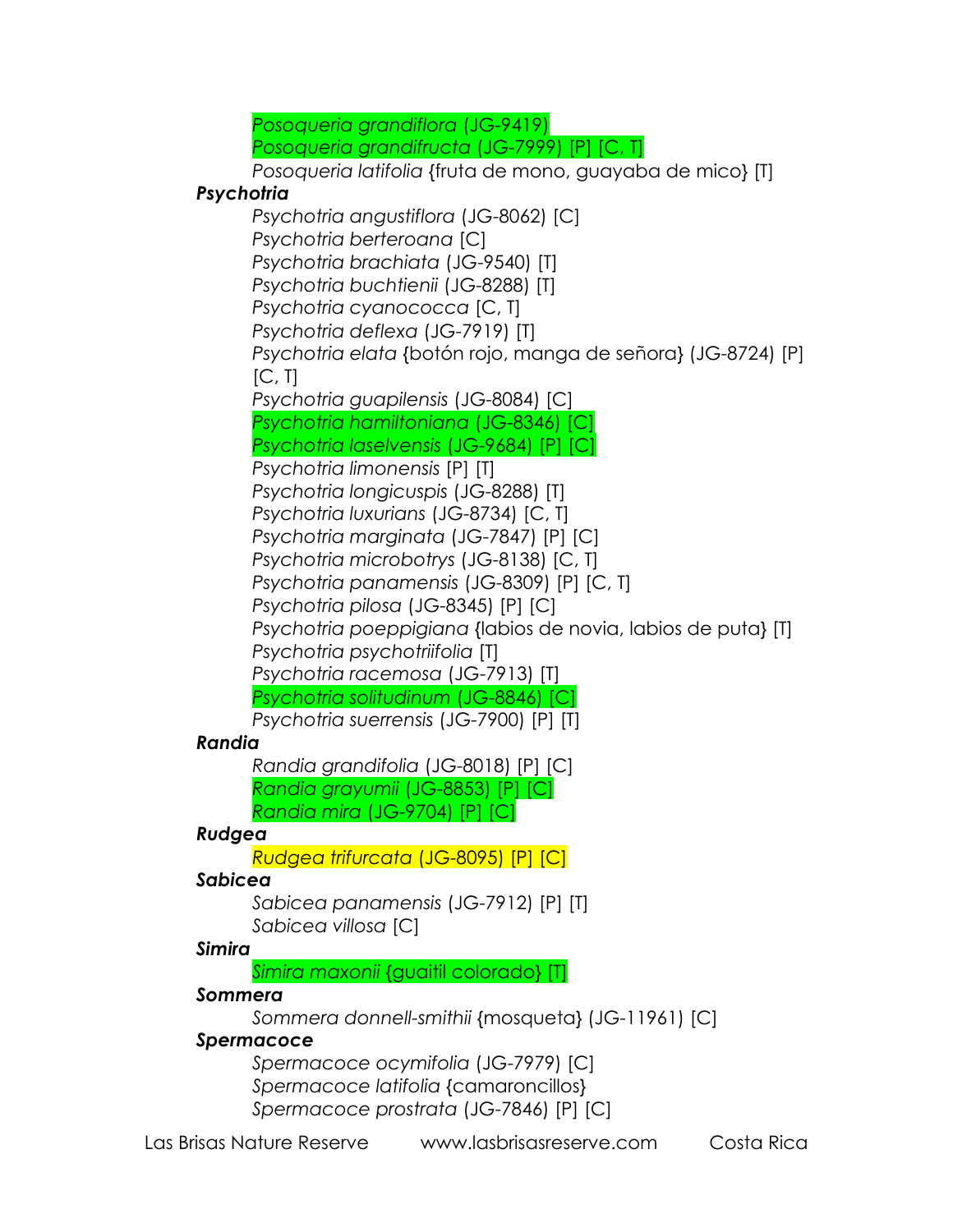## **RUTACEAE (1/1)**

### *Zanthoxylum*

*Zanthoxylum riedelianum* {lagarto, lagarto amarillo, lagarto blanco} [T]

## **SABIACEAE (1/2)**

#### *Meliosma*

*Meliosma donnellsmithii* {uvilla} (JG-11957) [C] *Meliosma glabrata* {aguillo, camaleón, ira} [T]

## **SALICACEAE (Flacourtiaceae) (7/12)**

### *Banara*

*Banara guianensis* {mielero} (JG-7860) [P] [C]

### *Casearia*

*Casearia arborea* {falso mangalarga, mielero}(JG-7896) [P]

 $[T]$ 

*Casearia coronata* (JG-9393) [C]

*Casearia corymbosa* [T]

*Casearia standleyana* (JG-8054) [P] [C]

*Casearia sylvestris* (JG-9556) [T]

*Casearia tacanensis* [C, T]

### *Laetia*

 *Laetia procera* {mangalarga} [T]

### *Lunania*

*Lunania mexicana* (JG-8350) [P] [C, T]

### *Macrohasseltia*

*Macrohasseltia macroterantha* {chancho blanco, ratón colorado} [C]

### *Pleuranthodendron*

*Pleuranthodendron lindenii* {huesillo, quebracho blanco} [T]

### *Ryania*

*Ryania speciosa* [T]

## **SAPINDACEAE (4/8)**

### *Allophylus*

*Allophylus psilospermus* {huesillo} [C, T]

 *Billia* 

*Billia rosea* {cocora, cucaracho, ocora, resino} (JG-12196) [P]  $|C|$ 

### *Cupania*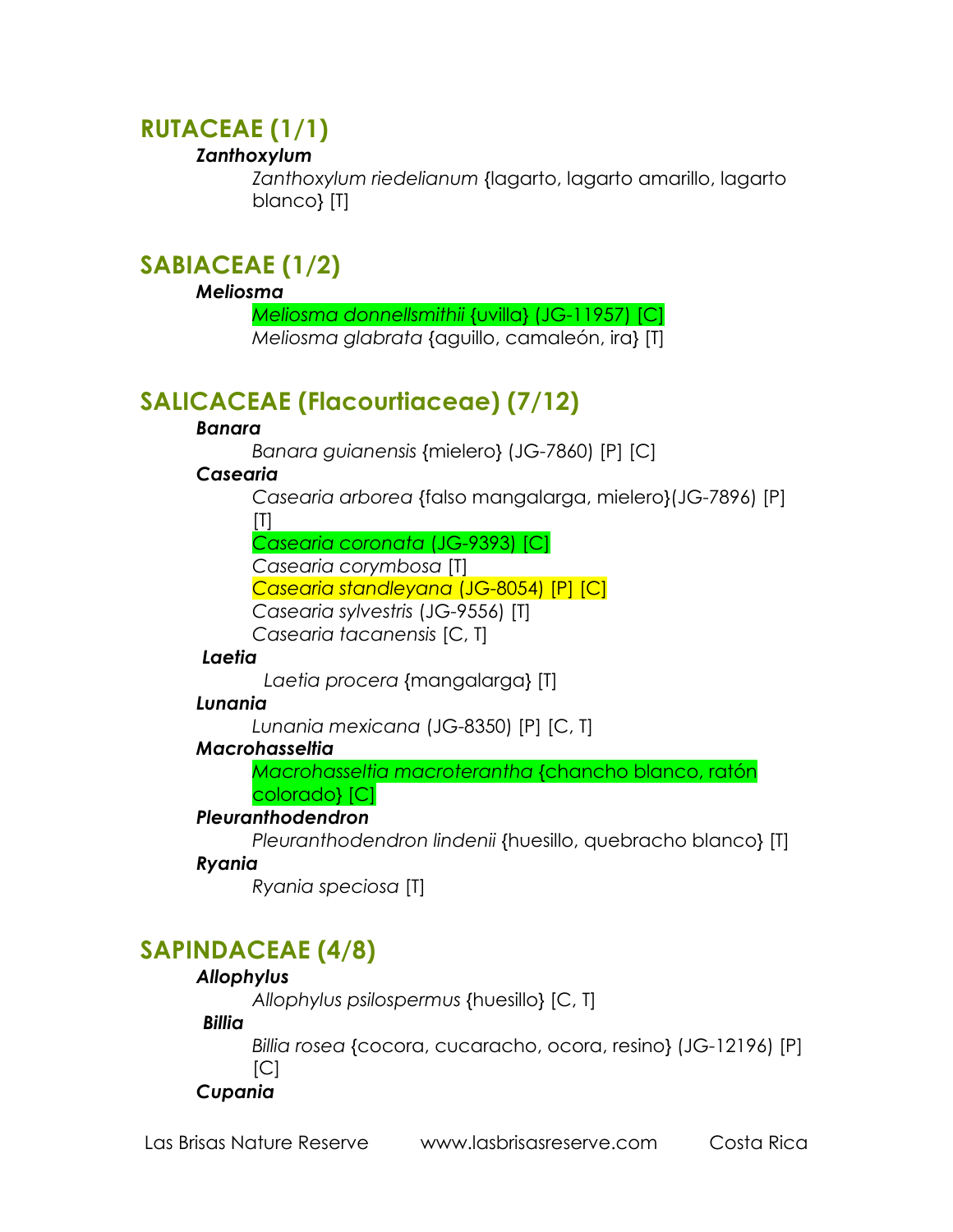*Cupania macrophylla* (JG-8306) [C]

#### *Paullinia*

 *Paullinia bracteosa* [C]  *Paullinia fuscescens* [P][C] *Paullinia ingaefolia* [C] *Paullinia rugosa* [T]  *Paullinia serjaniifolia* [C]

## **SAPOTACEAE (2/8)**

#### *Chrysophyllum*

*Chrysophyllum argenteum* {caimito de montaña} [T] *Chrysophyllum colombianum* (JG-8281) [T] *Chrysophyllum venezuelanense* {palo de sobo, zapotillo} [T]

#### *Pouteria*

 *Pouteria bulliformis* (JG-12153) [P] [C] *Pouteria calistophylla* {zapotillo colorado} [C, T] *Pouteria campechiana* {zapotillo} [T]  *Pouteria reticulata* {níspero zapotillo} [C] *Pouteria viridis* {zapote} [C]

### **SCHLEGELIACEAE (1/2)**

#### *Schlegelia*

 *Schlegelia fastigiata* [P] [C] *Schlegelia nicaraguensis* [T]

### **SIMAROUBACEAE (1/1)**

#### *Simarouba*

*Simarouba amara* [C, T]

### **SIPARUNACEAE (Monimiaceae) (1/3)**

#### *Siparuna*

*Siparuna grandiflora* [P] [C] *Siparuna pauciflora* {limoncillo} [T] *Siparuna thecaphora* {limoncillo} (JG-8740) [C, T]

### **SMILACACEAE (1/3)**

#### *Smilax*

*Smilax domingensis* {bejuco de canastos} (JG-8073) [C] *Smilax mollis* (JG-11977) [P] [C, T]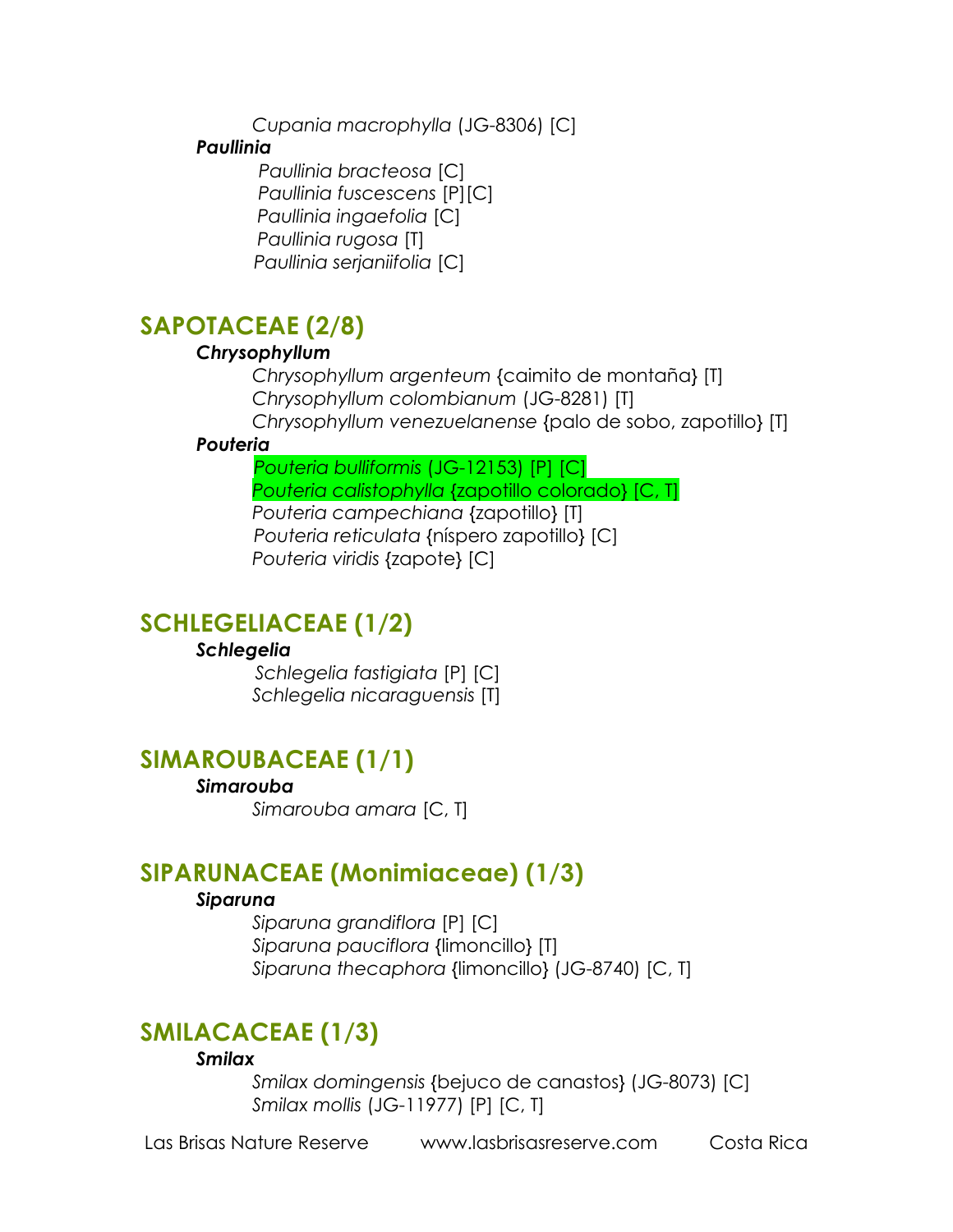*Smilax officinalis* [T]

## **SOLANACEAE (7/17)**

### *Cestrum*

*Cestrum* cf. *microcalyx* {zorrillo} (JG-7974) [C, T] *Cestrum reflexum* {zorrillo} (JG-11984) [T] *Cestrum schlechtendalii*{zorrillo} (JG-7864) [C]

### *Cuatresia*

*Cuatresia cuneata* [P] [C]

### *Lycianthes*

*Lycianthes heteroclita* (JG-7982) [P] [C]  *Lycianthes multiflora* {tomatillo} (JG-12158) [T] *Lycianthes sanctaeclarae* [C]

### *Merinthopodium*

*Merinthopodium neuranthum* [P] [C, T]

### *Schultesianthus*

*Schultesianthus leucanthus* [C]

### *Solanum*

*Solanum arboreum* [P][C] *Solanum circinatum* {huevo de zoncho, zoncho, zopilote} (JG-12007) [C, T] *Solanum jamaicense* (JG-7863) [C] *Solanum rovirosanum* [P] [T] *Solanum rugosum* {lengua de vaca} [C] *Solanum schlechtendalianum* {cuero de sapo} (JG-7849) [P]  $[CI]$ *Solanum trizygum* (JG-8057) [P] [C] *Solanum volubile* [P] [C, T]

### *Witheringia*

*Witheringia asterotricha* (JG-12146) [P] [C]

## **TECTARIACEAE (1/2)**

### *Tectaria*

*Tectaria draconoptera* (JG-11942) [T] *Tectaria incisa* (JG-11999) [T]

## **THELYPTERIDACEAE (2/7)**

### *Macrothelypteris*

*Macrothelypteris torresiana* [T]

### *Thelypteris*

*Thelypteris decussata* (JG-10923) [C]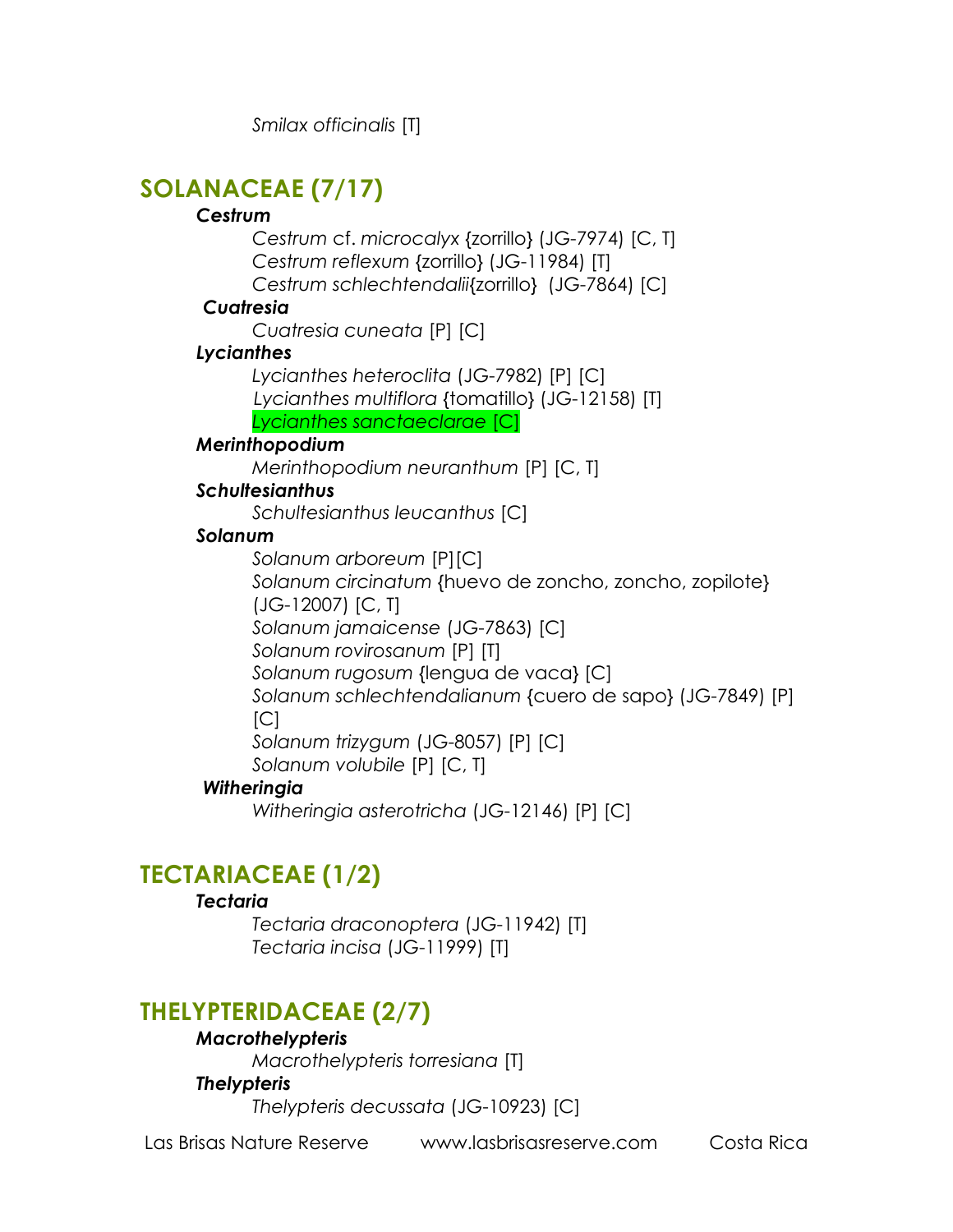*Thelypteris francoana* [C] *Thelypteris gigantea* (JG-12039) [C] *Thelypteris hispidula* [T] *Thelypteris nicaraguensis* [T] *Thelypteris serrata* [T]

## **THYMELAEACEAE (1/1)**

### *Daphnopsis*

*Daphnopsis americana* {mastate} (JG-9685) [C]

## **TICODENDRACEAE (1/1)**

### *Ticodendron*

*Ticodendron incognitum* {duraznillo, jaúl macho, jaúl nazareno}[C]

## **ULMACEAE (2/2)**

#### *Ampelocera*

*Ampelocera macrocarpa* {recoldo} [T]

### *Ulmus*

*Ulmus mexicana* {tirrá} [C]

## **URTICACEAE (6/14)**

### *Cecropia*

*Cecropia insignis* {guarumo blanco} [C] *Cecropia obtusifolia* {guarumo colorado} [C, T] *Cecropia polyphlebia* {guarumo de montaña} (JG-12199) [P]  $[CI]$ 

### *Coussapoa*

*Coussapoa nymphaeifolia* (JG-8844) [P] [C] *Coussapoa parviceps* (JG-12056) [P] [C] *Coussapoa villosa* {montano} [T]

### *Phenax*

*Phenax soneratii* (JG-9528) [T]

### *Pilea*

*Pilea microphyllla* [T]

*Pilea pittieri* (JG-9338) [P] [C]

*Pilea pteropodon* (JG-8787) [P] [C]

### *Pourouma*

*Pourouma bicolor* {guarumo macho, mastate, lija} [T] *Pourouma minor* {chumico} [T]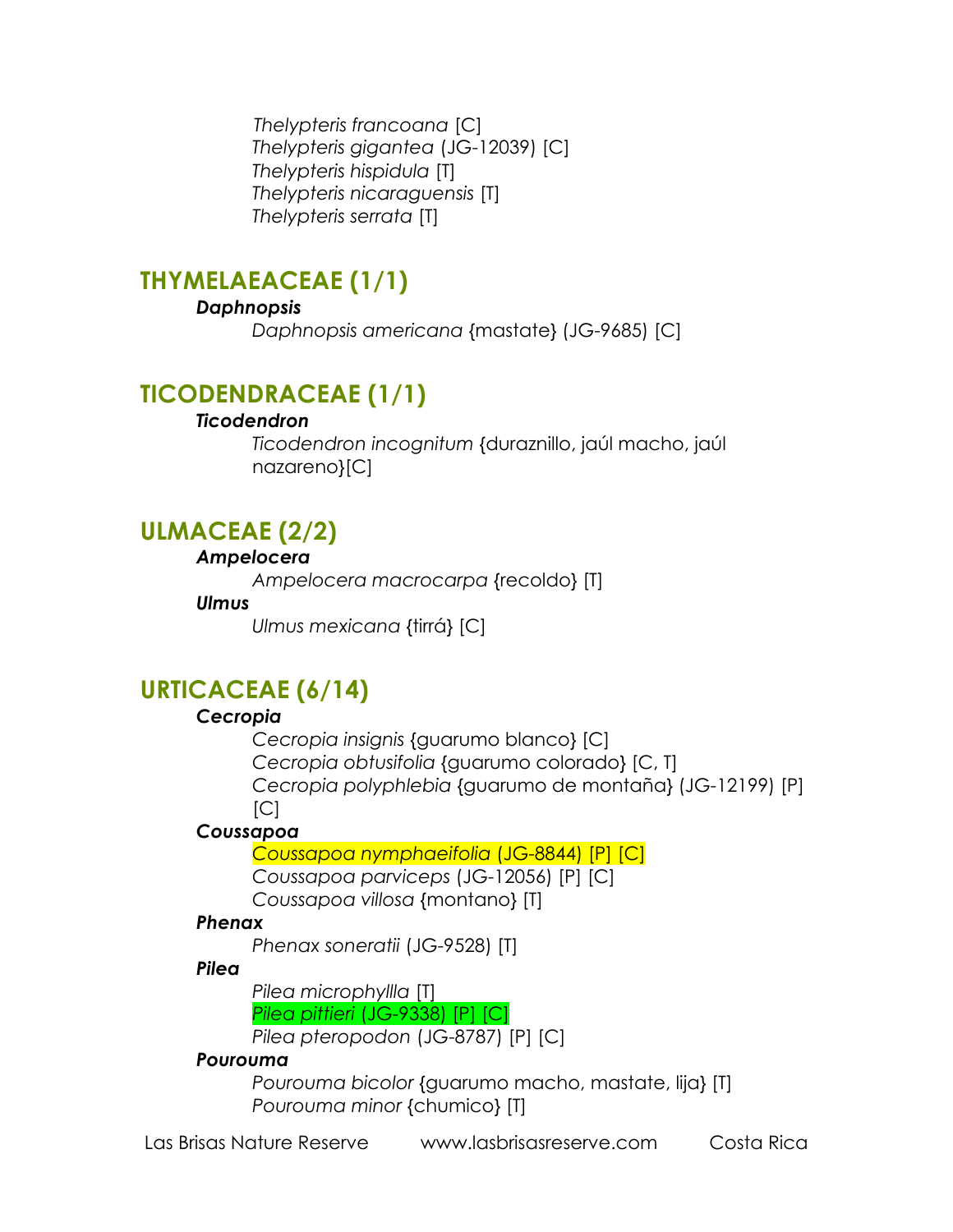*Urera* 

 *Urera lianoides* [C]  *Urera simplex* [C]

## **VERBENACEAE (6/9)**

### *Duranta*

*Duranta erecta* {duranta, miguelito, migue} (JG-7909) [P] [T]

### *Lantana*

*Lantana camara* {cinco negritos} [P] [C, T] *Lantana trifolia* {cuasquite} (JG-7842) [P] [C]

### *Lippia*

*Lippia alba* {mastrante, juanilama} (JG-8770) [P] [C]

### *Petrea*

*Petrea volubilis* [T]

### *Stachytarpheta*

*Stachytarpheta cayennensis* {rabo de gato} (JG-11971) [P] [T]  *Stachytarpheta frantzii* {rabo de gato} [C]  *Stachytarpheta jamaicensis* {rabo de gato} [C]

### *Verbena*

 *Verbena litoralis* [C]

## **VIOLACEAE (2/2)**

### *Gloeospermum*

*Gloeospermum diversipetalum* (JG-7924) [P] [C, T]

### *Hybanthus*

*Hybanthus denticulatus* [T]

## **VITACEAE (2/5)**

### *Cissus*

*Cissus biformifolia* [T]

*Cissus serrulatifolia* (JG-7973) [C]

*Cissus trianae* (JG-7973) [T]

*Cissus verticillata* {solda con solda} [T]

### *Vitis*

 *Vitis tiliifolia* {agrá, bejuco de agua, bejuco negro} [C]

## **VOCHYSIACEAE (1/3)**

### *Vochysia*

*Vochysia allenii* {botarrama blanco} [C] *Vochysia ferruginea* {chancho colorado} [T]